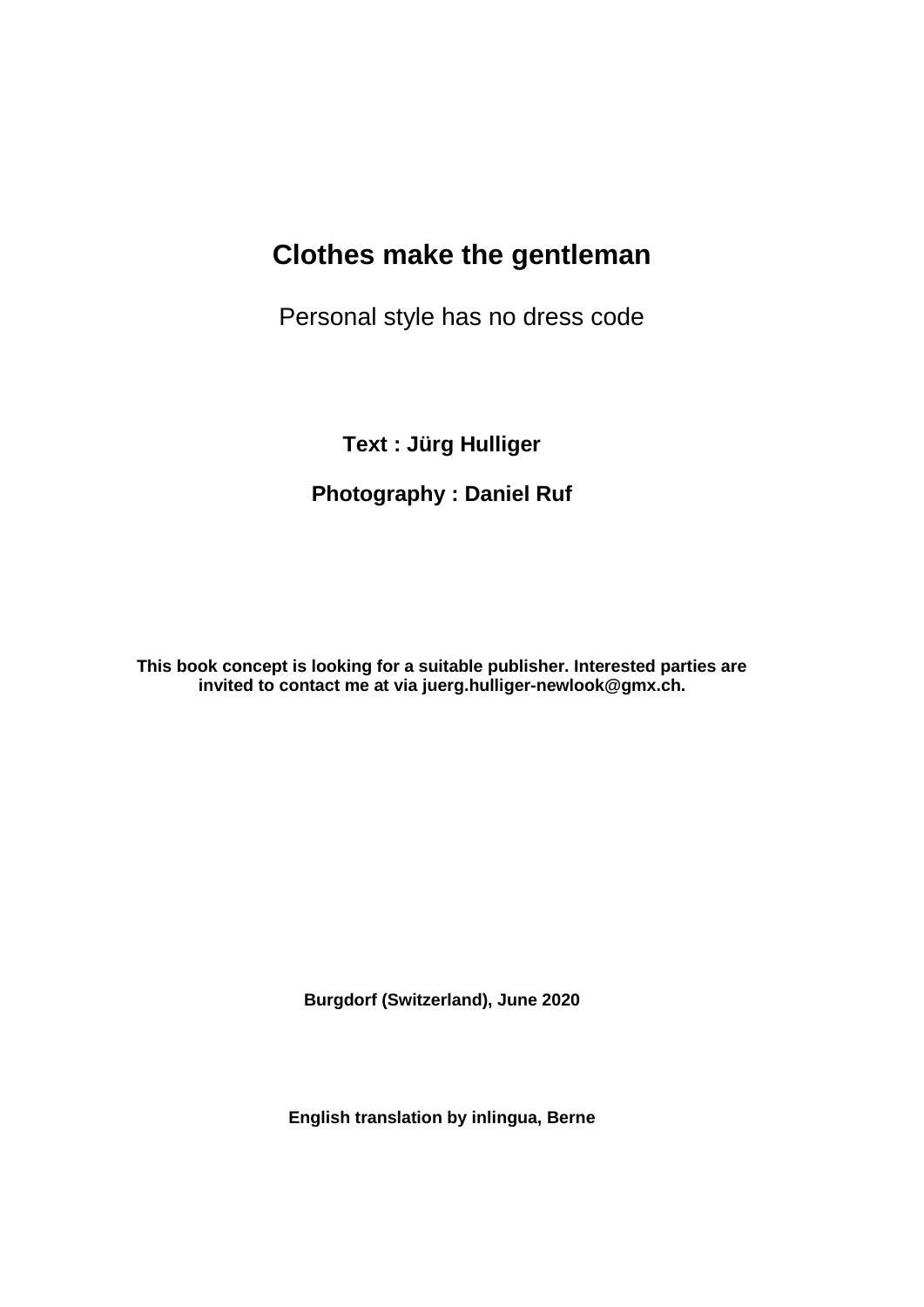I am not a beautiful woman. ... the only thing I can do is dress better than anyone else.

Wallis Simpson, Duchess of Windsor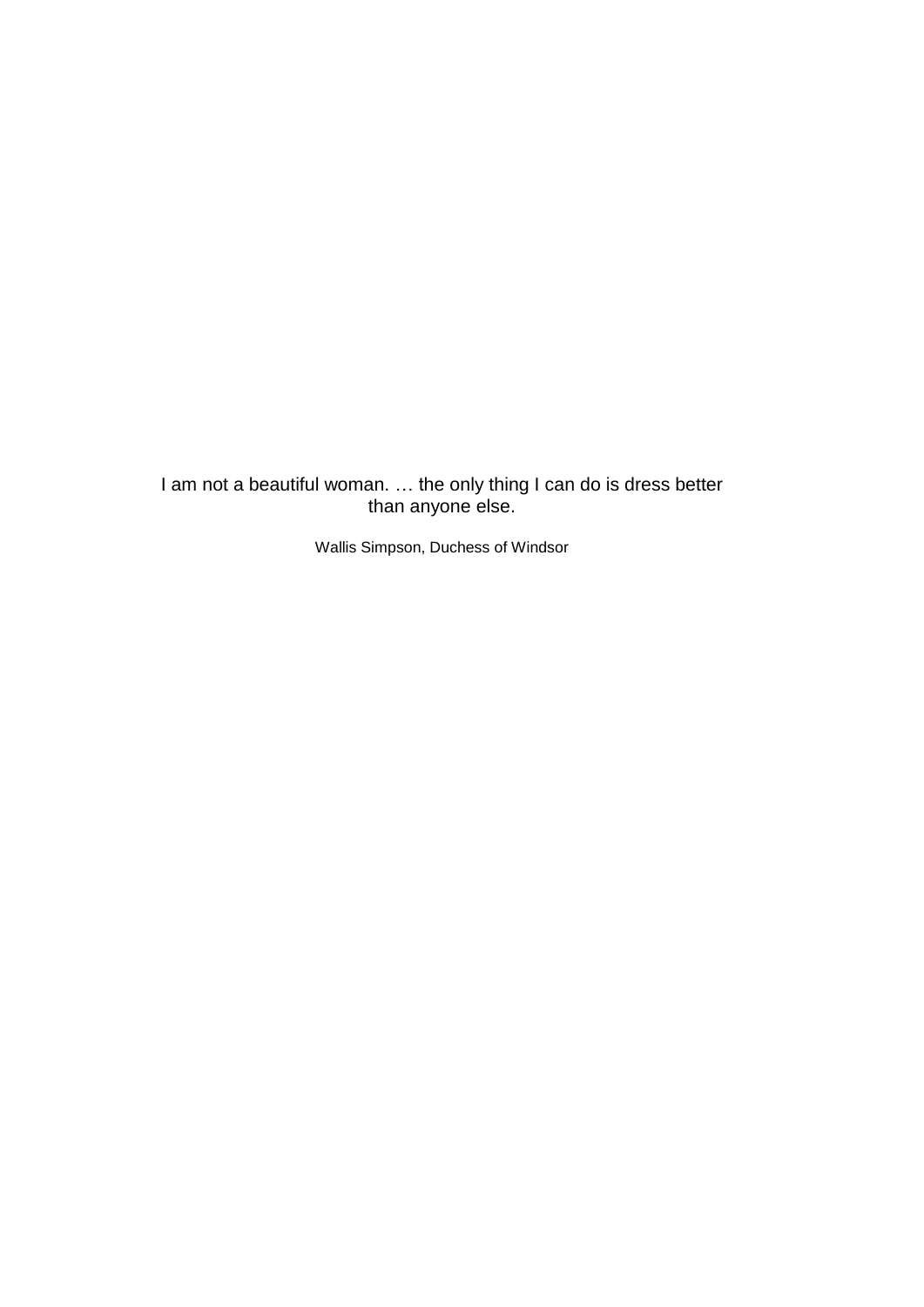#### **Thanks**

My wife Brigitta has a natural interest in FASHION and creates attractive ensembles chosen from wide-ranging international designs. On our travels to large and small cities throughout Europe, I have accompanied her to all kinds of fashion retailers, thus gaining an insight into the broad range of fashion items for women. During that time, it struck me that the ladies' garments on offer might sometimes just as well be worn by me, a man. With her sharp and unfailing eye for style, Brigitta encouraged me to try on these garments, and lo and behold, quite a few fitted. Over the years, visiting fashion houses has become a shared experience, which resulted in my independent commitment towards a new kind of men's apparel. For all the support, the beautiful and interesting moments en route, as well as during the photoshoots, I am truly thankful to her.

When I am en route with my partner in my *New Look*, many people's attention is drawn to me first, rather than to her, which would be more natural. Not all women would be happy with that. For this, I am especially obliged to Brigitta. Kiss.

The authors would like to thank the following institutions for allowing them to shoot on their locations: Schloss Schadau (Hotel Restaurant, Thun), Dobiaschofsky Auktionen AG (Bern), Casaluci (Bern), Zum Äusseren Stand (Restaurant, Bern), Kunstmuseum (Bern), Schloss Jegenstorf (Park).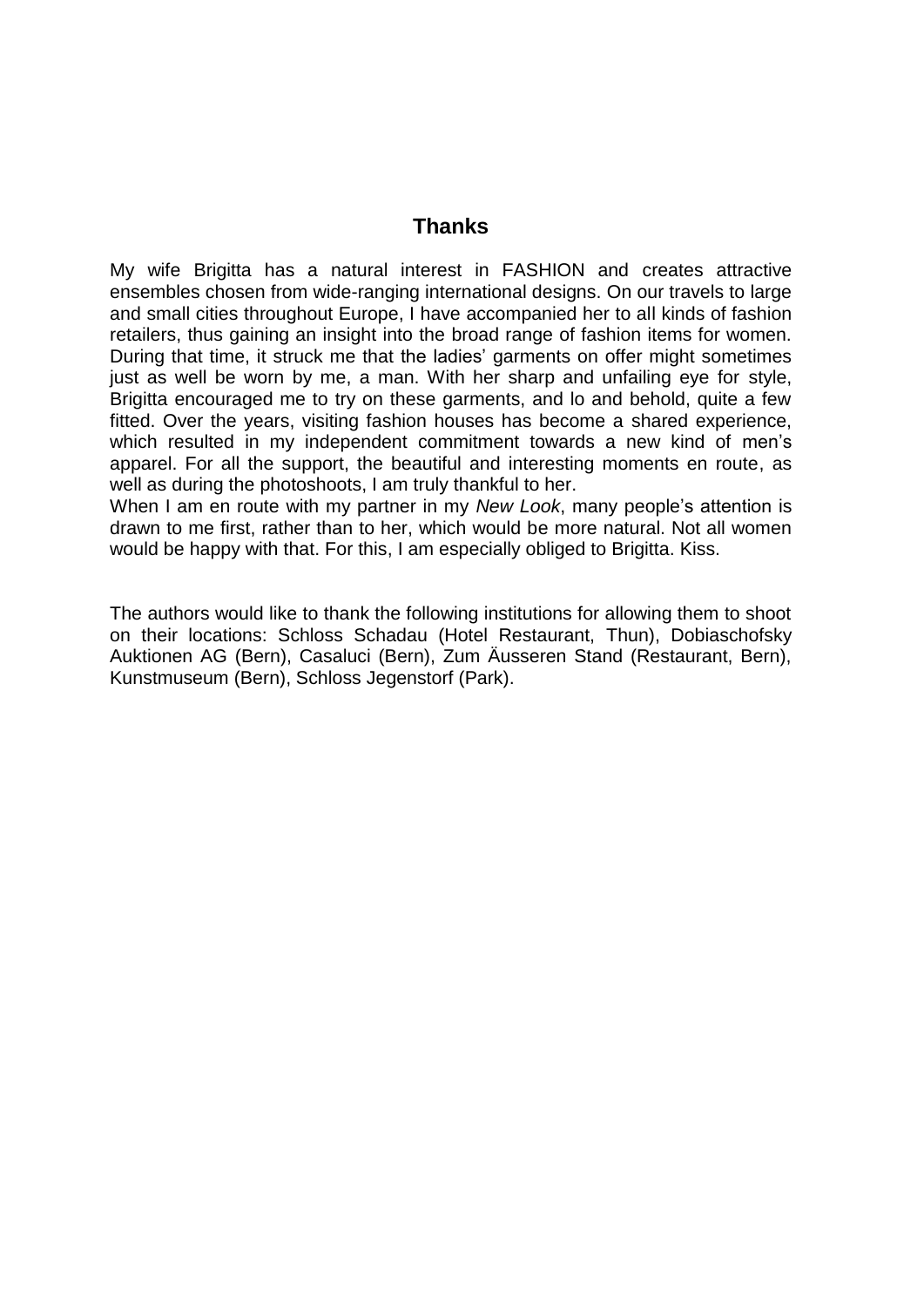#### **Avant propos**

My intuition tells me that this book is more likely to be noticed by women, and then perhaps passed on to men or their partner. Women have an entirely different approach to FASHION than men. The creations, colours, and embellishments, that fashion designers have been creating for a long time now, can be so beautiful and fascinating that women cannot help but rummage through them all, even if their wardrobes are long overflowing.

For men, for the last 150 years or so, FASHION has been represented in endless homogeneous designs, lacking imagination and adornments. And if occasionally they were different, these creations would be so extravagant that they would hardly be popular off the catwalk. There are other reasons why men are not particularly interested in fashion trends : society, and, in particular, the business world, have created dress codes which - in the instilled general opinion - are to be observed in any possible situation. Moreover, because the men who create FASHION are also dressed conventionally, there are no examples for men to follow. In contrast, dress codes for women leave much room for imagination and personal styling. And so men often feel bewildered and helpless in deciding how to dress. Very often, it is the partner who then decides and tells him what he should wear for which occasion.

This book offers today's man an entirely different point of view in this matter : *your style does not know & need any dress codes*. To make this possible, men should not be told by their partner what to wear, but rather accompany their partner on their journey through the world of FASHION, and this until they feel the desire to choose autonomously what suits them & what they truly like.

During endless journeys through fashion houses all over the world, they will experience that among the offer of ladies' wear, there are treasures to be found for us men, which we look for in vain in the men's departments. This process may take as long as it takes for you to shop with your newly acquired stylistic confidence and to begin dressing entirely differently than before.

He who succeeds in developing a personal dress style will always appear appropriately dressed at any event, regardless of any dress codes. Following Christian Dior's entry into the world of fashion, we intend to plead for a *New Look* for men.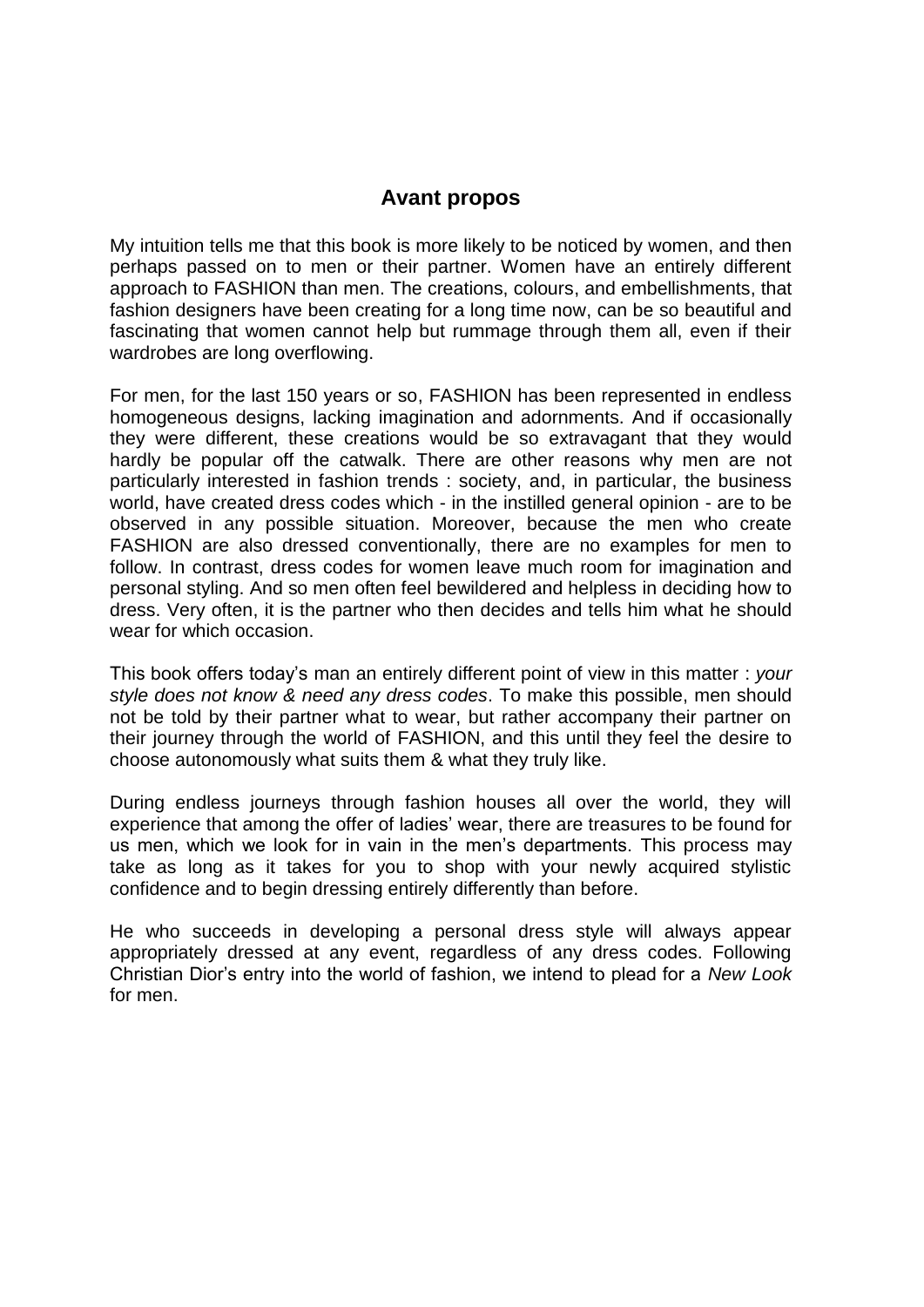#### **Introduction**

"Style – all who have it share one thing : originality"  $^2$ 

Diana Vreeland, former Editor-in-Chief of Vogue USA

FASHION is the ability to create in the most glamorous way. Celebrations create an opportunity for men and women to don formal attire. For many men, their wedding day is typically the only time in their life to dress up and even go a little over the top.

For women, fashion houses create something new every season, which inevitably leads to the daily question : "What am I going to wear today ?" Something suitable for today's weather, the planned activity, and the environment. Men do not approach this question in the same way : they tend to go for what is practical & quickly achievable, and at the same time, what fits into their business & social environment. No room for adventure here. The basic principle is : do not stand out and wear something that is considered suitable for all occasions.

In contrast, the need to present oneself in a completely different way is reserved for carnival, historical societies (guilds), and, in particular, for the Street Parade. This type of extravagance might have become acceptable because many people step out of the norm on those days. And so the individual feels less exposed.

Has the development of men's fashion always come second behind ladies' fashion ? A look at the court of the Sun King in Versailles reveals an entirely different picture : both ladies & gentlemen appeared in colourful and lavishly made garments, which were in fact only distinguishable in the body shape, rather than in the basic design of the gowns or the embellishments. Louis XIV was an absolute fashion fetishist & a trendsetter, who, through his extravagant behaviour, incited men all over Europe to dress most lavishly, gaily coloured, and with much pomp and circumstance.

After 1945, leading fashion houses in Paris and their designers, such as Christian Dior, Yves Saint-Laurent, Karl Lagerfeld, and others, allowed themselves to be inspired by the magic of both the fashion and festive spirit of Versailles.  $3$  The FASHION they created tries to maintain the glamourous touch of Versailles : "Versailles est le plus grand salon d'essayage du monde, c'est une vitrine, un repère mouvant, fixant les usages et les caprices" <sup>3</sup>. And what is most striking in all of this ? The development of fashion has only been extended to ladies' wear. From the second half of the 19<sup>th</sup> century<sup>4,5</sup> onwards, men were dressed in inconspicuous, plain, often black, grey, or dark blue, and barely attractive standard outfits, which are even today worn on festive occasions by those who design the most fascinating creations for women. Indeed, even important visual artists remain conventional and unimaginative in comparison with their own outfits. Picasso considered a striped T-Shirt something of an exception.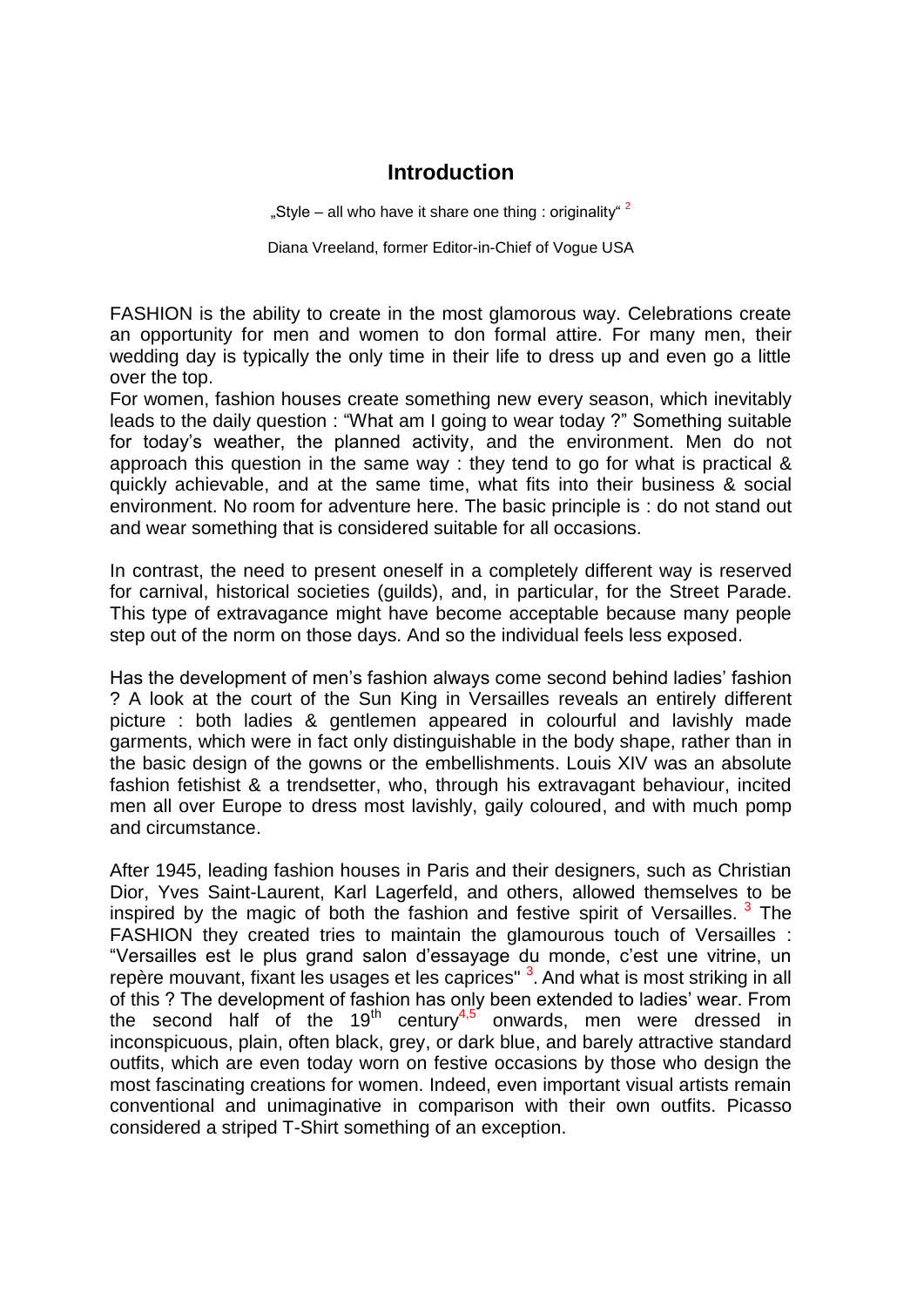One may wonder why the most important fashion designers do not display any interest in developing this earlier tradition to menswear too. Admittedly, out of the ordinary things for men can be found among the latest creations for men on the catwalk and the respective fashion shops. However, even there, the salesmen themselves are dressed in a *business attire look* ! The fact that the creations for men which are clearly over the top, do not lead to a fashion reality which is actually worn by men, is illustrated at a glance in the photoshoots of events like "The Golden Globes"  $6:$  the ladies are dressed in ravishing gowns – the men, on the contrary, persist in wearing the eternal more of the same, without showing any signs of flair & courage. The review of the *international best-dressed list* (men) from *Vanity Fair* leads to the same conclusion : it consists mostly of men dressed in conventional black suits with tie or bow tie ! What men lack is a wearable and available FASHION, which is creatively distinguishable from the ordinary, without exaggeration.

In this context it is important to note what Gabrielle Chanel $^7$  said about the clothes of the Duke of Westminster, who was one of her lovers : she particularly appreciated the fact that he was always dressed the same way in simple tweeds. In the context of change, this is not good news. Do women want inconspicuous, formally dressed partners ? Yes, maybe because then all of the attention and admiration is focused exclusively on them.

When I am out and about with my partner, who is a very beautiful and welldressed woman, most people will indeed look at me first. Most likely, only because I am not wearing what they expect a man to wear. Lucky for me, my wife has no problem with that – but other women might. On the other hand, similar attire for ladies and gentlemen was not such a problem in earlier days.

There is another obstacle why men will avoid wearing certain garments that seemingly resemble feminine designs & embellishments : it is the generally accepted idea that fashion designers, dancers, and other distinctly creative people are bound to be homosexual. And although this is socially accepted, men still do not want to appear to diverge from the established norms, which they feel they should represent.

In order to be able to step out of the omnipresence of dress codes and the pervasive seasonal fashion offerings, men need a clear Yes to creating their own outfits. They need, as Diana Vreeland said, personal *style*.

*Vogue America* once wrote : "Style is not dependent on fashion. People with style can either accept or ignore fashion. For them, fashion is not something you have to conform to, but rather something you can develop or willingly choose ..."<sup>8</sup> In other words : international FASHION incessantly produces a wide variety of clothing out of which it is up to us to develop our own style, regardless of the prevailing trends. It is interesting to note that most people who became style icons have never conformed to fashion trends. On the contrary : due to their originality they did not wear FASHION, they created FASHION !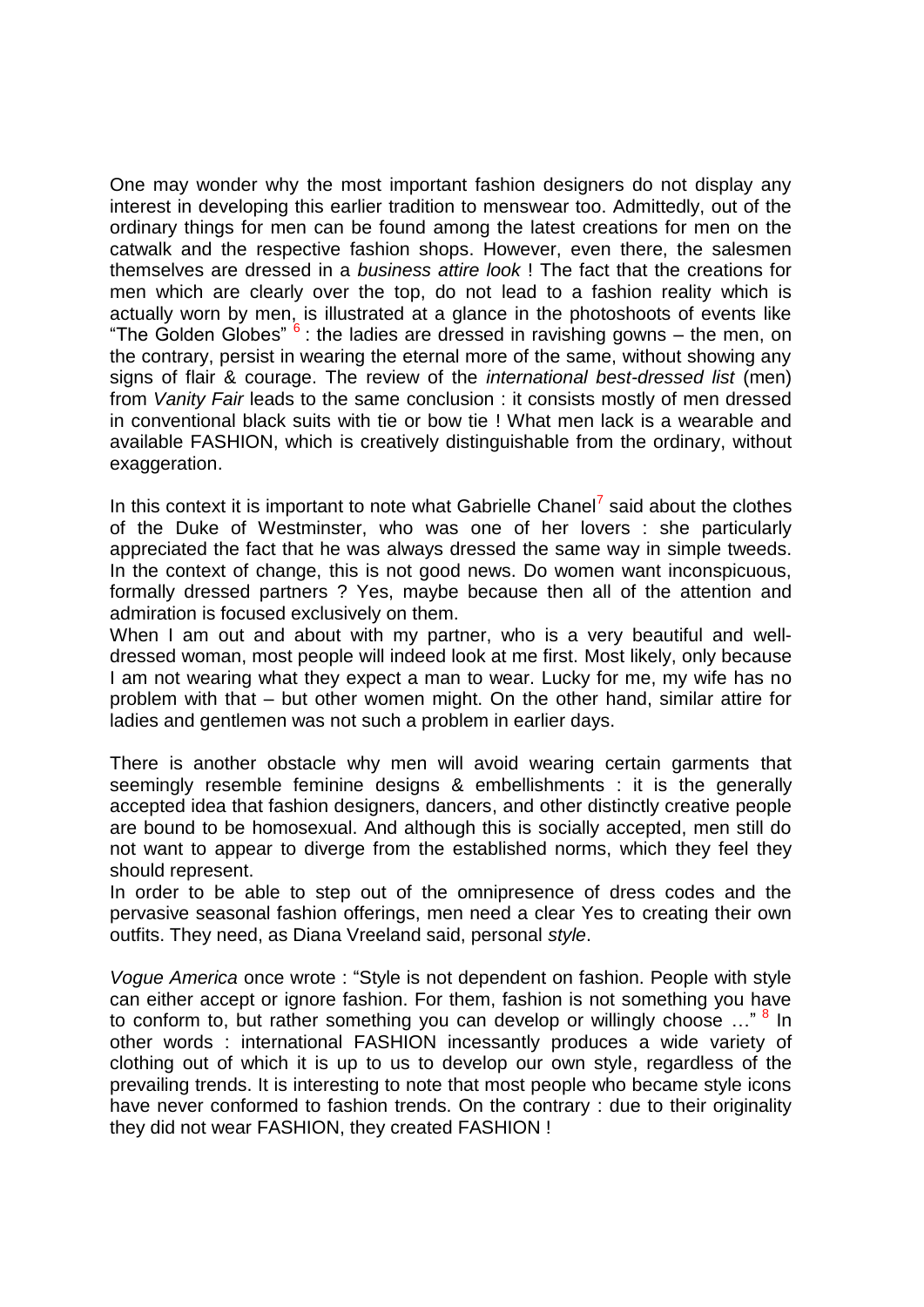My own experience in this respect is surprisingly positive : in public, I am not only approached by women, who consider my clothes special, but also by men, who admit that they would like to walk around like this but do not have the heart to do so. One day, in a grand hotel on my way to the ground floor, I was greeted by a famous English conductor who said : "Oh, isn't that wonderful ! Where may I get such a jacket ?" So there are also exceptions to the rule.

If this book serves one purpose, it is this : I want to give men the courage and pave the way for them, so that where design, embellishment & effect are concerned, they can dress like once before, when ladies' & men's fashion were artistically and aesthetically in perfect harmony.

And if one of my readers wants to get going, where then can he find the garments, which he has perhaps liked for so long ? Menswear departments and businesses selling the big brands are hardly ever a treasure trove to find them, because this kind of wear, particularly in a vast range, is not produced these days  $9$ . Is that enough to curb your enthusiasm ? Not at all! Just leave the men's department and go in search of the ladies' department. And hey presto : depending on the trend, you are very likely to strike gold here. Throughout this book, I will present many examples that were created with garments found on the racks of the ladies' wear.

So, is it immediately obvious that these clothes were not tailored for men ? Don't worry; modifications can always be made to a cut that is too feminine. The fact that ladies' coats etc. are usually buttoned up from left to right (from the perspective of the observer), has hardly been noticed by anyone over the last 20 years that I have been wearing them. My experience has proven that even people in the fashion industry don't notice it, or too late after they had already expressed their enthusiasm.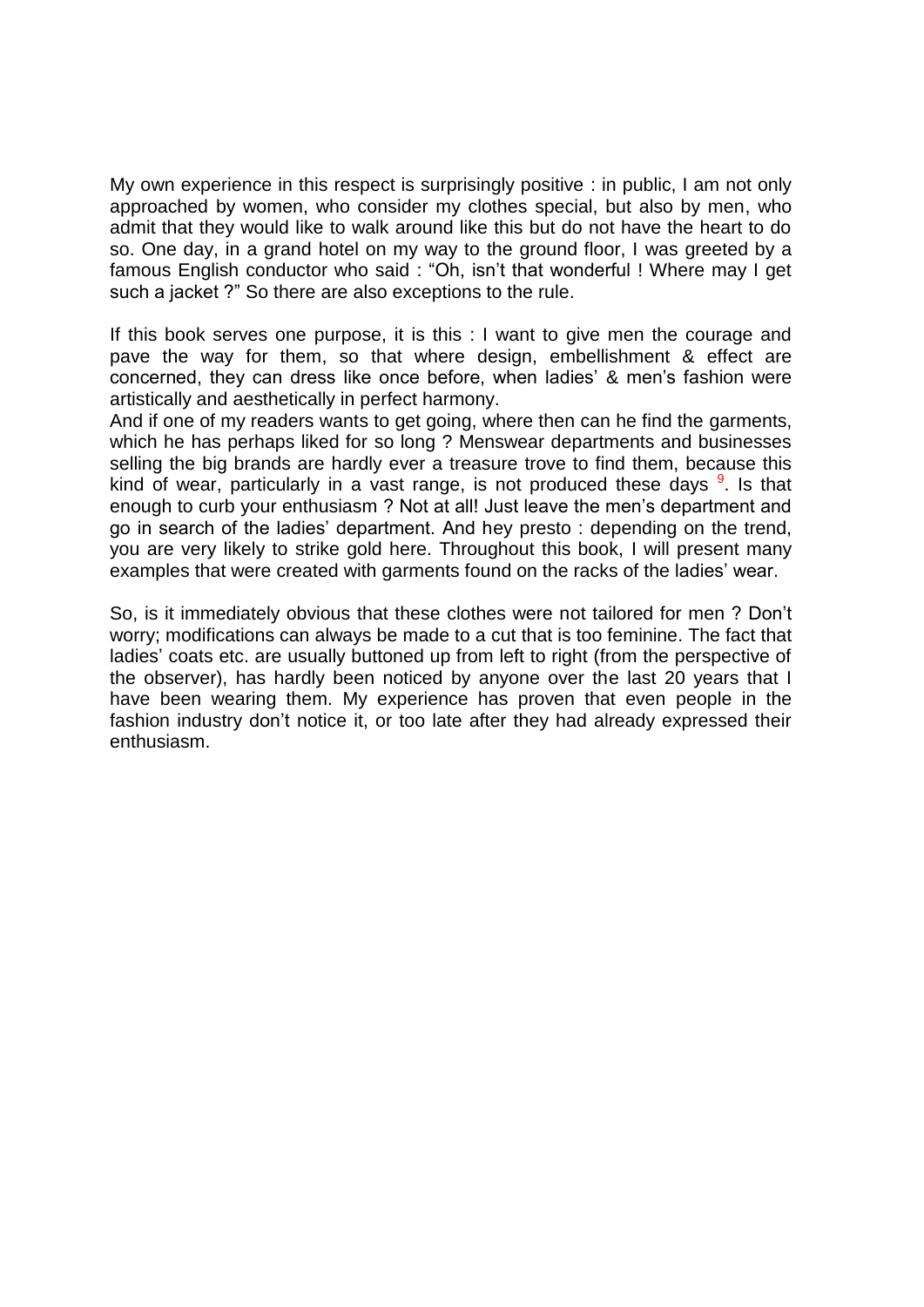**Christian Dior, "le Maître enchanteur"** <sup>10</sup> **:** The son of an industrialist, his parents worried that this artistically gifted boy would come to nothing. Dior had a talent for drawing and his friends included artists like Christian Bérard and Jean Cocteau. In order to sustain his artistic needs, he studied political science and then underwent diplomatic training.

In 1928 he opened a small art gallery and promoted painters such as Pablo Picasso and Salvador Dali. After both his father and his gallery went bankrupt, Dior was left destitute and from 1931 he switched to fashion design, which led to preliminary success in hat designing. In 1942 he joined the team of the Lelong fashion house. He increasingly longed to found his own fashion house. In 1945 he courageously sought out Marcel Boussac, the king of textile and richest man in France. He was able to persuade the tycoon to give him carte blanche to become the creative director of a new fashion house. Boussac actually allowed him all necessary freedom and judged him based solely upon his success. This was exactly the environment that Dior wanted. Success was not long in coming : in 1947 he presented his first collection "Ligne Corolle" (Flower petal line) in his residence on 30, avenue Montaigne. The American press took it up immediately and called it a *New Look*. What did Dior want ? Which heritage was he pursuing ? "... on y travaillerait selon les traditions de la meilleure couture à l'intention d'une clientèle de femmes vraiment élégantes. Je n´y ferais que des modèles apparemment assez simples, mais d´une confection très élaborée. » « Je disais que, pour les contenter et leur fournir ce qui leur manquait, il fallait revenir à la tradition de grand luxe de la couture française." <sup>10</sup> With his fashion house, Dior created « le château de la féerie retrouvée ». He presented his models on photographs taken in the ambiance of the Trianon, an interpretation of the Louis XVI style as it was seen around 1910. A boutique was created in the hôtel at the Avenue Montaigne by Victoire Grandpierre in line with « la tradition des magasins de frivolités du XVIII<sup>e</sup> siecle ». Inspired by the spirits of the great traditions, he wanted an « atmosphère *decorée*, mais non *décorative*." Over a short period of barely ten years, Christian Dior deemed himself a "marchand de bonheur", thereby harvesting worldwide success<sup>11</sup>.

Worth mentioning for us : Dior himself was dressed the way it was customary in those days. He did not create anything new for us, men. The "Christian Dior Monsieur" clothing label was only founded in 1970.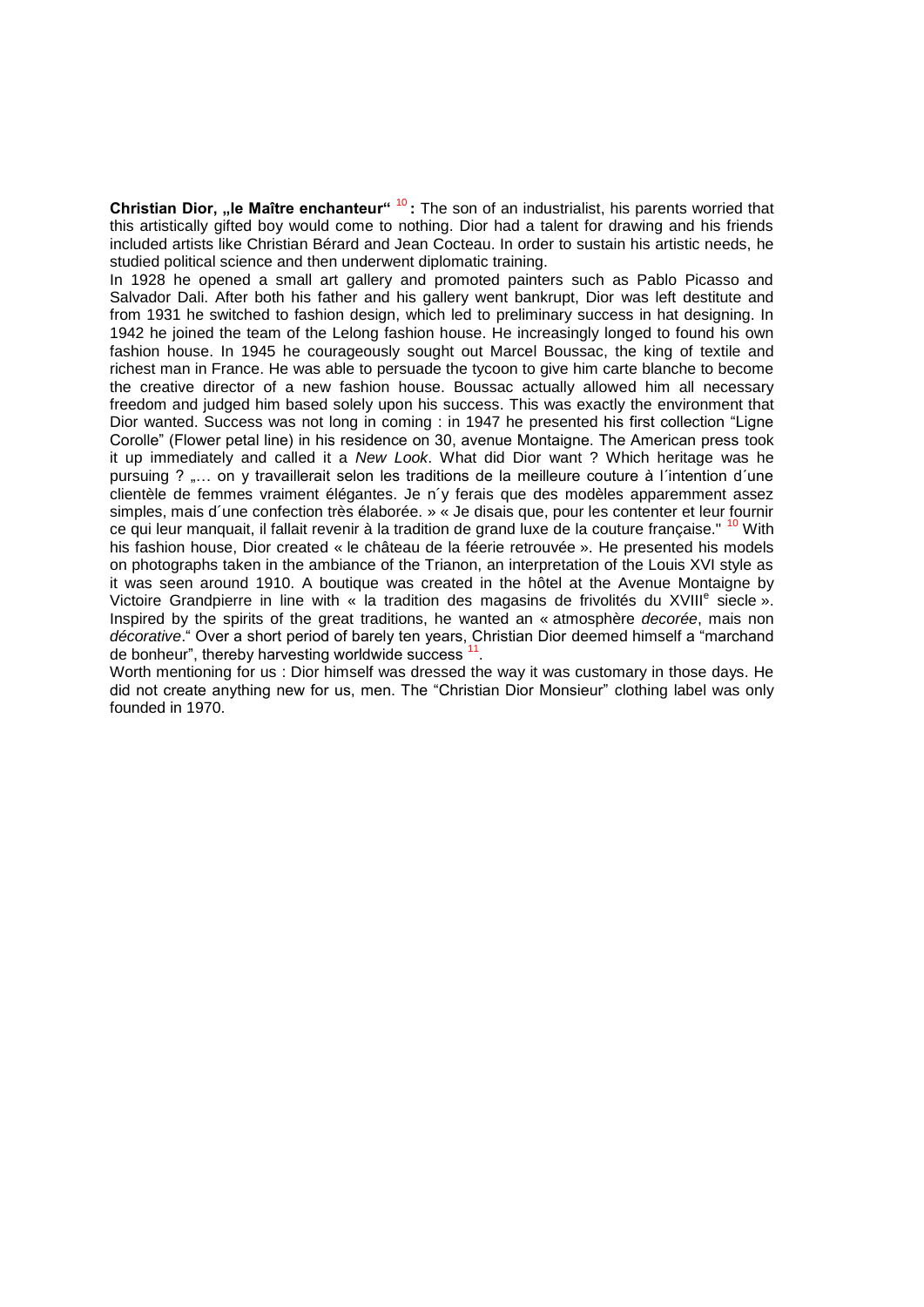### **Mix-and-Match clothing: hard – but a no go**

"Fashion in our century would be insignificant without jeans."<sup>12</sup>

Franco Moschino

Whether in Paris, Milan, or Sidney, three things mainly dominate today's public image of clothing : blue jeans, snipes & sneakers, and baseball caps. Because this combination is so widespread, the public scene on the street has completely transformed, whether for going out or even for attending a party or a cultural event. Wherever you are and whatever you do (privately), with this outfit, you will always be part of the crowd, and you will predominantly bump into similarly dressed people. Where clothing is concerned, nowadays monotony prevails, even though shops offer a wide variety of clothes, which are also bought.

Because of the variety of jeans, snipes & sneakers, baseball caps, and their related products (T-shirts, puffer jackets, rucksacks, …) and their rapidly growing distribution, an entire personalised world of fashion, created with just a few objects, unites people from all ethnic and social backgrounds in one collective appearance. Very few people are aware that this offer of the lowest creative level gets in the way of any personal aesthetical perception of clothing. It does not help that renowned fashion houses join in with this trend and try to upgrade the *combination wear* and, yes, even to refine it : all it does is create price categories for clothes.

In the matter of *blue jeans*, I wonder if most people actually like these objects, or whether the reason they are worn every day is, on the contrary, the result of the effect of examples, of incessant advertising & availability, and ultimately an increased, even implicit social compulsion to belong.

It is a pity we cannot carry out the following experiment :

In an ordinary clothes shop, hang a pair of blue jeans among an assortment of other clothes : noticeably blue, washed blue-grey, and even ripped jeans. The female clientele would not be familiar with this kind of jeans, either through everyday life or through advertising : "I think a worker accidentally left his working clothes behind", could be the comment of a rummaging client. This model would almost certainly not become a big seller overnight. To begin with, who needs 5 pockets, who wants these thick seams, not to mention all the rivets ! Typically, hardly any fashion-conscious lady would ever want to be associated with such an outfit and its association with the working world. Even the workman's world has long since developed more practical clothing for manoeuvrability and carrying tools. "Where am I supposed to put my smartphone ?", people would ask. Moreover, they would hardly want to wear it if they knew that the blue dye on fabrics such as cotton quickly rubs off and that it is not wash-proof. So far, clients can count themselves lucky that the indigo dye is neither water- nor fat-soluble, or else people suffering from allergies would be in trouble. On top of that, environmentally conscious clients should know that each year great loads of indigo dye and other chemicals (reduction agents) end up in our bodies of water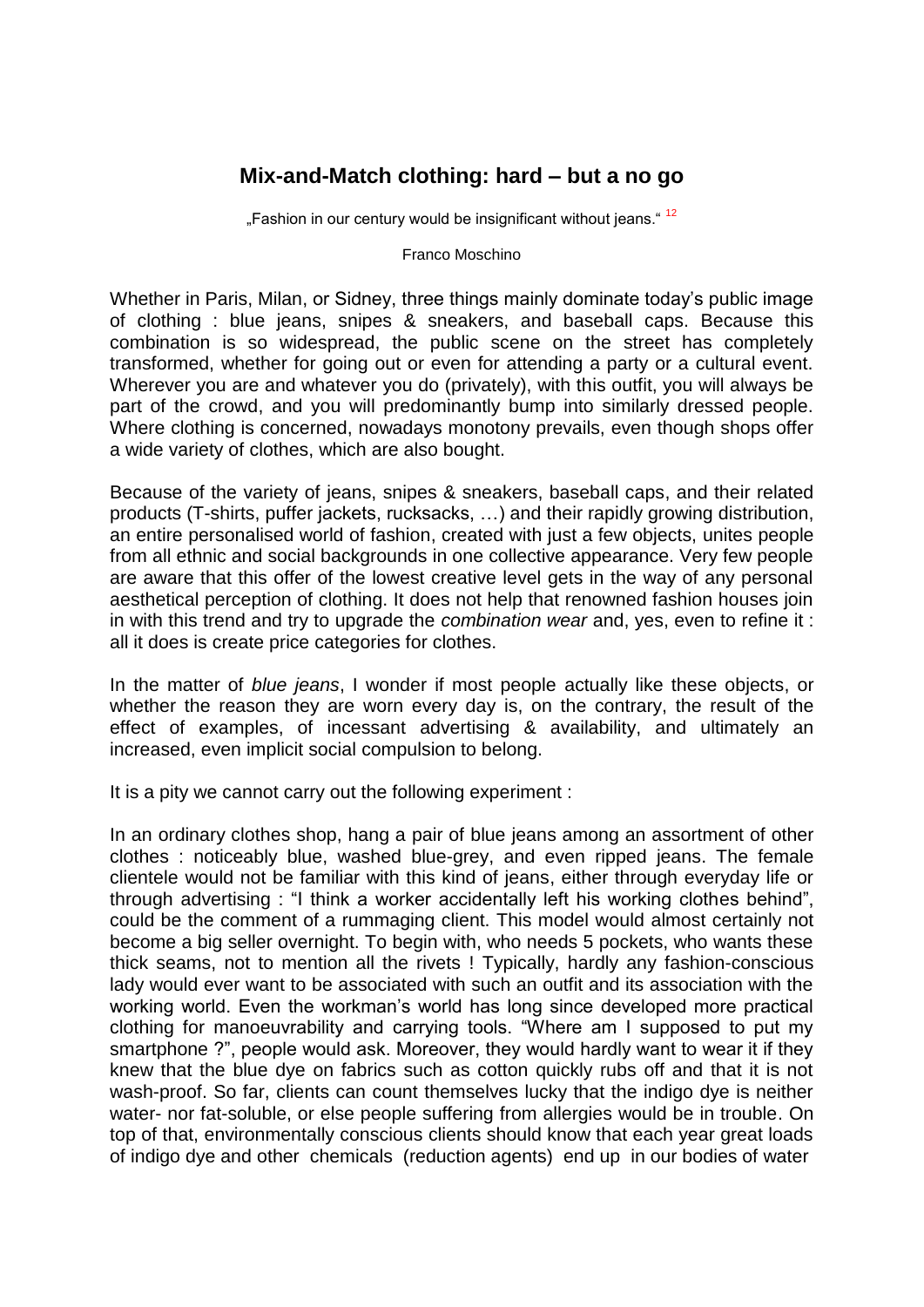because of the washing and dyeing processes. Moreover, from an aesthetic point of view, indigo blue is hardly an attractive fashionable dye, since it quickly turns to bluegrey when applied to cotton. The dye is not used in traditional painting either, contrary to the colour purple, once a leading colour in fashion, or even Tiffany blue.

The fact that jeans are the most commonly worn trousers today is hardly due to the object itself. It is the result of decades of efficient advertising, also focused on stars and their films. The piece of fabric, which originally started in the USA as worker's trousers, grew into a cult object for teenagers and others, who at least in those days used it to express their freedom & social criticism. It becomes cynical when particularly young people today walk around in artificially ripped and distressed trousers, turning shabbiness into a fashion statement and feeling cool about that. Today's dandy Zack MacLeod Pinset (Brighton), on the other hand, symbolically burnt his last pair of jeans at the age of 14.

The variety of everyday fashion has lapsed into monotony because of the dominance of jeans fashion – so quite the contrary to what Franco Moschino claims.

The decision to reject this dominant set of clothes shall be the first step on the road to determining your own *style*.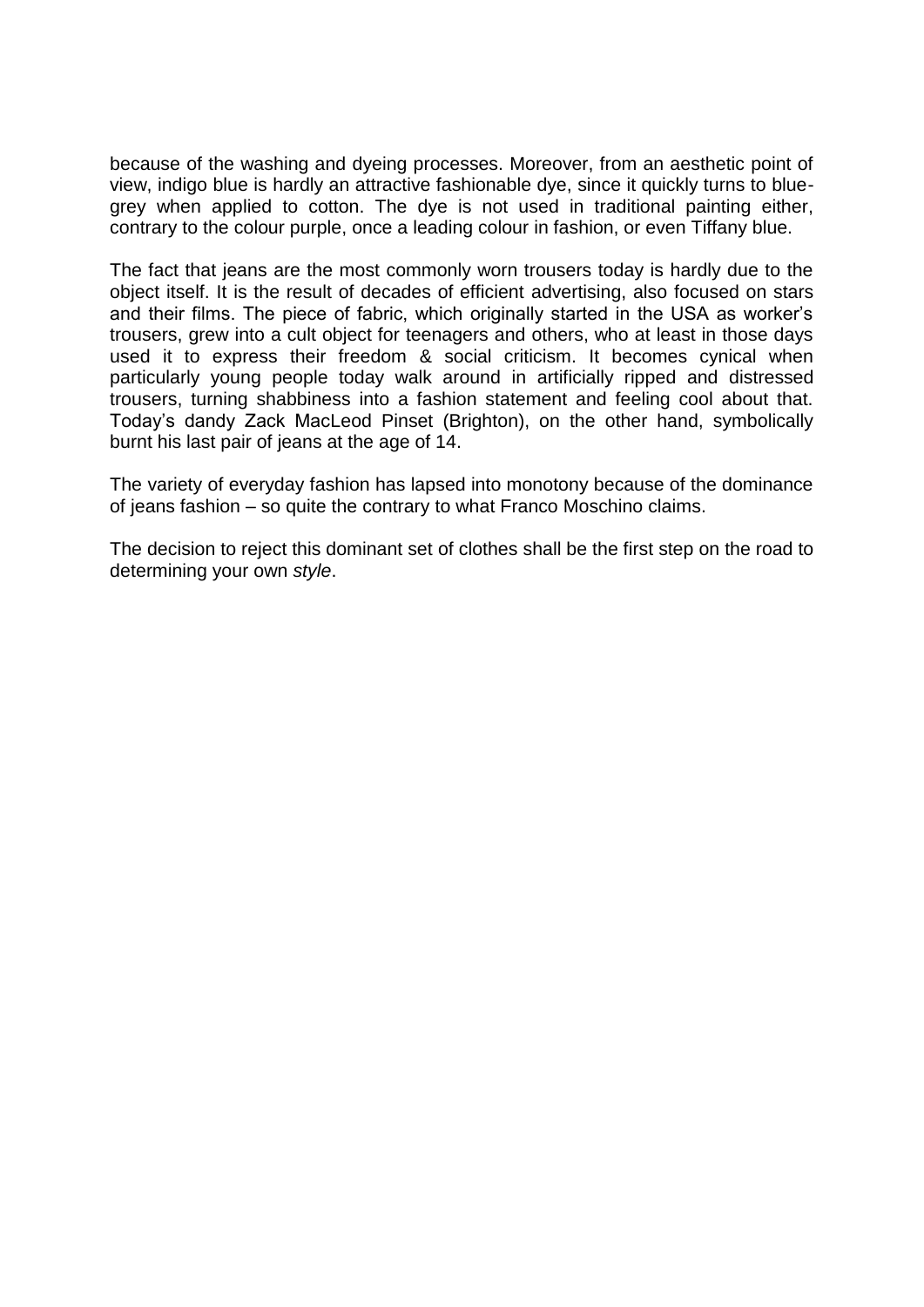**Jeans : From canvas to cult object** <sup>13</sup>. Coming from Bavaria (Germany), the immigrant Löb Strauss (soon to be called Levi) came to San Francisco in 1847 carrying several bundles of canvas. First, he had them turned into tents and canvasses and then started producing overalls with double seams and sewn-on pockets for gold-diggers. Just before 1870, he founded a factory for the production of trousers, together with a tailor. To produce them, Strauss imported an even more robust cotton fabric (called serge), which had already been produced in the cotton mills in Nîmes (France) in the  $15<sup>th</sup>$  century. Referring to its origin, this fabric was later called *Denim.* One of the two threads used for weaving was dyed indigo-blue. Copper rivets reinforced areas prone to tearing. The basic pattern for the "Levi's" with the number 501 has been produced from 1890. The 5 stands for the number of pockets, and the 1 for the first series. The small front pocket was originally intended for a pocket watch.

Europe became familiar with the new trousers in 1917 and then again in 1945 through the American troops. The first jeans were produced in Europe in 1949 and in the 1950's they began to take their place among leisurewear. Initially, it was forbidden for children to wear jeans to school. When, however, the film industry (a young Marlon Brando in "The Wild One" in the leading role as the leader of a motorcycle gang, 1953) and artists like Andy Warhol broached the new look, the 501 became the symbol for youngsters who wanted to escape social conventions through rebellion, an idea that has long since been recaptured, since jeans have become a new convention.

Today, variations of the 501 constitute the most widely worn trousers. Each year more than 300 million pieces are produced in a variety of styles. According to a survey from the British *Daily Mail* newspaper from 2007, jeans are second on the list of "most important" garments. On one is that little black dress" from Gabrielle Chanel <sup>8</sup>. If there were another survey today, it is fair to assume that the jeans concept would end up first.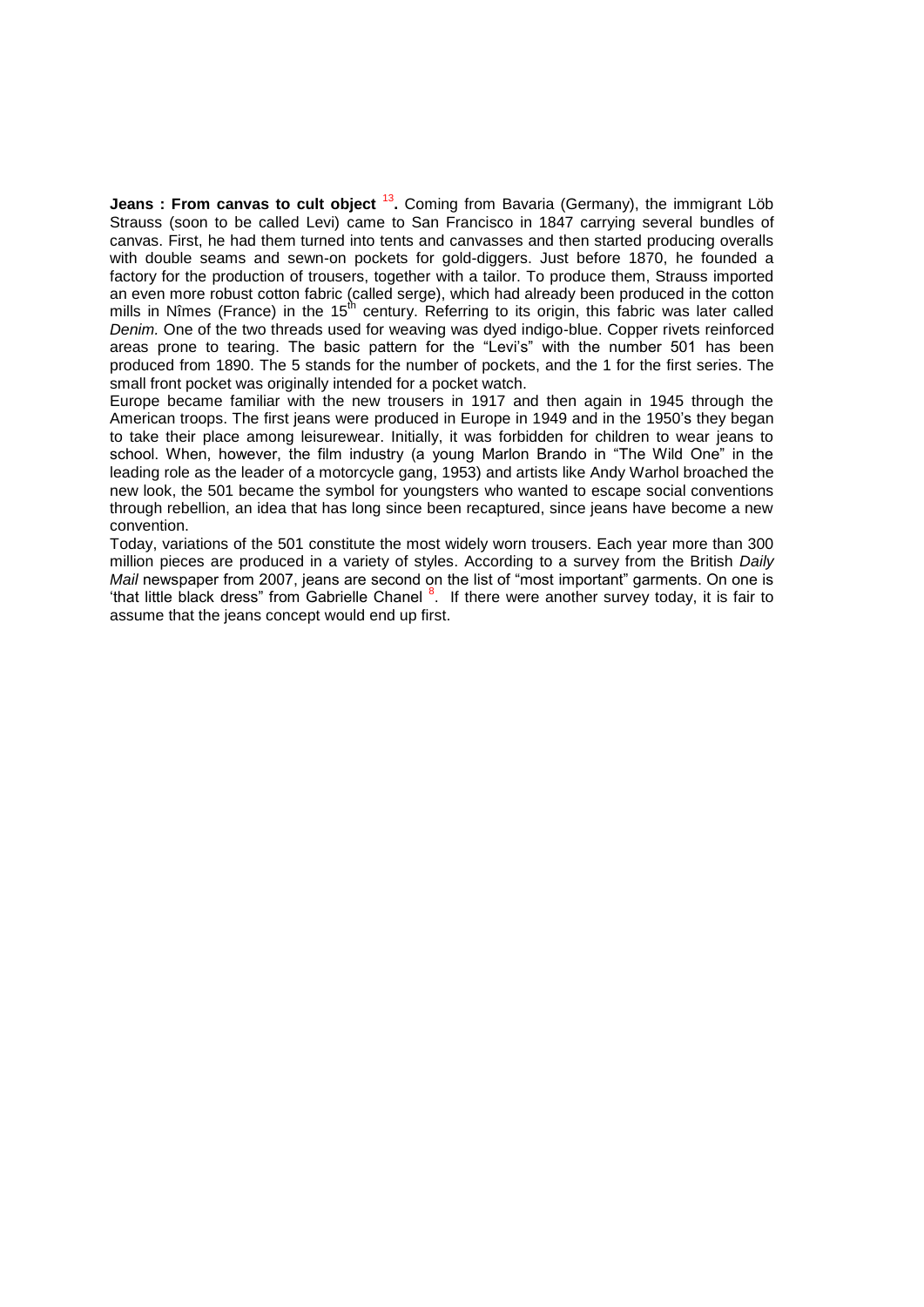#### **FASHION – what does it mean ?**

Jean Cocteau, a man of many talents, pointed out an essential feature : "La mode meurt jeune  $\ldots$  "<sup>10</sup>. It blossoms, inspires, and, before long, is replaced by a new blossom. FASHION provides us with moments where we too blossom, where we move around in order to be liked and seen. The exchangeable shell allows us to slip into the most various roles and to escape the monotony of our biological condition. And the danger to lose oneself in appearances is right here. Who, after all, are we ?

A poet once wrote, "Clothes make the man". In the days where rank, status, and clothing constituted a unity, when rigorous rules applied on who could or would wear what, when, and where, you knew exactly whom you were dealing with. This is completely different today : rich people are often dressed very soberly so as not to attract attention, and business people, on the other hand, try to impress each other in their business dress to appear more serious. These days, FASHION is no longer a guarantee for status or quality.

Haute Couture, principally something for ladies, is losing its customers. The only people left are the nobility featured in the media <sup>1</sup>, actresses, and other affluent people from all over the world, which means that most collections will disappear to the well-guarded shelves of the big fashion houses after they have been displayed on the catwalk at the fashion show. However, this is not the original idea behind collections. The products would first be displayed and subsequently be passed on to customers and retailers. Today, a fashion show displays the pinnacle of creativity or extravagance of the fashion designers, whereas what will subsequently be produced and inspired by it, will be manufactured at a much lower cost. In Parisian Haute Couture, one of the last major industries working entirely with handcraft, it is no exception to spend several hundred and up to one thousand working hours on one dress alone <sup>14</sup>.

The products – expensive or cheap – we find on offer in the shops today, and which are renewed four times a year, are the result of planning. The aim is to incite the female customers, generally already provided with everything they need, again and again to buy something new. And so they rummage through the shops with a last bit of curiosity. However, much of what is bought first of all disappears into their wardrobe. There are two reasons for this : buying has become more important than wearing, and wearing needs a stage, which is increasingly absent. If at one time it used to be the most natural thing in the world to show off the newly purchased creation when going to a posh restaurant or the opera, today's motto is reticence.

Men, who are usually not driven by an urge to buy clothes, do not have such worries. Their standard look, presented each time as a "new" creation but differing only slightly from the previous version, does not fall out of FASHION so quickly and does not require endless pondering before going out.

This relationship with FASHION, which is based on *creating & longing for new things*, FASHION, which does not have a long life, is not what I want to achieve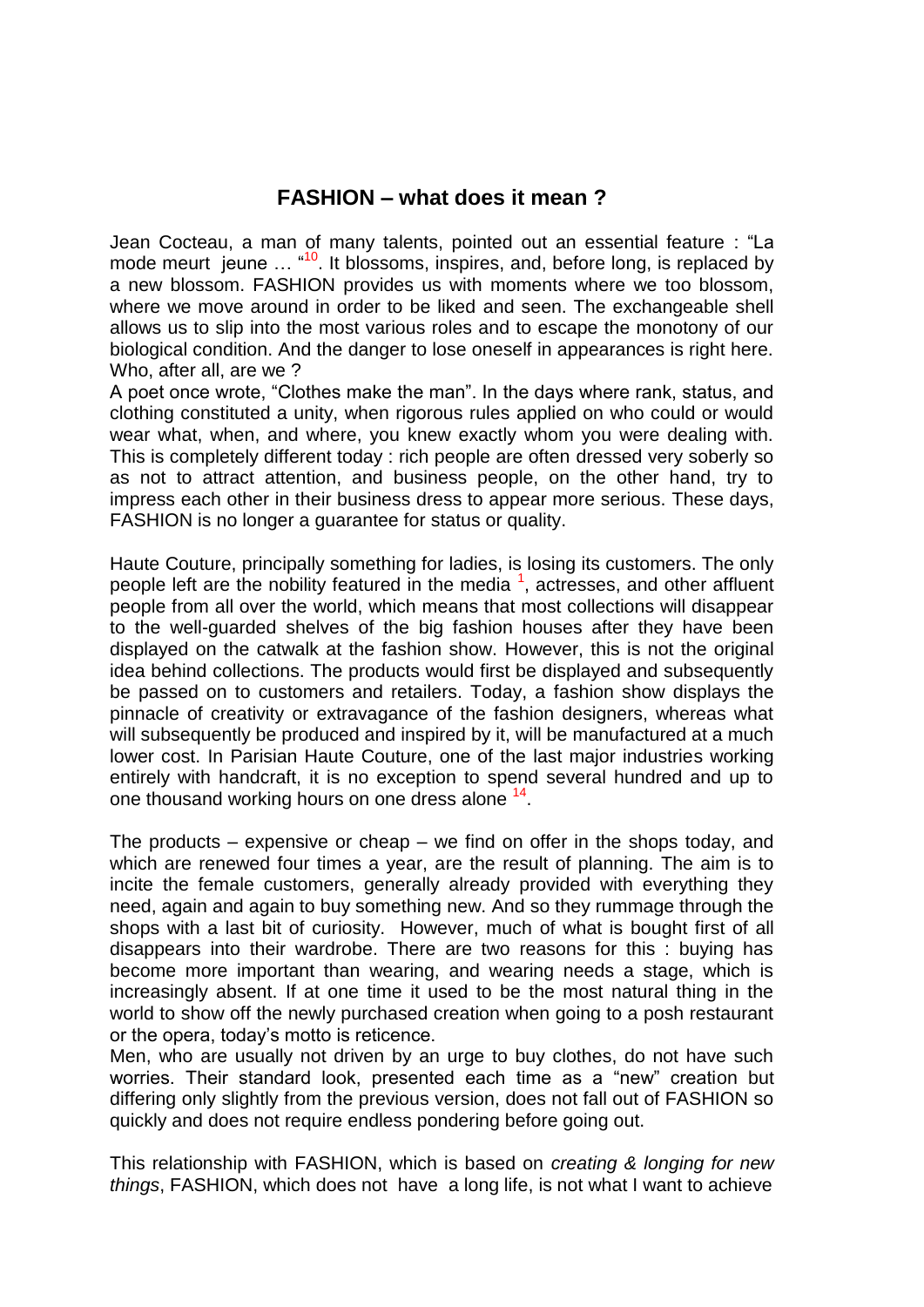and recommend here : artistically creative minds make special clothes that we like and would very much like to wear – possibly for a lifetime. These creations should have a long life because if something is good and of high quality, it does not have to disappear simply because of an urge for new things. If we have not worn an outfit for 3 years, it is as good as new, because hardly anyone will remember it.

My clothes rack is about 5 metres long, which is enough to allow me to put on something new every day, and even several times a day, should I wish to do so. It's possible, of course, that a certain garment may disappear over the years and that now and then something else is added. There are so many fascinating clothes that I sometimes cannot resist – but that has nothing whatsoever to do with FASHION as it is conceived today.

**Menswear all in black :** From the Middle Ages and the Renaissance to the Baroque and Rococo periods, right up to the Biedermeier era, menswear was varied and colourful. As far as clothing was concerned, couples were harmoniously dressed. This changed fundamentally from the middle of the 19<sup>th</sup> century  $5$ : the busy middle-class has long since taken the lead in society for quite some time and is now setting the standards. Aesthetics are still important, but they can only be legitimised by a corresponding working attitude. Accordingly, men should first and foremost appear respectable, i.e. not artful, but rather as uniform as possible, without expressing their personality through their clothes. This has gradually led to the different levels of dress code, which still persist today. In such a business world, black constitutes a neutral basis that anticipates nothing other than what everyone wants it to express : righteousness and solvency. No room here for colour & originality. This freedom is given to the ladies when for them fashion really takes off during the era of entrepreneurship and the Belle Epoque. That period also coined the concept of "fashion designer", prominently represented by Charles Frederick Worth and illustrated by the empress Eugenie.

Monochrome black (also grey and dark blue) as a guarantor of correctness has been with us for about 150 years. It was, however, Philippe the Good of Burgundy ( $15<sup>th</sup>$  century) who introduced the colour black, to distance himself from the colourful clothes of his courtiers. After that, the Spanish court, with its strict etiquette continued this trend to use black as the symbol of authority. Under the influence of Louis XIV, courts became more colourful again, until the non-colour dominates once more from the second half of the 19th century onwards. Of course, there were exceptions, from the futuristic Fashion Manifesto in 1914<sup>15</sup> to the fashion trade fairs of today (Florence, Milan, London, …). But the persistence to keep coming back to black (especially for official events and celebrations), proves to be much stronger than any touch of fantasy, or the urge for something different : "And so man will stick to the trodden paths and reach for the "classic" black, without the slightest attempt to reflect upon himself and to find his own style" (Andreas Ley, former Director of the Fashion Museum of Munich).<sup>1</sup>

*What is therefore missing, is menswear which is not carried away by eccentricity, but which is unpretentious, aesthetic & elegant, and presents an individual style that provides an outfit for every situation, thereby uniting the person, the place, the occasion, and the social environment.*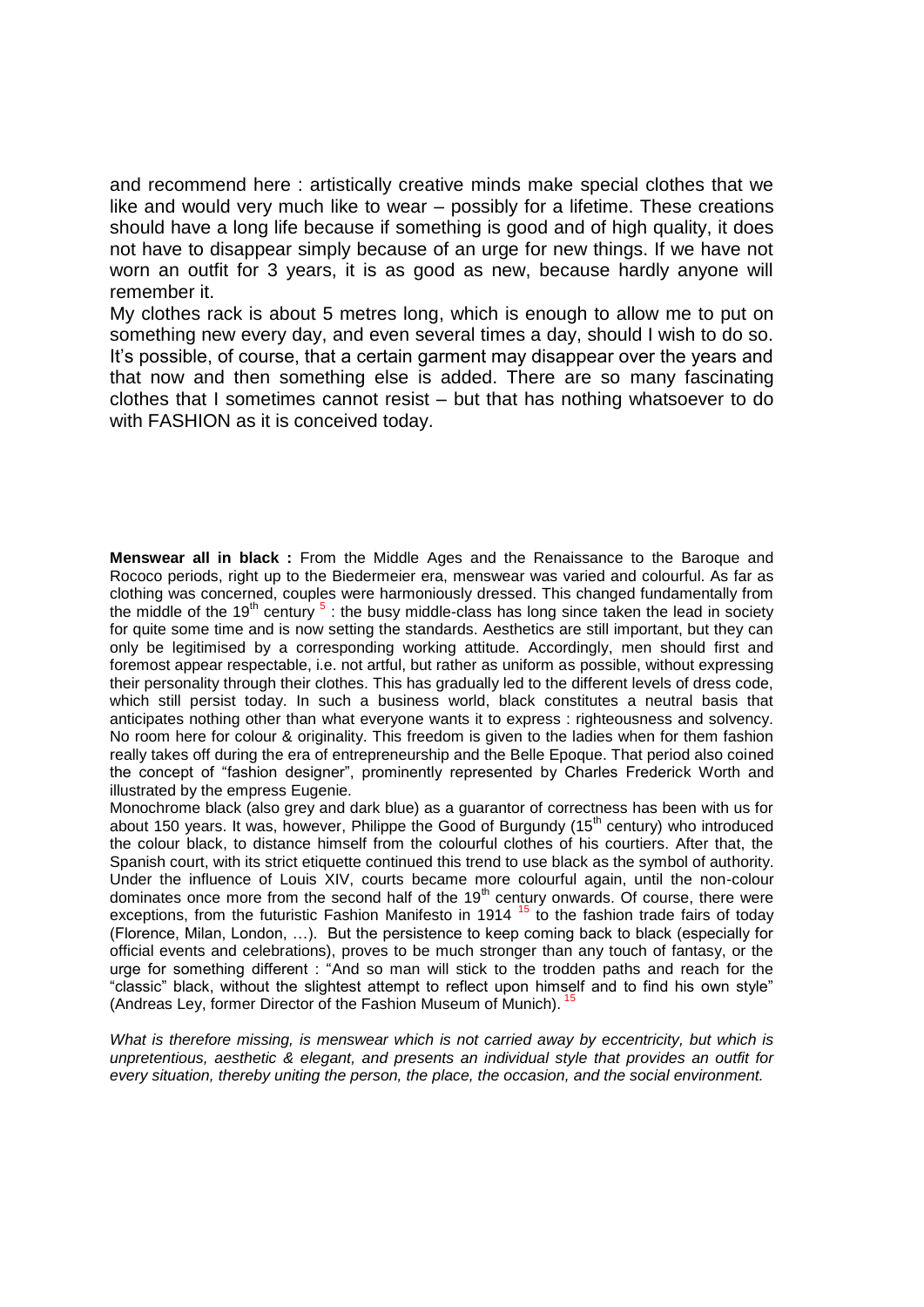### **The Gentleman – truly British**

Gentlemen´s fashion stands for a dress code. A consistent protocol stating who has to wear what and when could only have developed in and around courts. In the late  $19<sup>th</sup>$  century, the English middle-class gentleman adopted the rules of the aristocratic upper class, which prescribes a special outfit for every occasion, including the hour of the day. The understatement requires that the clothes should not emphasise the person's individuality, but instead conform to timehonoured rules. As a result of the above, a highly sophisticated fashion culture developed and has been maintained to this day, which guarantees the real gentleman to be "appropriately" dressed at any given time. And what is considered "appropriate" is never questioned and only changes very slowly over the years. Styled from tie to socks & shoes, the attire becomes a person's calling card.

The core piece, which bears a different name depending on its use, is the *suit* : "The suit is still the most elegant garment a man can wear, provided the cut, colour, and fabric are right, i.e. carefully chosen for the occasion, the time of day, the time of year, and the climate zone."  $16$  The colour palette for formal occasions is limited to dark blue or light grey. On the other hand, the jacket should be red for fox hunting on horseback. The approved fabrics are indeed quite expensive, but they cannot compete with any of the great textile creations used for ladies' fashion. If a gentleman steps out of his regulation filled zone, i.e. when he gets home, he is allowed to wrap himself in a colourful dressing gown 5,16 …

England is known as the motherland of modern men's fashion, from where the entire range spread all over the world and today dominates the business environment as well as the representative areas of society.

The fatal flaw in the entire concept is that the man does not need to think. No imagination is required. All he has to do is know the rules and follow them strictly. This does not lead to individual fashion consciousness, and, in tandem with the above-mentioned combination wear, it turns public places into unattractive areas, only brought to life artistically by the presence of ladies' fashion.

These "instructions to follow", which are also the norm in the USA, have serious consequences for the further development of men's fashion : when even artists, who create new worlds and turn everything old upside down, dress in a gentleman's or a business look, how can the vast majority of men adopt the idea of casting off these looks and going their own way ?

In contrast to this phenomenon of sticking to the rules, practically anything is permitted in today's world. Permitted means that there are no consequences if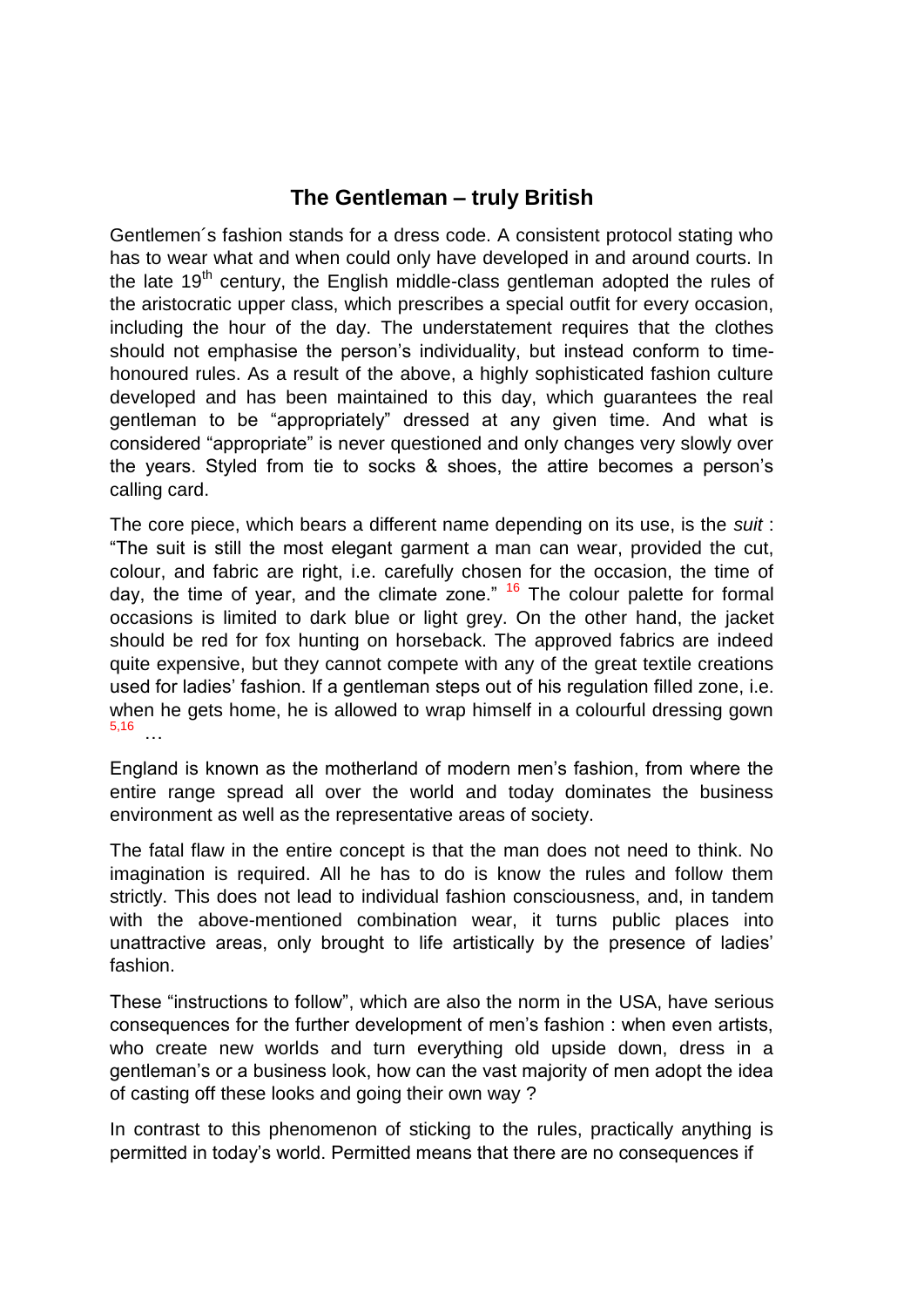you violate one of these propagated or even dusty rules. There is no rule against having red wine with fish, just as there is no rule against wearing an expensive Oxford Street coat in combination with blue jeans and sneakers from a cheap shop. Unfortunately, only a few people have the knack to use this freedom to express their creativity.

I remember visiting Cambridge and being invited to an end of term dinner, a formal dinner in honour of professors and other people teaching at the university. On this sort of occasion, men, as well as women, must wear the black gown. I had already given my speech dressed in a red jacket from El Tumi and wore this at dinner as well. This triggered some discussion, but in the end, I was not obliged to wrap myself in a black bag. Somewhere during the evening, one of the lady professors whispered in my ear, that what I had done was great, at last something with a bit of flair.

**The tie** <sup>13</sup> : Since antiquity, people have wrapped cloths of different shapes and colours around their necks, whether for protection or decoration. In Roman culture, women used to wear a focale (something warming), although the neck usually remained uncovered in social life. An exception was made for the orators, who used it to protect their throats. In the Baroque era, a scarf was introduced, a piece of clothing that was probably taken over from Croatian mercenaries, and was therefore called a Croatta, which later became "Krawatte" in German. In those days, the new fashion to cover your neck spread throughout Europe. There was a true necktie-cult at the court of the Sun King : when the king got up in the morning, the courtiers had to present him with a selection of ties, of which he would choose one and put it around his neck. Signor di Miramond, His Majesty's Cravatier, would then pleat the tie into the required folds  $17$ . During the days of the Revolution, the tie became a symbol of allegiance and the expression of a political conviction. Nothing was more suited to personify art or a form of expression than a cloth wrapped around the neck. Oscar Wilde considered a well-tied cravatte the first step in life : "… the fundamental symbol of taste and culture ." <sup>15</sup> The arrival of the industrial revolution considerably reduced the effort spent on ties, which had by now developed into a so-called long tie. Around the same time, most businesses obliged their employees to wear a tie. In the sixties of the last century, the tie experienced a crisis, as it became a synonym to bureaucracy & middle-class bourgeoisie. Today a man can / may use the tie to create an individual statement, all according to the dress code. In fact, the tie is the only fashion item (apart from shoes) that may be of certain interest to a number of men because it has become disassociated from its practical use. According to Umberto Eco, the tie even reveals a person's personality  $15$  : it is a messenger that can transmit individual mood connotations.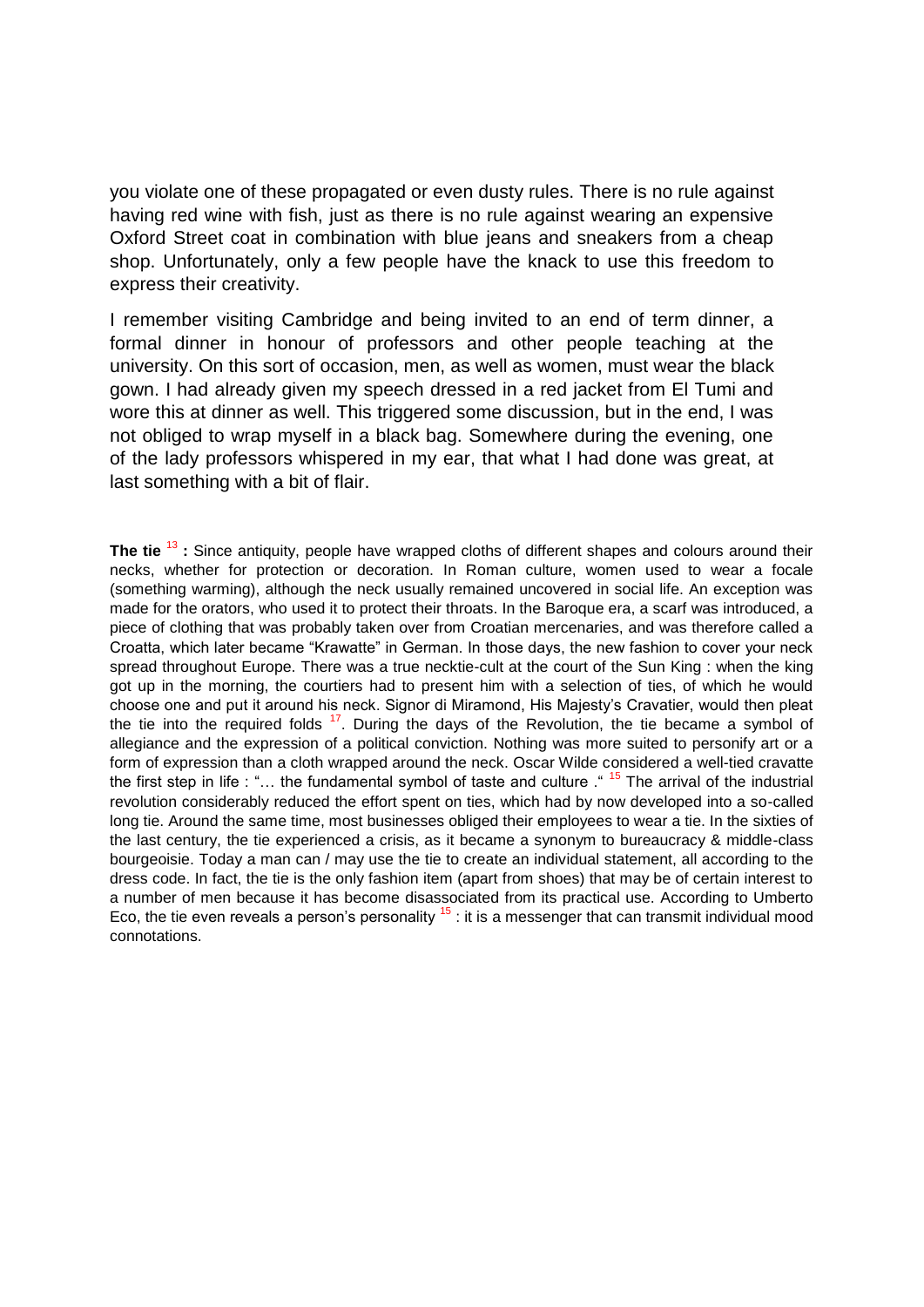### **Clothes make the gentlemen**

A short film report from the sixties  $18$  of the last century shows some young men with fashion fever. In keeping with the time of radical social upheaval, their hair is long, and their demeanour is extravagantly pop.

"The traditional fashion show [for women as well as for men] has long since become a show of young fashion, because they no longer show what the clothes look like, but rather how crazy the fashion designers are. <sup>18</sup>

"The handsome young men have long since forgotten what a classic suit is. Fashion boutiques offer today's [then !] generation of people in their 20's and 30's body wraps, in which two years ago, a young man would at best have gone to a fancy-dress party. Fluttering tissues, no shirt, trousers as skinny as can be, eye-catching boots, vibrant colours, and if the belt buckle does not fit 100 per cent, that is a cause for concern. They spend a good part of their time in front of the mirror, these young men, and when they like what they see, all is well. Their hair teased high and waist tightly belted, that is how they have the upper hand over women. For these youths, vanity is a virtue no longer restricted to women alone. What so-called grown-ups express with their daily changing ties, drives young men through the changing rooms of the fashionable boutiques and Topshops. They are dandies and not afraid to admit that they like to look good, like to groom their curls, and are absolutely convinced they are in no way effeminate. The striking self-confidence with which they admire their Adonis-like figure in the mirror is the ultimate expression of fashion emancipation with which men have freed themselves from the drab grey-on-grey of the business environment." <sup>18</sup> On top of that, they wore lots of jewellery and were not afraid to use hairspray.

Today, little is left of this awakening to a trend of autonomy in the choice of outfit. What we need now is a FASHION for men, which forgets about the blind following of rules (dress codes) and extravagance (dandy), but which, on the contrary, embraces diverse aesthetic & elegance. For a movement of this scope to happen, the big shots in FASHION must take up the idea and develop it.

I wrote to Karl Lagerfeld once : "Come on, you fashion designers, imagine : after more than 150 years of monotony : men with fashion fever – the need to catch up is huge. All you need to do is get a few alpha stars to consider it cool to wear this kind of FASHION on any occasion, casually, and as a matter of course. And you will see that after a brief period of reflection, everyone will flock to the boutiques and empty the shelves ... They will change clothes at least 3 or 4 times a day, take a look in every mirror and realise : at last a man can be seen again !"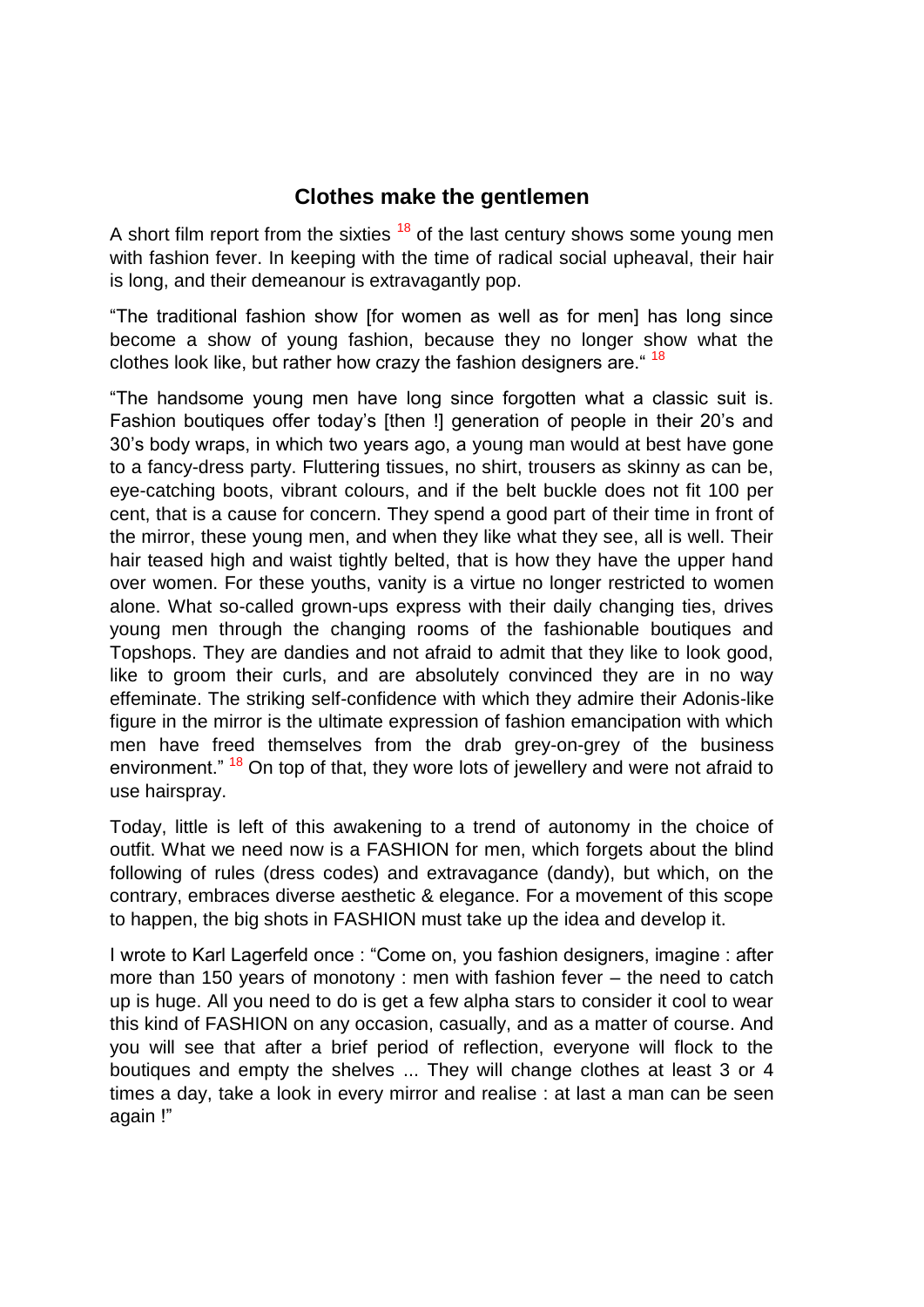One is allowed to dream, isn't one ? Walt Disney's key to success was to escape reality and enter into the fantasy of his own imagination …

**The Dandy :** Contrary to popular belief, a dandy is nothing like a vain peacock, "… but a fashionably elegant, yet inconspicuously dressed gentleman, who is distinguished by his good manners and social etiquette."  $13$  Dandyism is a state of mind  $13$ , already represented by the minstrels and knights of the courtly period. As the first dandy of the 19<sup>th</sup> century, George Byron Brummell revolutionised English men's fashion <sup>13</sup>. Another novelty was the fact that he washed daily and did not use perfume. Men's fashion, which wanted to dispose of the French influence in the 19<sup>th</sup> century, became much simpler under his influence : white linen shirts, tight-fitting waistcoats, as well as double-breasted blue or black jackets with tails. This was worn in combination with long trousers instead of knee pants (culottes) with long socks. White neckties, worn in multiple layers and artfully pleated, were new. Brummell's outfit can be considered as the predecessor of the subsequent suit and tie, which was to become the standard office wear by the end of the 1930s.

Dandies have a tendency to perfection and exaggeration. Brummel, for instance, needed about 6 hours to get ready for the outside world. Friendships with the British high aristocracy meant that he became the advisor at court for fashion and etiquette. As a consequence, London became the centre of men's tailoring. Zack MacLeod Pinsent is a contemporary dandy, a couturier who manufactures his own outfits striving for Historical Accuracy and sells them all over the world.<sup>1</sup>

Typical for dandyism is that they rebel against "... the routine and triviality of bourgeois life ..."<sup>13</sup> From a spiritual point of view, it is "… a rejection of minimalism, the desire for diversity, not to have to be rational in a rational world (Robert Herzog  $20$ )."

Unconcerned about financial matters, Brummell's mission ended in debt. He spent the last years of his life in an asylum for the mentally ill.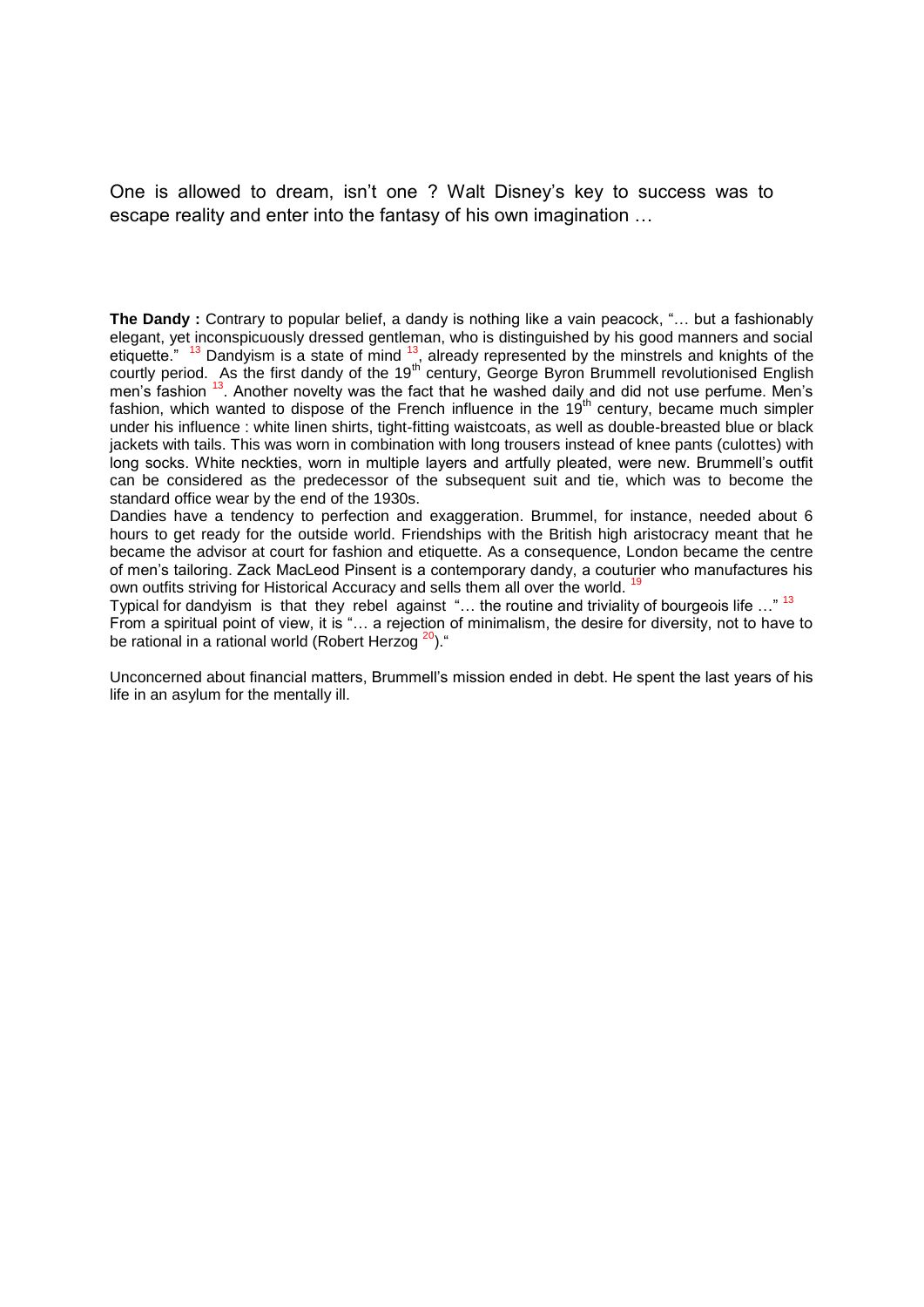### **Reasons for wearing the same things over and over again**

"I wear my sort of clothes to save me the trouble of deciding which clothes to wear."  $8$ 

#### Katharine Hepburn

Why do famous people often stick to the same look ? For purely practical reasons, argues Mark Zuckerberg, who renounces formal dressing: "I really want to clear my life to make it so that I have to make as few decisions as possible about anything except how to best serve [the Facebook] community. <sup>21</sup> Barack Obama argues in the same way : "… I wear only grey or blue suits. I am trying to pare down decisions." <sup>21</sup>

Psychologists like Roy Baumeister have scientific proof that making a lot of small decisions will tire the brain and therefore prevent it from being able to make important decisions. A lot of small dilemmas, like "what shall I wear now," etc. would cause stress and make it harder to make other decisions. Consequently, sticking to habits or rules would generally make things easier. Men who are preordained by imitation & role models and are, therefore, generally hardly interested in clothes may indeed find it stressful to dress with fantasy day after day.

Indeed, creative people are also hindered when ceaselessly confronted with organisational & administrative worries. Karl Lagerfeld  $^{23}$  clearly recognised that, and never let it get in the way of work. Christian Dior, on his part, transmitted the administrative tasks and the financial management to others immediately upon founding his fashion house <sup>10</sup>.

All of this can be understood completely. However, the daily question of what to wear can really only then be a problem if a person lacks experience, intuition, or is simply not interested in what they wear. Mark Zuckerberg adds to that, he does not want to spend energy "... on things that are silly or frivolous  $\ldots$ "  $^{21}$  What is questionable about these two statements about efficiency is the fact that life, in general, is full of such small decisions, like eating, for instance. Would these people want to eat the same things day in day out, just because they do not want to make a choice ? Here, we can fall back on experience gathered since early childhood, which facilitates decision making, but that is not true for dressing. If one really wants to make a change regarding menswear, then boys (and not just girls) must also be allowed to grow up with the notion of FASHION. At the moment, this still poses a practical problem : the offer of clothes for boys, from the point of view of style & originality, is just as reduced and unattractive as it is for men !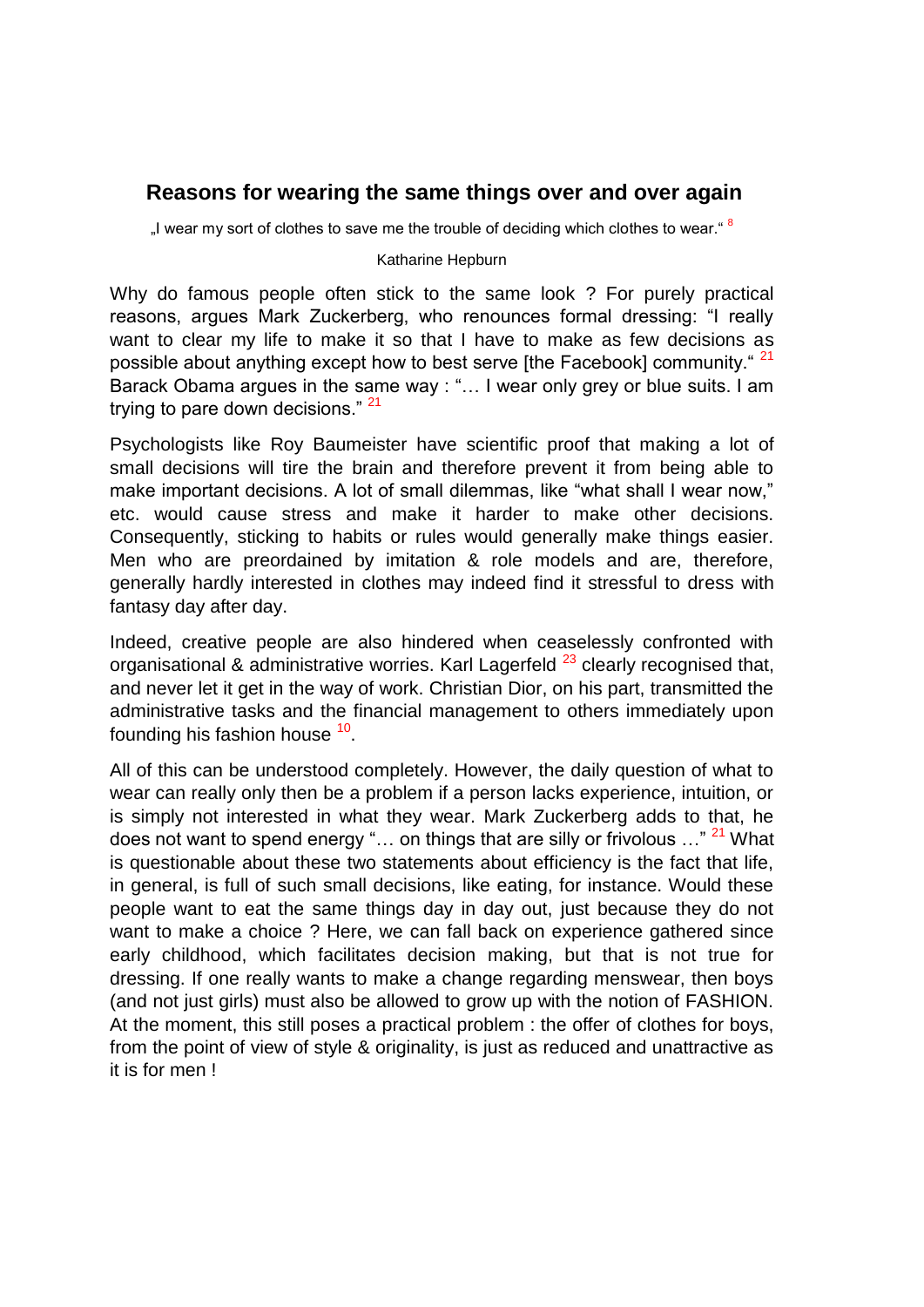Something else is hidden behind the habit of constantly wanting to wear the same clothes : it reveals a feeling of insecurity regarding one's outward appearance : the familiar outfit works as a shield, offering protection against their current state of mind. Originality, on the contrary, could signal something about their current state of mind, which could lead to a disadvantage for individuals who are in authority over others.

There is another very plausible reason to stick to the same kind of clothes : Albert Einstein wore grey suits and no socks for years  $2<sup>1</sup>$ . In his mind, everything was relative (theory of relativity), but his clothing was a constant. This meant that he was always outwardly perceived in the same way. Karl Lagerfeld, for his part, created a signature brand for himself, and for his creations, with his black coat, high stand-up collar, glasses, gloves, and ponytail.

As such, clearly defined and unvarying clothing ensures that those wearing it are perceived clearly and reliably, which can transform these people into personalities. This is part of a long tradition : status and professional wear, and also the uniform.

Whereas I am not convinced about the arguments of paring down on decision making, I do believe that consistency in clothing is a great advantage in the social sphere. For years, I attended international conferences, wearing the same colourfully striped jacket (El Tumi). And then, one day I decided to wear another, equally special, jacket. I received immediate feedback : "Why are you not wearing your jacket ? Your appearance is not the same without it !" That made me realise something very important : Clothes you wear often have the ability to create normative expectations, and these expectations are difficult to escape.

For those just wearing ordinary clothes, this is not a problem. However, for someone who has invented their own style and aims for consistency, an unintentional side-effect is what others will expect from you from now on. A possible way out of this (and this will be demonstrated in this book) is to keep diversifying while maintaining certain elements at the same time. In that way, people will still develop expectations (that cannot be avoided anyway), but the element of surprise remains : what will he surprise us with today ?

Women are familiar with this sort of problem, albeit from the other side : they are often worried they cannot wear the same thing several times over : "I already wore that dress at the wedding of …! I urgently need to buy something new for the party of …!"

The deep-seated attitude is : we expect consistency for men, and we expect something new every time for women.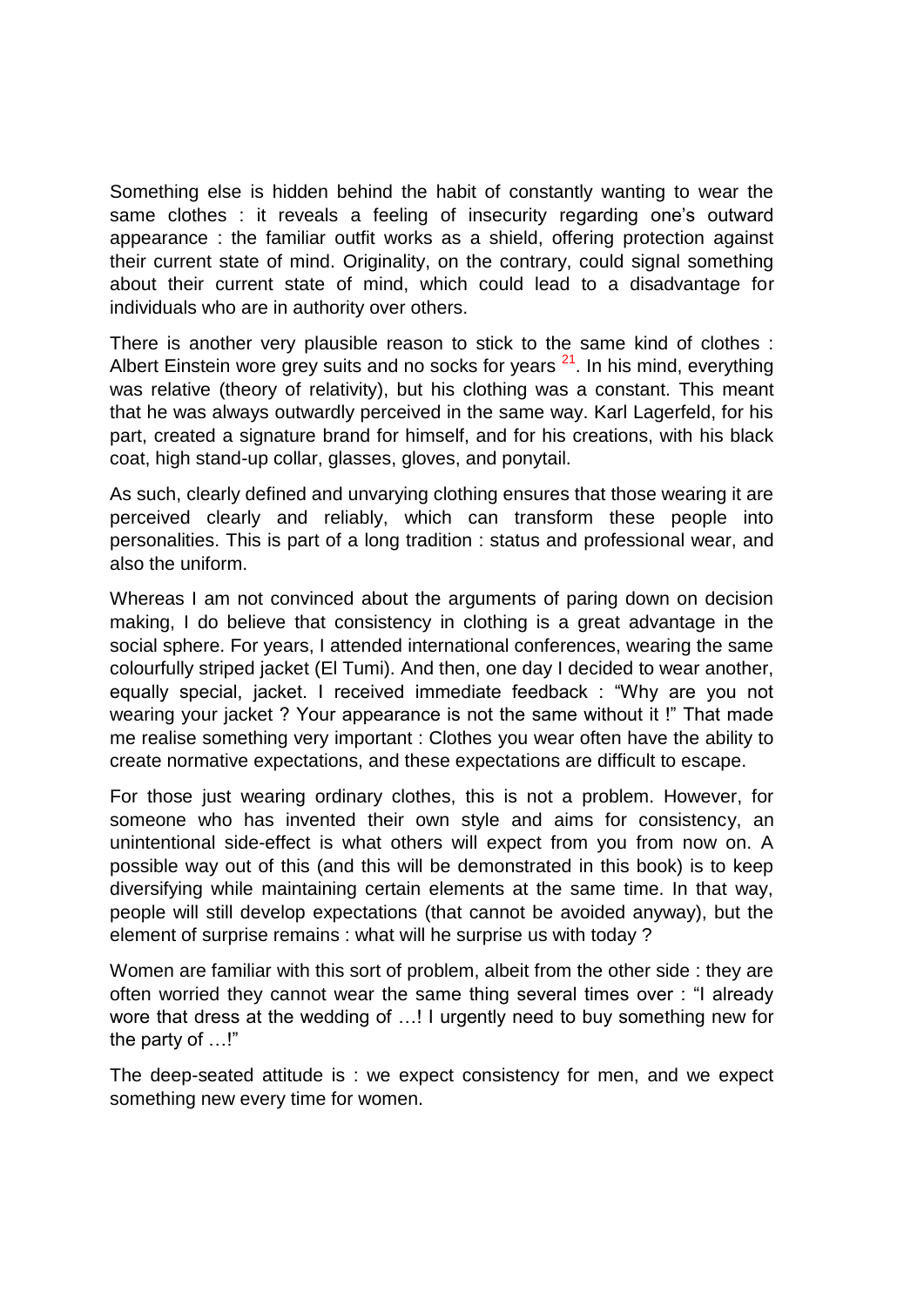# **Dress codes and well-intended advice**

Advice can be found everywhere. Internet sites and printed publications  $24$ dictate how men should dress for business or festivities. The communication is highly differentiated :

*Casual* : Refers to leisurewear, not to be confused with a baggy look, however. Here, wearing jeans and & sneakers is totally ok. The baseball cap is not.

*Smart Casual* : In between sportiness and easy elegance, informal and associated with the business world.

*Business casual* : Suit and tie, white shirt, appropriate footwear. The look is ideal for the after work theme and for business trips. Do not even consider wearing jeans here.

*Business attire* : The business environment expects a serious appearance. This means a single- or double-breasted (for the front buttons) suit, a plain shirt with tie. The advisors unanimously emphasise that knee socks will prevent parts of the bare skin to become visible between the trousers and the shoes, when sitting down.

*Black tie*: "Formal events always call for dark clothes" <sup>24</sup> In this case a dinnerjacket with waistcoat or cummerbund, a dress shirt and (black) bow tie, so no long tie.

*White Tie*: This attire reaches the highest degree of dressing: tailcoat with white dress shirt and a handmade white, silk bow tie, as well as shining patentleather shoes. In this outfit, you will fit right in at the Vienna Opera ball.

American and British business society, in particular, is responsible for the creation of the first four codes with the aim to establish firm rules regarding the appearance of the protagonists on both sides, i.e. the salespeople & the customers. The corporate strategy is meant to be copied by the employees, virtually imposing it upon them. Together with "etiquette", everyday business life is moulded into a protocol, in which the expectations resemble those of a royal court.

It is undeniably true that people rate and value each other on outward appearances, such as origin, integrity, and quality of work. But this is preceded by a fundamental split-second appraisal, which happens subconsciously. If this triggers a perceived discrepancy with what the outfit may have suggested, like "I don't like that man", a dress code cannot change this perception. Vice versa, a subconscious appraisal resulting in "likeable" because of personal behavioural characteristics, can lead to depreciation because of unattractive clothing. Hence,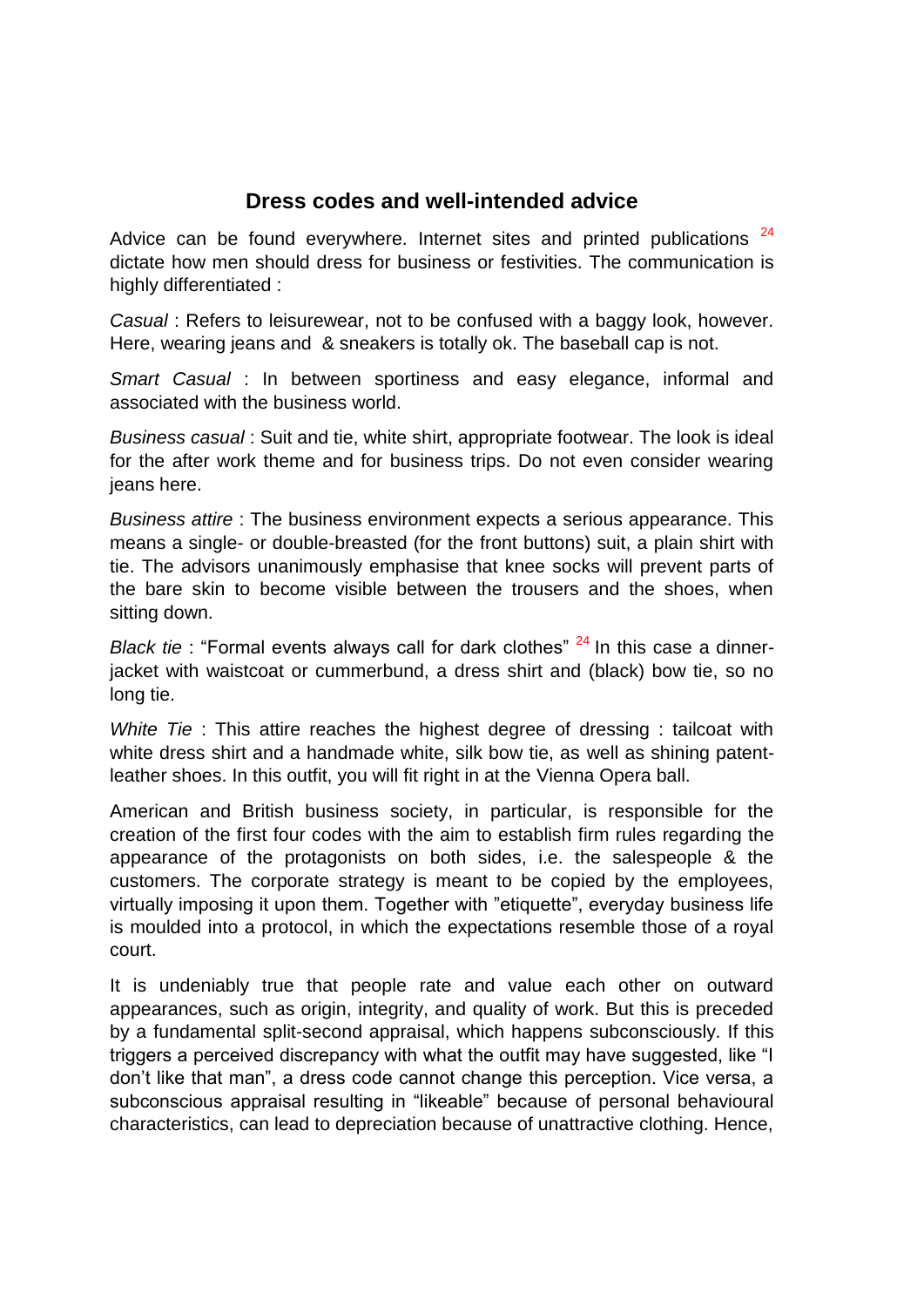we can conclude that the following is to be observed, irrespective of any form of dress code :

Whatever we are wearing, wherever we are, a man has to feel good in his outfit. His clothes must *represent* the man who is wearing them. The people he meets must automatically "be convinced," so to speak. An old nobleman once said about Casanova : "He is just a servant in disguise." Authenticity is particularly important to today's generation  $Z^{25}$ . This generation does not accept a superimposed, formal authority. They only accept authenticity when it comes to professional and social skills. And thus, in every social setting, clothes have to be chosen in a way that they plausibly convey to most people who we are and what role we want to play and represent in the system.

The distinctions between the first four codes have other important functions : they are intended to divert attention from *insecurities*, wiping out the individual touch. In business life, there are often tense situations that require, for instance, that things are hidden, remain unsaid. In this situation, a uniform is useful to some extent, but psychological mechanisms still remain decisive factors.

Many people will use *prestige* as a label, with which they attribute value to themselves in a social environment, without having to add anything personally. Others of a similar disposition will reward this value. If one has what it takes at a certain level, one really becomes part of the crowd and will possibly also be allowed in.

*Hierarchy* is present in all levels of society, even if the nuances seem to be rather insignificant these days. Clothes, and more specifically, where they come from, their level of embellishment and their material value, create the possibility to determine status. Anyone who appears overdressed in the eyes of his superiors can unintentionally trigger a conflict. A person who is underdressed conveys their readiness to subordinate. In such an environment, *the right* clothes are those that unequivocally express one's own place in the system and one's personal strength.

Even though fashion guidebooks give the impression that our counterparts always know exactly whether we are wearing the "right" outfit or not, one may assume that those who should judge, in most cases, have no more than an inkling of knowledge and only cling to certain clichés of etiquette. Consequently, the other party is often intimidated whereas everyone would be much happier if they could just discard the clothes that make them feel uncomfortable.

The two last codes, *Black Tie* and *White Tie*, are restricted to occasions that are the exception to the average citizen. Here too, society tries to create a dress

code. The credo is : "… the more sophisticated the event, the darker the clothes."  $24$  As far as we know, this motto is only about 150 years old. The times before that were much more colourful and varied. The idea that everything should be black (or grey or dark blue), is a typically middle-class attitude, dating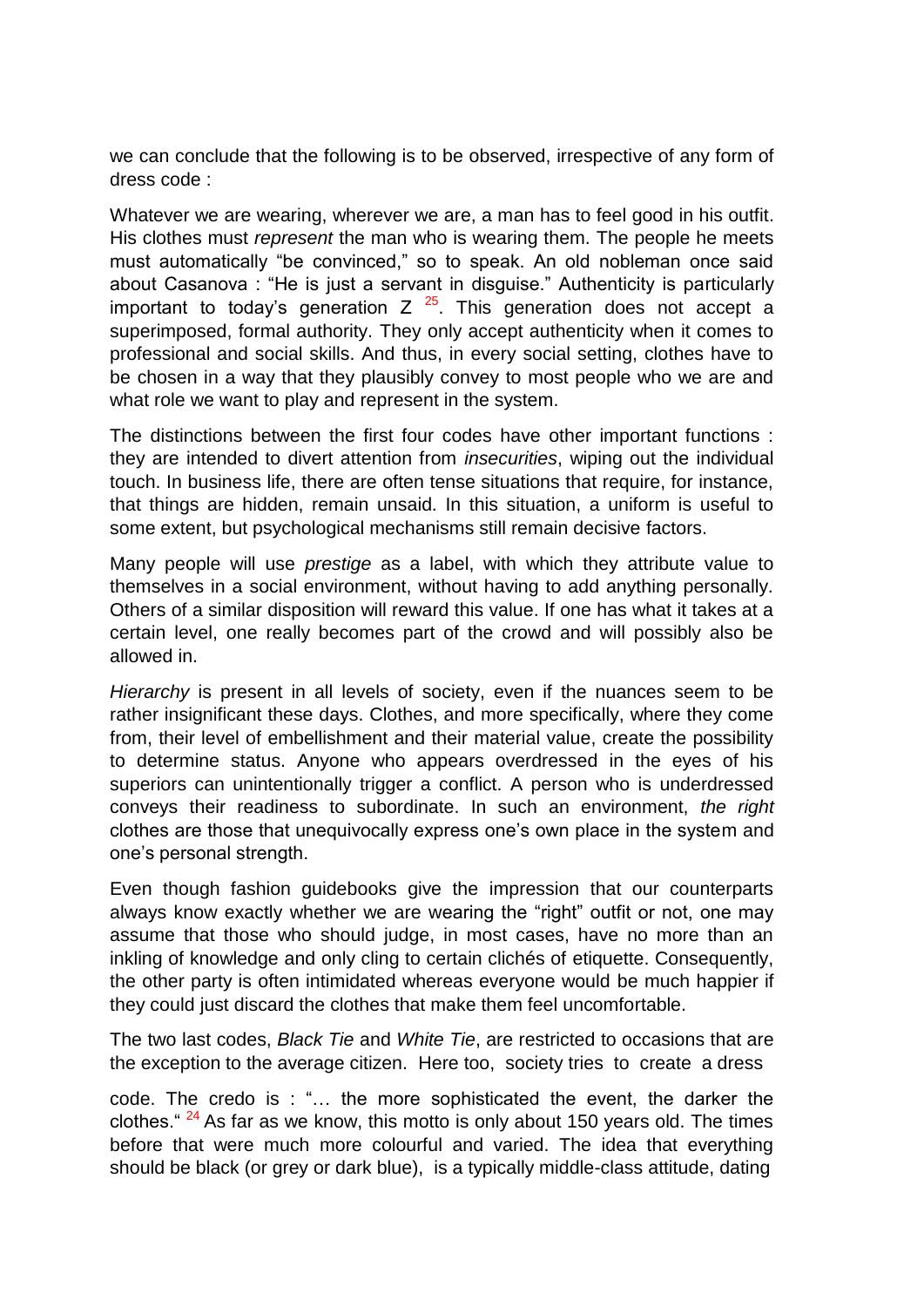from the times when towns were blackened by soot, days of disillusionment and disenchantment with the world at large. There is absolutely no reason to stick to it.

Reality is quite different anyway. I remember a visit to the Wiener Staatsoper : we arrived festively dressed (neither *black* nor *white* tie !) and noticed to our regret that more than two-thirds of the people, regardless of seat category, had come in their everyday clothes. Just a very few people were wearing festive clothes or traditional black.

In today's business world, companies resembling Mark Zuckerberg's, have already abandoned dress codes, others are following, and surprisingly, fashion houses too. Even the financial world is becoming more relaxed. Today, if you go to the bank to ask for a loan, you have to provide so many hard facts about your situation that the outfit you're wearing during this conversation is of no importance at all. So we now have the opportunity to put aside these covers, which no longer represent certain values, and only stand for a business-social cabaret.

If those, who set or have to set the tone anyway, also adopt a different attitude towards FASHION than that prescribed by dress codes, this can spread throughout all levels of society and hierarchies. So, the more influential a person is (manager, chairman, artist, etc.), the more important their fashion-conscious appearance becomes.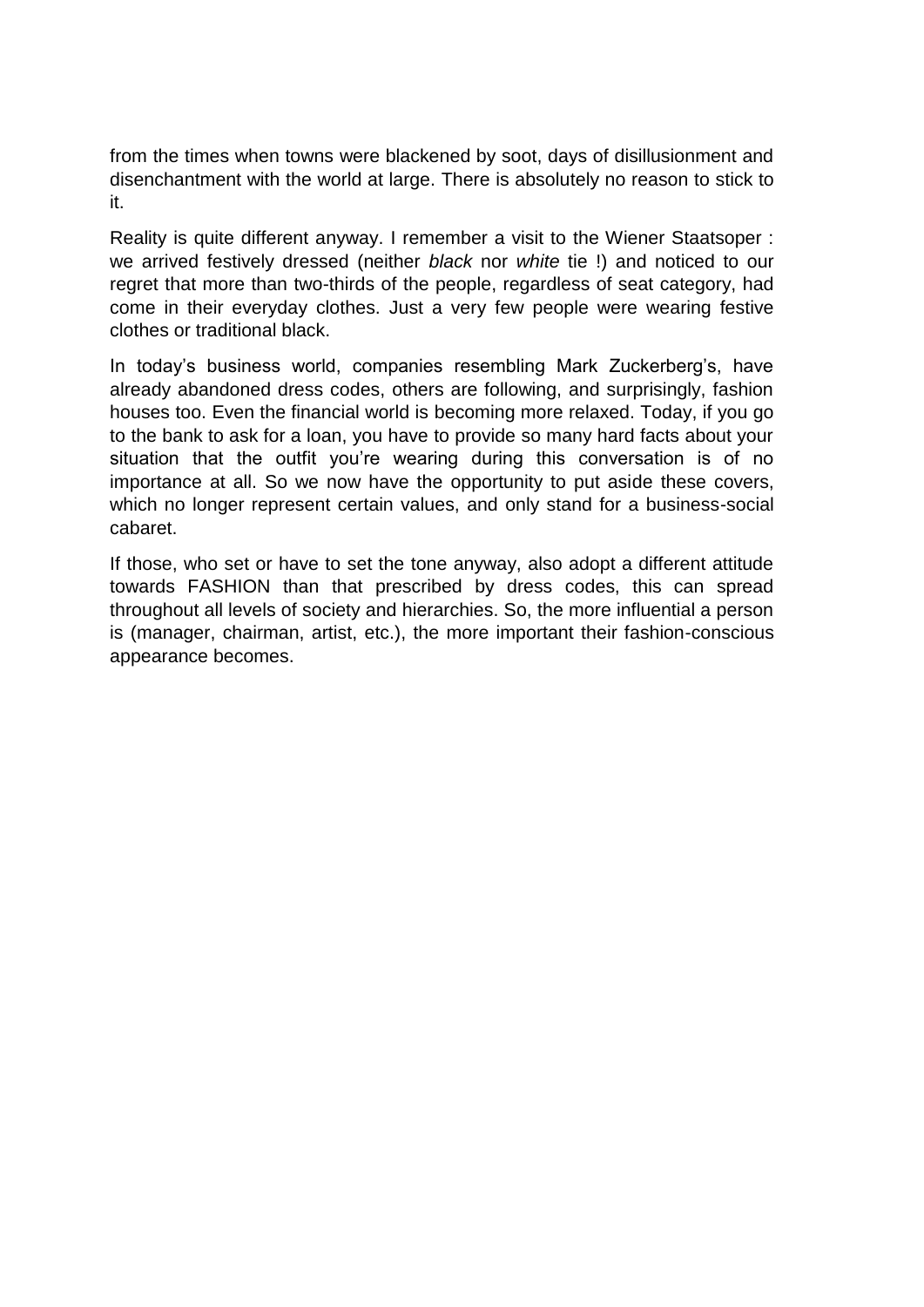**Justaucorps :** Today's ever-same coat, which is perpetually praised as "new," has a magnificent precursor – the justaucorps  $26$ . As of 1661, a chosen few in Versailles were allowed to wear a special long coat by royal decree. It was called the justaucorps. This coat, which had a very narrow upper part and hung to the knee, developed from the cassock and the soldier's tunic, which came after that. Typical for the early shape and the later models were the downward fanning out of the garment, the long row of buttons along the lapels, as well as the cuffs on the sleeves. A stand-up collar was optional. This garment is usually worn open, sometimes closed with a few buttons on the upper part. The size and shape of the lapels, cuffs and stand-up collar have changed over time until they disappeared altogether in the  $19<sup>th</sup>$  century. The  $18<sup>th</sup>$  century justaucorps used to be richly decorated (flower, gold, or silver embroidery as well as diamond buttons). It was combined with a matching vest, a frilled shirt and knee-length trousers (culottes) with knee socks. The justaucorps from the golden times of the  $18<sup>th</sup>$  century is the most elegant and noble garment made for men in Europe. Today's tailcoat is nothing but a distant echo of this former model ! The long jackets that you will find under GALLERY and MORE are modern versions of the justaucorps.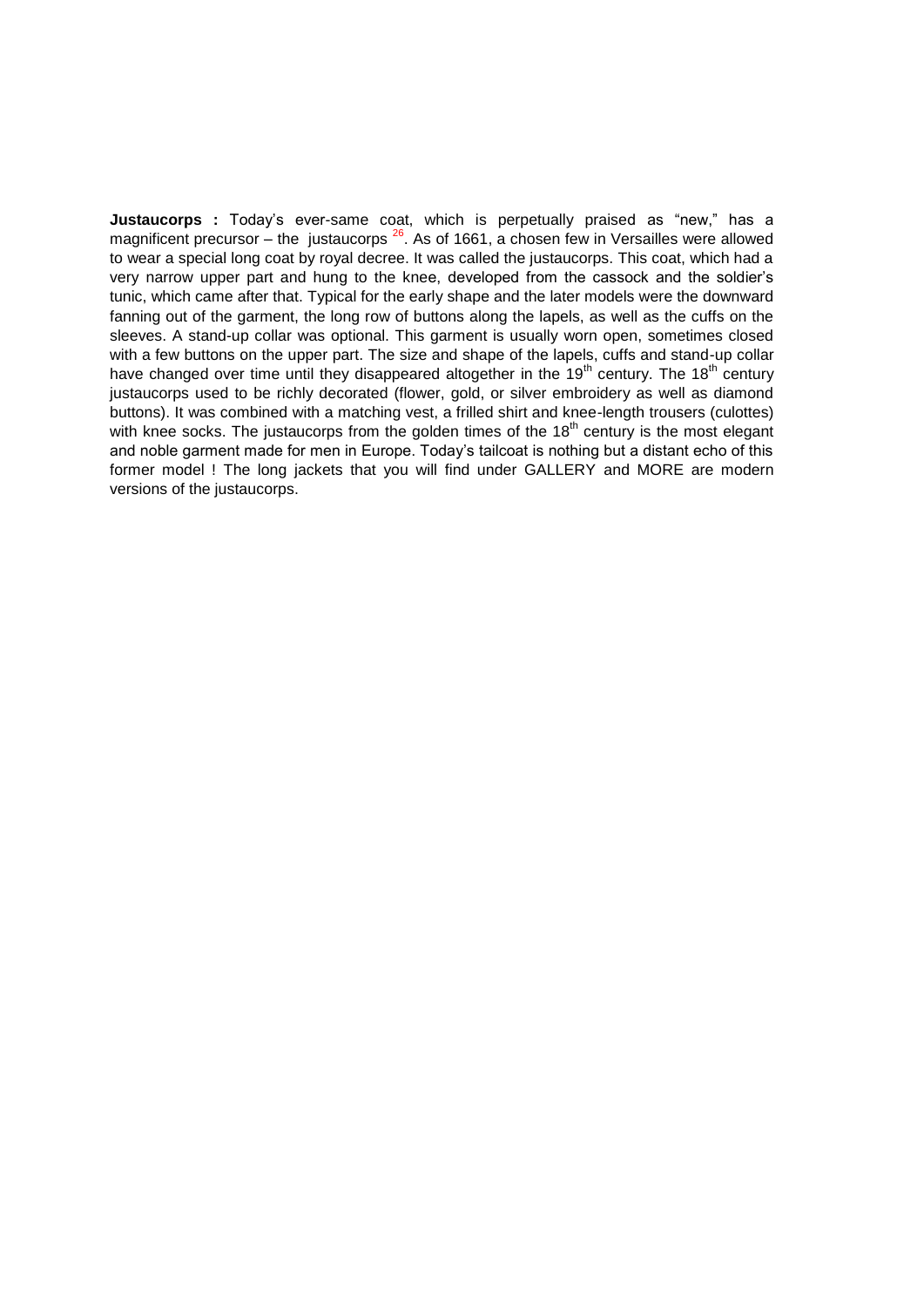#### **Jewellery and accessories**

To adorn oneself in one way or another with regard to clothing is still reserved for women today. On the other hand, it was not customary in bygone times for men to appear unadorned : around the  $17<sup>th</sup>$  century, lords and kings were covered with diamonds and sparkled like Christmas trees  $<sup>1</sup>$  and were clearly</sup> more adorned than their ladies.

Today, the only striking "item of ornament" allowed by dress codes, is the tie, which can be colourful and patterned. It may be completed with a breast pocket handkerchief in the same colour (shirt pocket, whereby only 1 cm of the handkerchief may be visible  $^{24}$ ), a tie pin or a lapel pin, cufflinks and possibly a signet ring, or a ring with a link to a preferably renowned university. At the *Black Tie* level, a silk cummerbund (sash) and sometimes a scarf is advised. But in the business world, even the tie has discretely disappeared and showy cufflinks, rings, etc. are not appreciated.

As mentioned before, the young men of the 1960s <sup>15</sup> experienced FASHION in a different way, including even jewellery chains, etc. Mediterranean men today often wear golden chains or bracelets. In the  $18<sup>th</sup>$  century, noble gentlemen wore diamond buttons on their justaucorps (elegant, elongated jackets) in those days a typical way to embellish a men's garment.

Wristwatches play an important role in both men's fashion and their appearance today. These are technically and creatively so well equipped that one might think (or possibly should think), that all those men wearing them visibly are ship's captains or aircraft commanders. Advertising that targets men will, amongst others, pay special attention to wristwatches.  $18<sup>th</sup>$  century noble gentleman would wear as many as two pocket watches although they were not visible.

Within the concept of *personal style instead of dress codes,* all these additional items (apart from the sash) may be omitted. If a person wants to wear jewellery, whether it is a ring with a special stone, an heirloom perhaps, or a necklace with a strong emblem, it depends entirely on what he is wearing and to which event. Just like for ladies, it is important to carefully combine the amount and kind of accessories to go with the outfit. Dolling up must be avoided at all costs.

Apart from being decorative, accessories have practical functions as well : women are always wearing bags, small or large. They contain everything a women thinks she must have with her at all times. If she asks her partner : "Darling, can you hold my bag for a second ?", he is frequently astonished by the sheer weight she is carrying ! Small bags would also be very useful to us, men. You sometimes need a small tool, or a bit of duct tape, or whatever. Other than briefcases, sports bags, etc., bags like these are not on offer. What I mean are bags that resemble those for women regarding their function, but which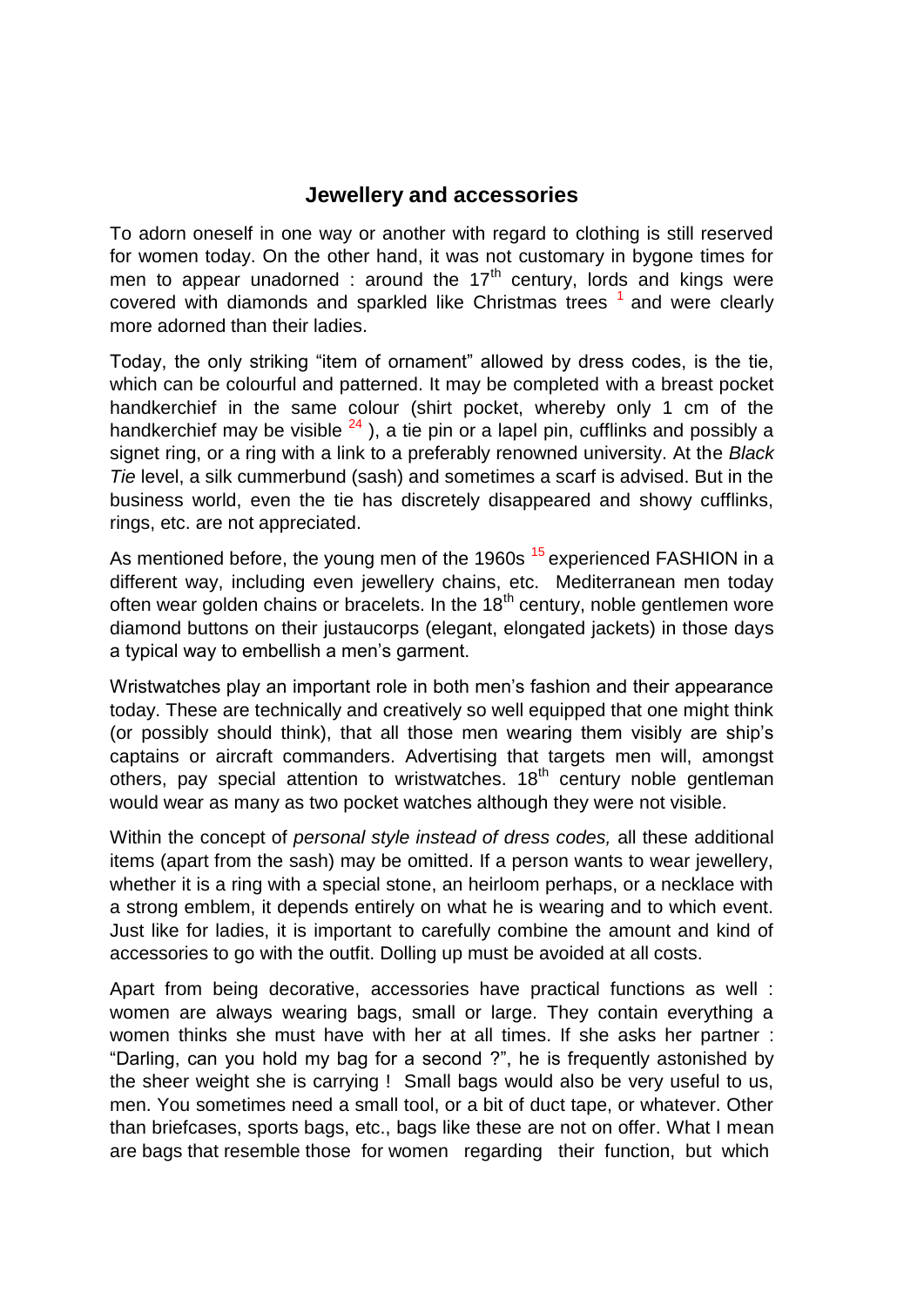could look a little more "masculine" for us. Men from the former Eastern Bloc typically carried small shoulder bags.

**Sashes and ribbons** <sup>13</sup> : A sash is a broad piece of cloth that is tied around the waist or draped over the shoulder to the upper body, from the top right to the bottom left. The latter is known as the "cordon bleu" (blue ribbon), a decoration that represents the allegiance to a knightly order. What is known as a cummerbund today, has nothing to do with "cumber" : the word comes from the Hindi (kamar) and means a broadened band of cloth, tied around the waist in India, the Orient and the Balkans. It contained small sewn-in pockets. In 1893, the English started to wear a similar band with several horizontal pleats under their summer dinner jacket, instead of a waistcoat (gilet). The waistcoat, which is much less popular these days, was replaced by the cummerbund in the 1960s.

When we use the word sash, we mean a band of cloth, which hides the transition from the trousers to the shirt in suitable colouring. You will find numerous examples in the photo section (see GALLERY, MORE). A colourful sash can add a special touch to a monochrome outfit.

From a practical point of view, the sash holds the trousers and prevents the shirt from becoming untucked. When there are no pockets in the trousers, which undoubtedly adds a positive note to their design, you can hide a handkerchief in the sash. You can also replace a sash with a broad belt and a decorative buckle.

*Ribbons*, which hold together a shock of hair at the nape of the neck, date back to the 18<sup>th</sup> century French tradition of the bag-wigs<sup>13</sup>. A person's long hair, which was visible from under the mostly white wig, was stuffed in a bag and fastened together with a ribbon so that only the decorative ribbon was visible. Within the concept of the *New Look*, several different ribbons were used to embellish the ponytail.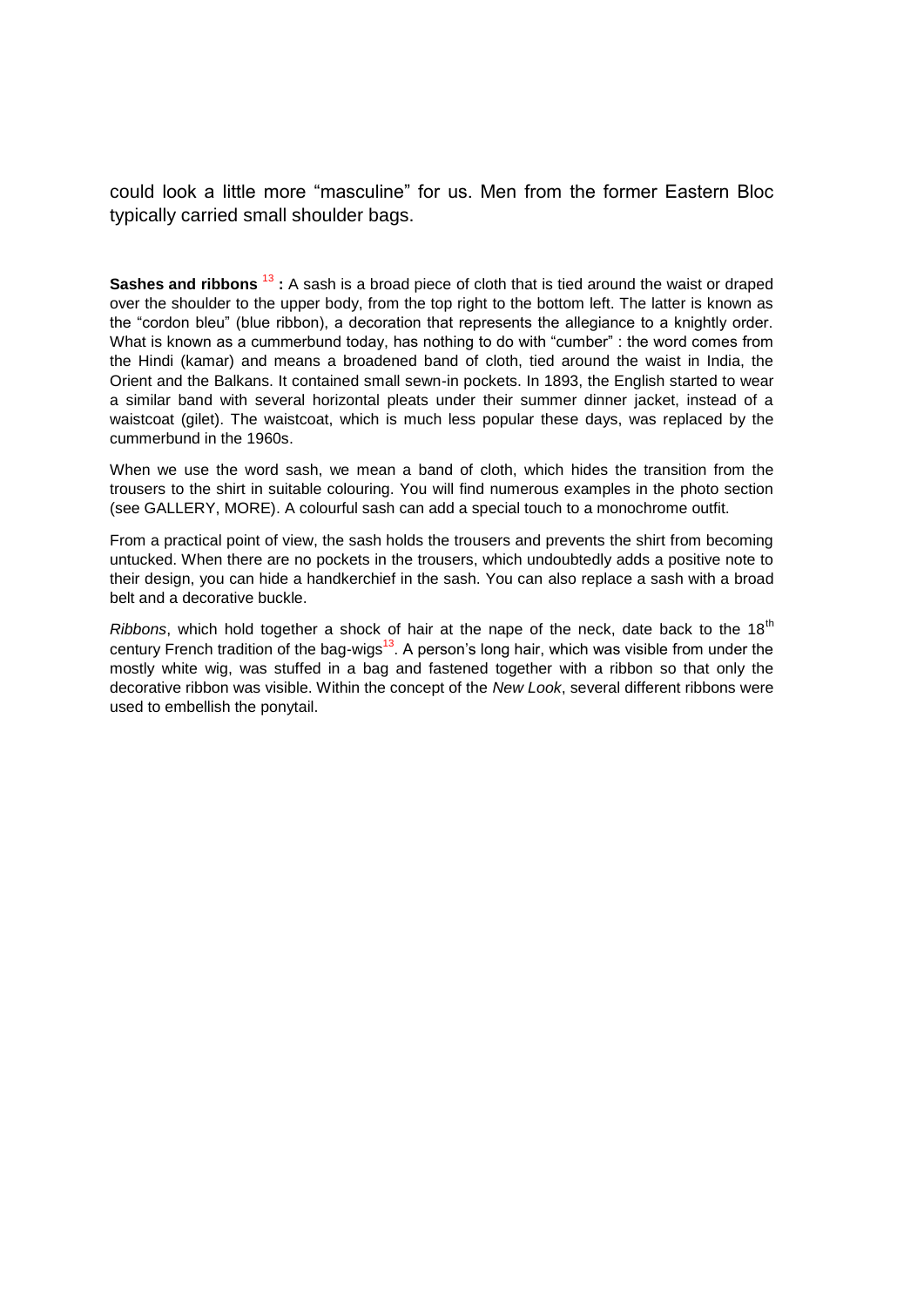# **The trouble with shoes**

Besides bags, shoes are the most frequently bought items of clothing by women.

If you enter a shoe shop, you will find row upon row of all kinds of models, beautifully arranged, and many of these creations are a contribution to elegance and festiveness.

For men, on the contrary, the search for shoes very often involves a visit to the basement level. There you will also find a neat display, only this time of about a mere three types of shoes: the Gentleman Look, shoes for normal use and a growing variety of "hermaphrodite" shoes, i.e. a mixture of the traditional shoe and sports shoes (Snipes & Sneakers), with bright colours and fearsome soles. There is apparently no market for light-footedness & elegance combined with a high aesthetic value among men. Back in the ladies' department, on the way out, we wistfully marvel at all the creations, which would suit us fine, but which will not go beyond size 42 (8 in the UK).

You might possibly find a suitable creation, however, at the great brands like Gucci, Dolce-Gabbana or Versace, and others – sadly not among the normal shoes, but among the home slippers, which are often decorated. Then again, the Repetto fashion house (France, traditional supplier of ballet shoes) offers a collection of light and elegant patent-leather shoes, which are also available for men. The Italian label Scarosso offers, amongst others, patent-leather shoes for men.

What other alternatives do we have ? A few manufacturers of ladies' shoes produce plus sizes up to 44 (9.5 in the UK), but only in a very limited range. The manufacturers who work for the theatre, film, and history branches are another source. If that does not work out, the only other option is to find a shoemaker who makes customised & tailor-made shoes – but these do not come cheap ! Italy is always a good address for shoes, also for custom-made shoes.

Men's shoes that do not come from the offer produced in compliance with dress codes or from the dominant world of sports are clearly hard to come by. This is mainly because, unlike women's fashion, they are not available in the required sizes. Hence, there is an urgent request for shoe manufacturers to meet new requirements. This is an undertaking that can only succeed in the market if today's men are prepared to actually wear them.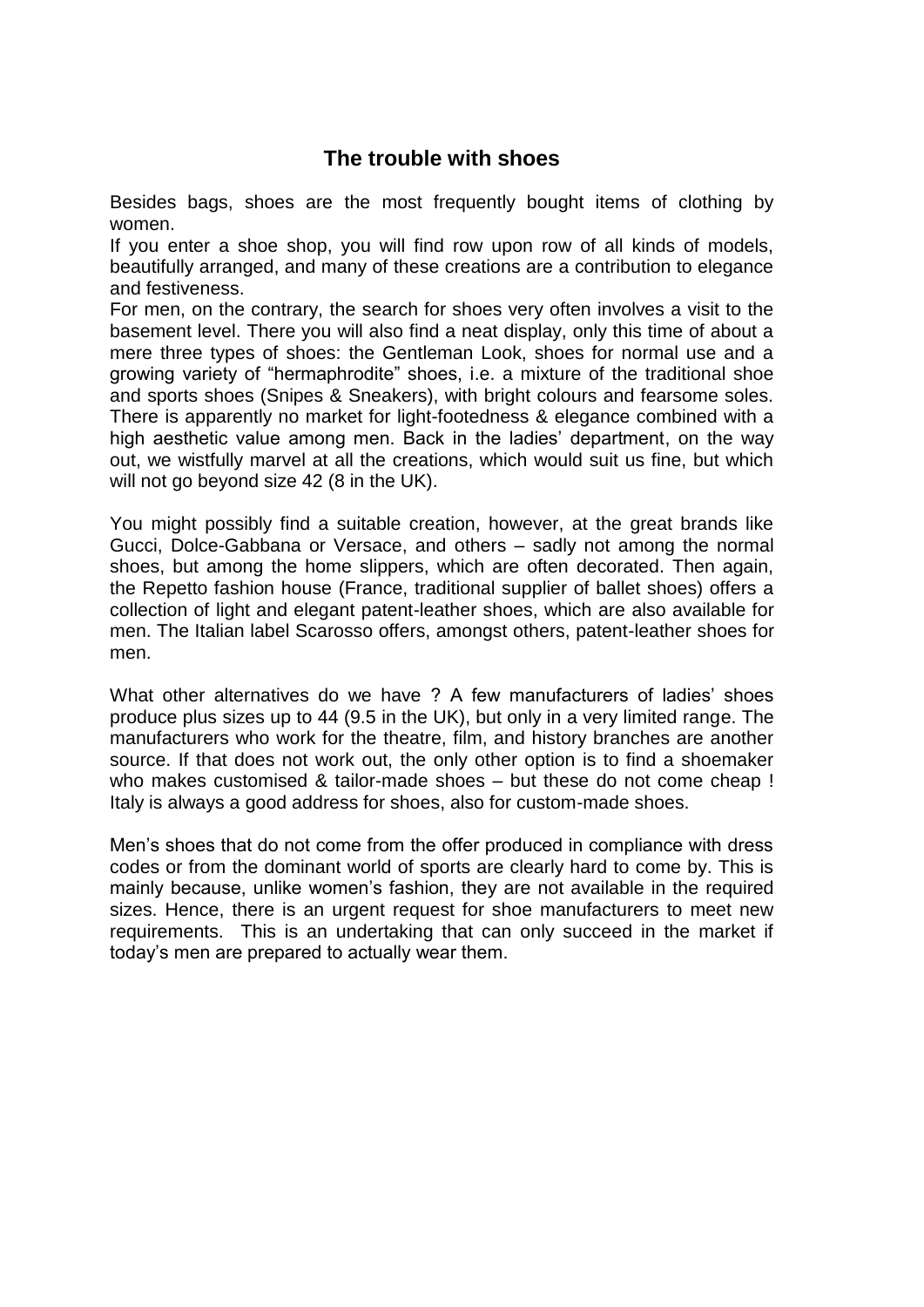**Red heels & soles :** If men show any interest in FASHION at all, it is usually in shoes and ties. For both of these, we have a great role-model : Louis XIV. As far as shoes were concerned, the monarch was totally avant-garde. In the famous portrait by Hyacinthe Rigaud (1701), the king is wearing shoes with red heels ! Where did the red come from ? During the Carnival of 1662, the king's brother, Philippe d'Orléans, visited a nearby market where animals were slaughtered. As he walked, his soles and heels were covered in blood. Once he was back in Versailles, the fashion for the high aristocracy to start wearing red heels  $^3$ took off. In our times, French designer Christian Louboutin creates shoes with red soles & heels<sup>1</sup>. Carla Bruni wears them, for instance. A look at the range will tell you that this thrilling fashion item from Versailles is mainly produced for the ladies these days. Most commonly, only the sole of the existing men's Louboutin shoes is red.

Red-heeled shoes are to become the silent symbol for fans of the *New Looks* for men presented here, which will help them recognise one another. Since we can only buy such shoes as an exception, we have to paint the heels ourselves (a prime coat first) or cover them with red leather. For this purpose, Louboutin specially offers red enamel paint.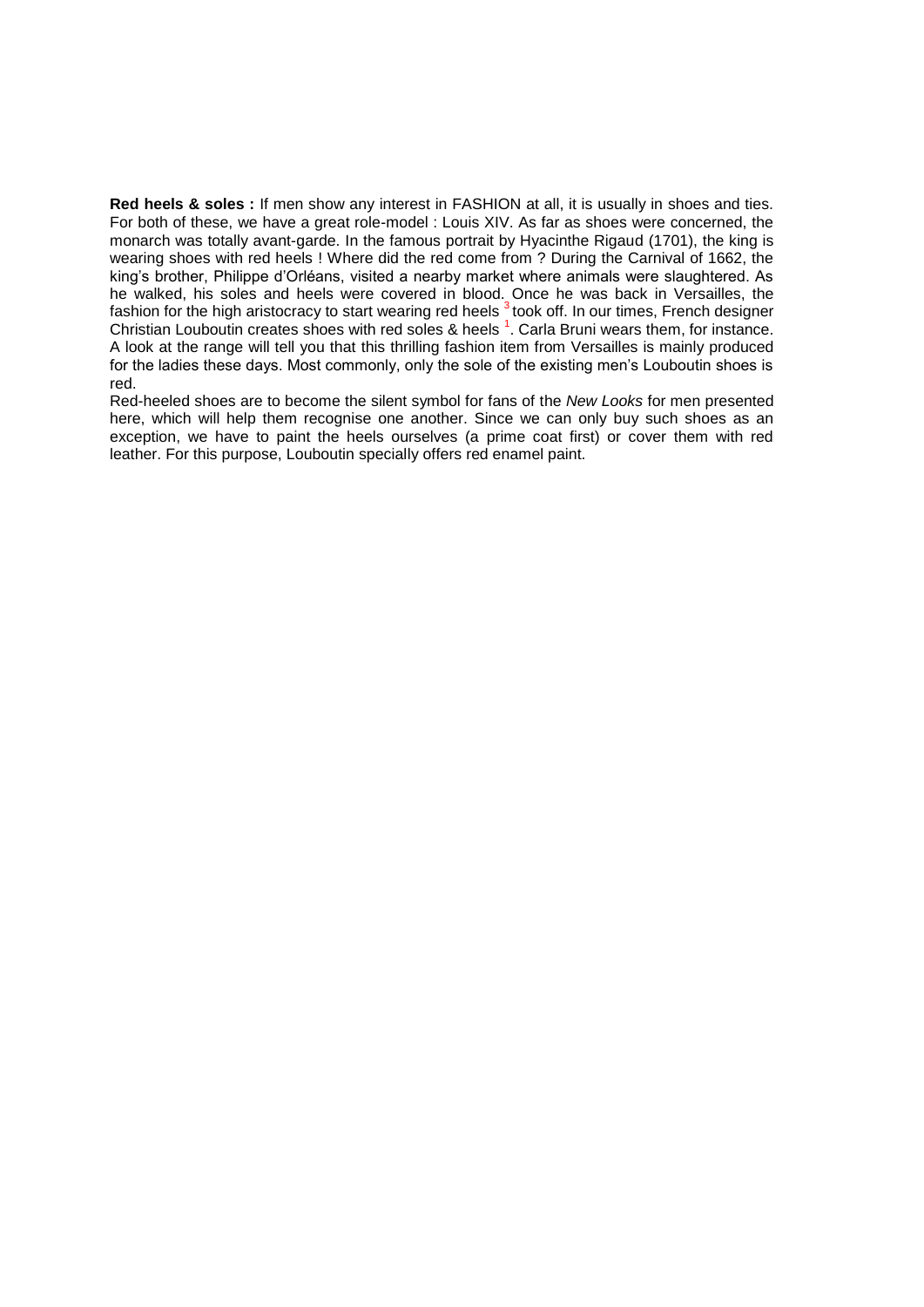#### **On the way to your own style**

"Fashion fades, only style remains the same."

Gabrielle Chanel

It can be a great advantage if a man, on his road to FASHION, immerses himself in the world of ladies' fashion first. Spending some time in Paris, Milano, Vienna, or Munich will ensure that we get to see a representative range.

Some women adore rummaging through boutiques and leading fashion houses for hours. Finding & buying are often not the most essential goal, but rather curiosity, watching, trying on, and pondering. So, our men will accompany their partner from the leading fashion houses to the most unassuming boutique. In doing so, they will, in due course, begin to understand what *their partner* really looks good in and what *they themselves* particularly like. Women really appreciate a man who has a close look at everything they try on and comments if necessary. Quite often, nothing much needs to be said, but a straightforward opinion can help : does it fit or not ? This is a role usually taken up by sisters, friends, or even the sales assistants.

Since many of the purchases only seem worthwhile at the moment they are tried on and consequently disappear in a wardrobe first, our contribution can be really important to make sure that ultimately, only the truly wearable is bought. That means : garments should make everyday life more beautiful. To make this happen in the future, we will have to go far beyond just carrying the bags.

If you have been going through this process long enough, you will perhaps feel the urge to start rummaging for what could look good on *you*, what *you* really like. Precisely because dress codes for women are much more loosely defined, their assortment is the ideal starting point for us men, to learn not to stick to the norm.

Over the years, during my kilometres' long tracks alongside innumerable racks, I have learned to grasp in a split second what is definitely worth trying on. Unfortunately, many creations have to be put back, simply because they do not fit. The number of clothes from the ladies' world which could be of interest to us, is therefore very small : only one in a hundred, or maybe even a thousand pieces, may fit ! There are also seasons, even entire years, when hardly anything can be found. That should not discourage anyone, just smile and carry on. The item we will eventually find will be the very best there is on the market. This is particularly true for jackets and coats. The success rate is much higher for trousers when size & cut fit.

On the internet, on the discovery engine *Pinterest*<sup>9</sup>, you can find manufacturers of magnificent men's jackets in a justaucorps style. However, most of these creations are too opulent or are based on historic examples (uniforms, stately clothes). The concept of the *New Look* that we are proposing is not looking for the eccentric, the exaggerated, or the historic. Exceptionally beautiful, elegant, yes, but in such a way that one can wear the outfit anywhere.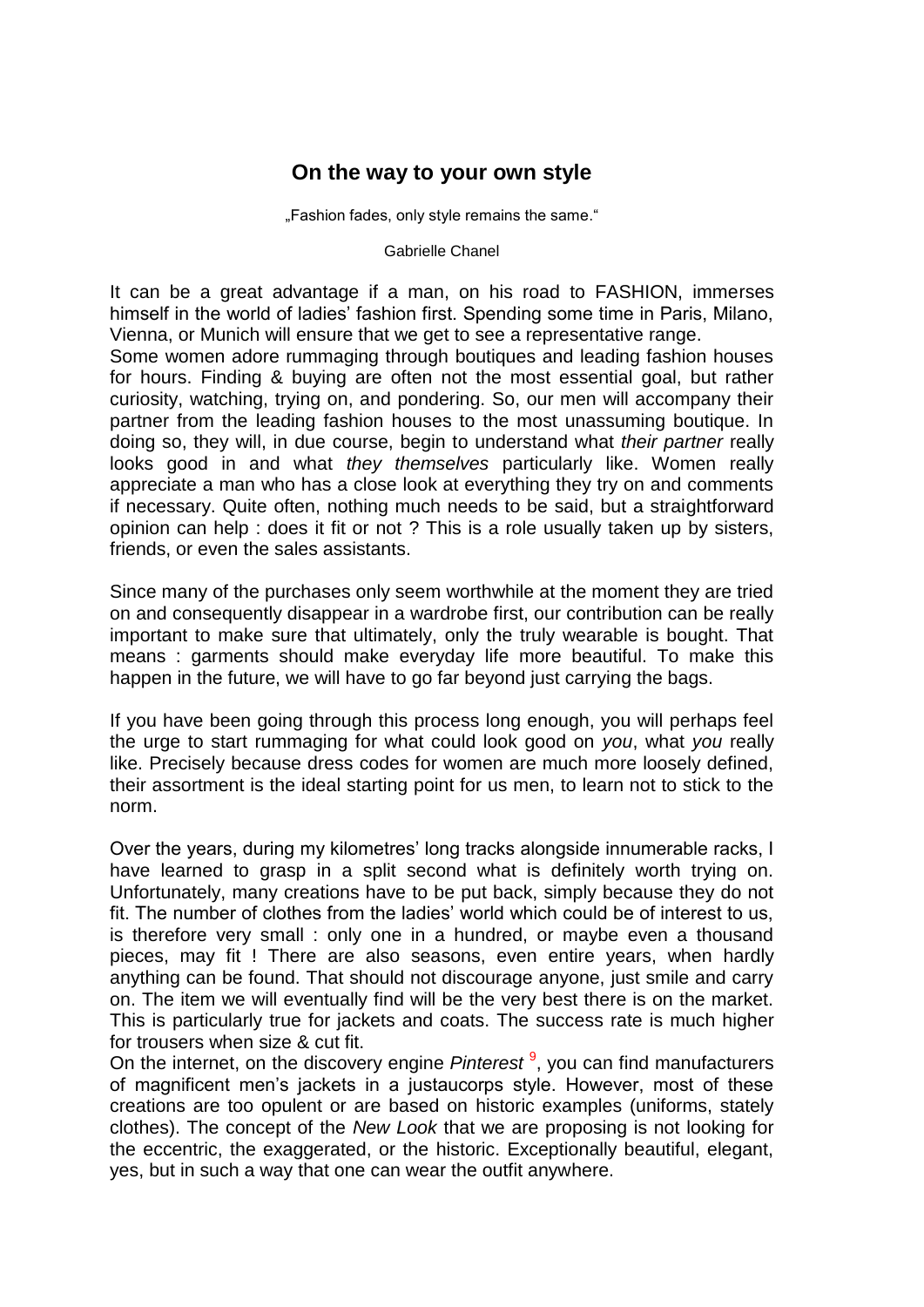Near the Hofburg in Vienna, there is a well-known business selling traditional Austrian fashion. I first slipped into a red suede jacket for men. The creation was truly beautiful, of excellent quality – but somehow a little tame. So I asked for the corresponding ladies' model. At first, the saleswoman did not even want to show it to me, but in the end I stood in front of a mirror, wearing it : chic, no doubt about it ! In the end, the employees were also convinced that this was, by far, the better option. The creation was called "Sissi" (10), after the empress who rejected all convention.

Over the years, you, as a man, will enter any ladies' department (on your own too) with the greatest self-assurance, looking for the aforementioned treasures. The salespeople will immediately recognise that wearing individual pieces of ladies' wear comes perfectly natural to you, without encountering the common misunderstandings. Not in the least because you will continue your search wearing this sort of clothes.

As you can see in the photo section (see GALLERY, MORE), the presented outfits are *in no way effeminate* : that is not at all the intention ! What is the explanation ? It has to do with an important development in ladies' fashion : in the days of Gabrielle Chanel<sup>7</sup> and later of people like Yves Saint Laurent, ladies' fashion acquired a pronounced masculine look. This can be explained by the changes in the business world and by the new role that women began to play in society. After 1945, Christian Dior<sup>'10</sup> successfully turned back the clock for a while, by creating enchantingly feminine garments of great elegance. Today sees us mostly immerged in the combination look, and that, sadly, goes for women too.

And so, paradoxically, we will find masculine-looking clothes in the ladies' department. For manufacturers, this means a market expansion, which is, however, so far only profitable in ladies' wear. So, in the end, we are very lucky : if it were not for the masculinization of ladies' fashion, we would still have to make do with the "black, grey and dark blue" !

Where do designers get the ideas that lead to such creations ? FASHION, which does not go for the ultimately impossible, such as linking small concrete stones like a chain to a dress (Karl Lagerfeld), can these days mainly reproduce or offer a variant since everything has already been done before. So, what might appeal to us men is mostly modelled on elements of the golden era of the  $18<sup>th</sup>$  century and the early  $19<sup>th</sup>$  century. A visit to relevant museums will provide an insight into the beauty of men's fashion from those days. From today's point of view, many people would draw the hasty conclusion that all these ruffles & flower patterns were surely exclusively meant for softies, but that is not true : ministers, generals, architects, …

In 1991, I had the opportunity to visit an exhibition on the historical development of clothing from the middle of the 18<sup>th</sup> century onwards, in the Hamburger Museum für Kunst und Gewerbe<sup>28</sup>. It was there that I suddenly realised, that all these ruffles & flower patterns, which turned already elegant jackets into real showpieces, were at one time considered unequivocally *masculine*.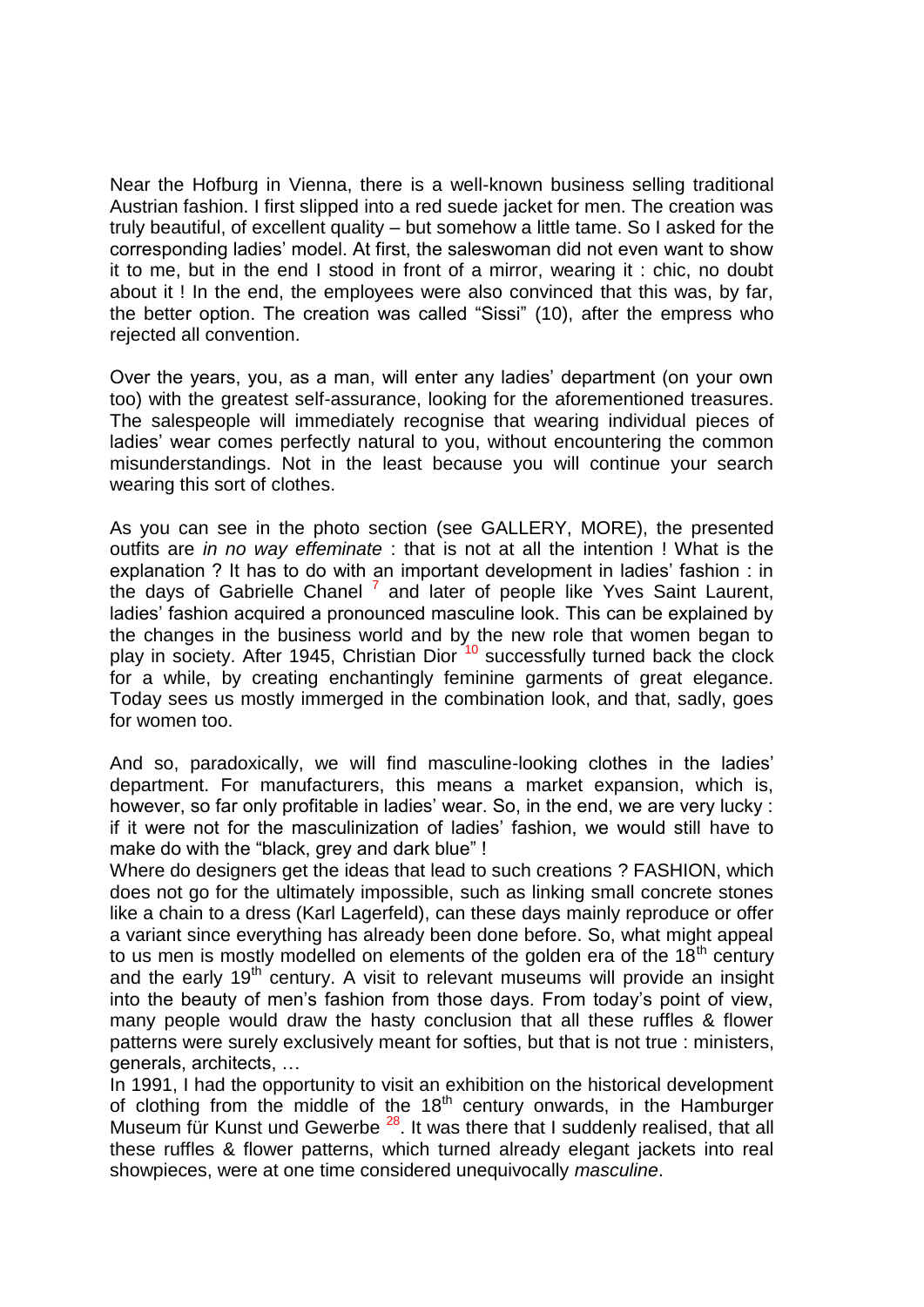**Clothes used to make the gentlemen :** A clear example of the huge range of impressive men's wear, available during the period from the 18<sup>th</sup> century and into the 19<sup>th</sup>, is represented by the outfit of the Comte Antoine François de Nantes (French statesman, painting by Jacques Louis David, 1811. An illustration is available on the internet under the name "Comte de Nantes") : the gentleman is seated, wearing a kind of cloak (pèlerine) with lapels decorated with a vine pattern, and completed with a broad, richly decorated stand-up collar. A jacket, also decorated with vines, appears underneath. A very small visible part of his shirt suggests lace. The necktie evokes the fashion of the  $17<sup>th</sup>$  century. On top of that, the magistrate is enveloped in an oversized white-blue sash (like a Roman senator) with golden tassels. The blue velvet trousers are also embroidered, and underneath he is wearing white stockings. The shoes are not visible, but we can reasonably assume that they are court shoes. And there is even more decoration : his hat is abundantly adorned with ostrich feathers. The decoration on his chest (Légion d'Honneur) makes it undoubtedly clear that this is not someone dressed for a fancy-dress ball, but rather : this is the outfit in which Nantes performed his stately functions as Conseiller d'État while earning him respect & approval among his contemporaries.

When you look at it from today's point of view, in the concept of the *New Look* for men, this outfit appears totally over the top. The model Beauté2 (29), on the other hand, tries to offer a new interpretation, thereby maintaining the essential aesthetic and stylish elements.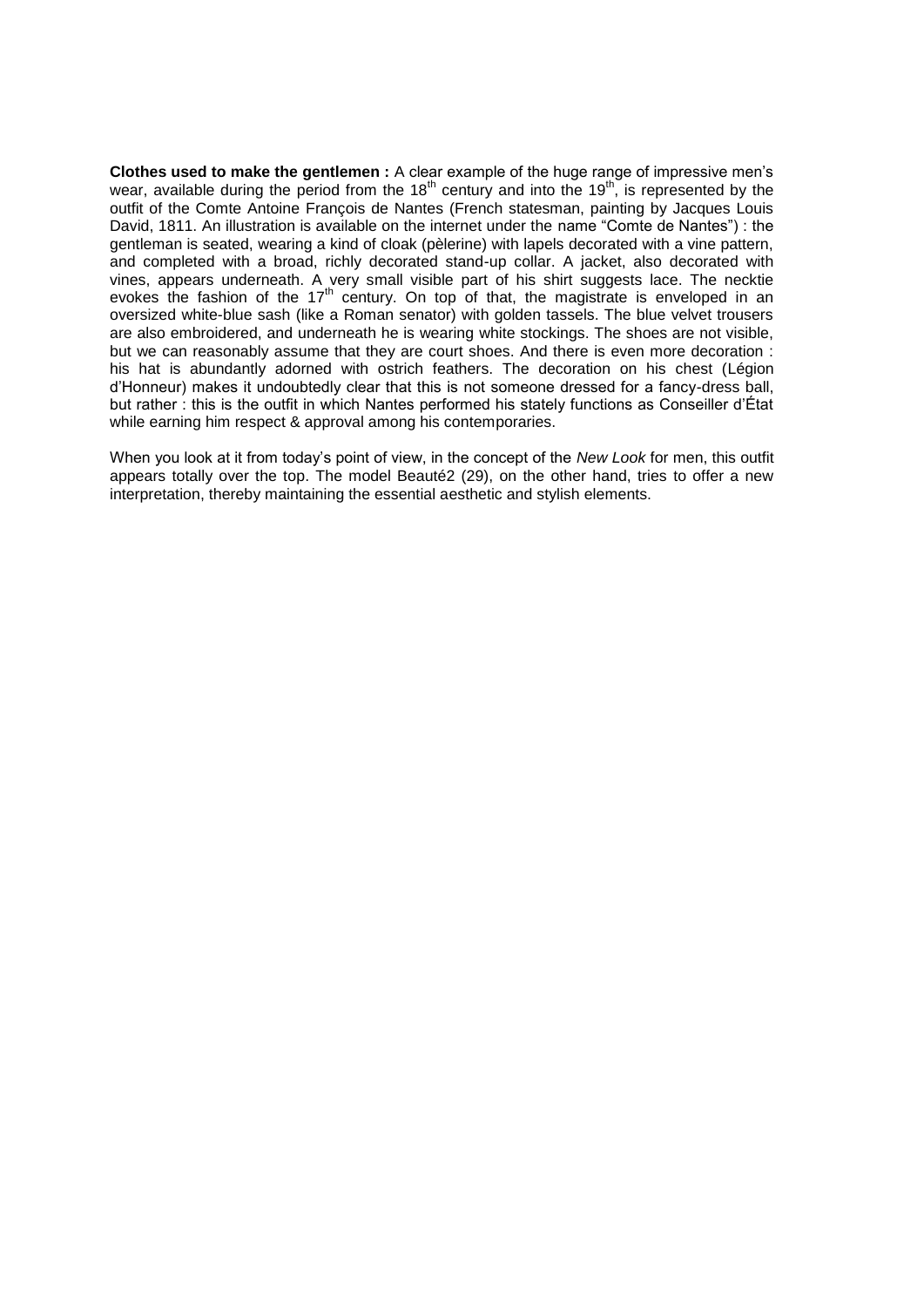Let us assume you have found some garments after having visited a great number of ladies' departments and you have proudly taken them back home. Where do you go from here ? I recommend you initially wear this new FASHION only in your private circle, i.e., mostly inside your own four walls, until you and your close relatives are entirely relaxed & comfortable with it. Maybe your relatives will also change a few things about the way they dress. After all, FASHION can be contagious.

But then, one day, the moment has come for you to go out onto the street, sit in a restaurant or a theatre, dressed in your *New Look.* What can you reasonably anticipate ? If you go out as a couple, the majority of people will look at you first because you look so unusual. Teenagers will turn around and giggle. Women will speak to you and almost always find it adorable, as will some men. The comments of the latter will often sound as a surprise : "I like your outfit – but I wouldn't dare to walk around like that myself." This gives you the unexpected opportunity to help someone else to get started ! Most reactions come from people who are just curious to know if you are on your way to a party, or if you are a member of a costume society. In those situations, I always answer : For me, even an ordinary day is a good enough reason to dress well. On those occasions, it will often seem to you that those who asked the questions start contemplating their own attire.

It also leads to amusing encounters : I was coming down the stairs in a posh restaurant when I came face to face with a nice elderly lady who asked me : "Will you play some more for us today ? " I had to let that sink in before I realised what the lady meant : she assumed I was a musician, hired to play in the restaurant. I replied that I considered it completely normal to appear nicely dressed in an equally nice venue. Impressed by my answer, she said: "I absolutely must say that to my husband." I then advised her to handle this subject with the greatest possible tact.

Another time, we were visiting an exhibition on "Viennese society and art in the  $19<sup>th</sup>$  century" in the lower Belvedere Palace (Vienna). Everything was beautifully arranged. I was suitably attired to confront this venue and the huge efforts it had entailed with dignity. Suddenly, one of the museum attendants addressed me and said: "Your clothes are a sight for sore eyes. All day long, I watch people in miserable clothes, which are totally unsuitable for the occasion."

Can everyone dress like this ? That is a bit of a delicate issue. Men of considerable build are unlikely to find the right size. Moreover, not every model works if the body proportions are not right. Therefore, the *New Look* will address mainly middle-sized and slim men.

Because clothes make the gentleman, we cannot rule out the social component either : when a man is considered overdressed for his usual environment by his colleagues, this can lead to conflict.

Wherever you are, *you will, without exaggeration, always be the best-dressed man around.* Hardly anyone else will even come close. That teaches us how much clothes can exclude or uplift. That means that only strong and independent characters can afford to do this. Even I, a former university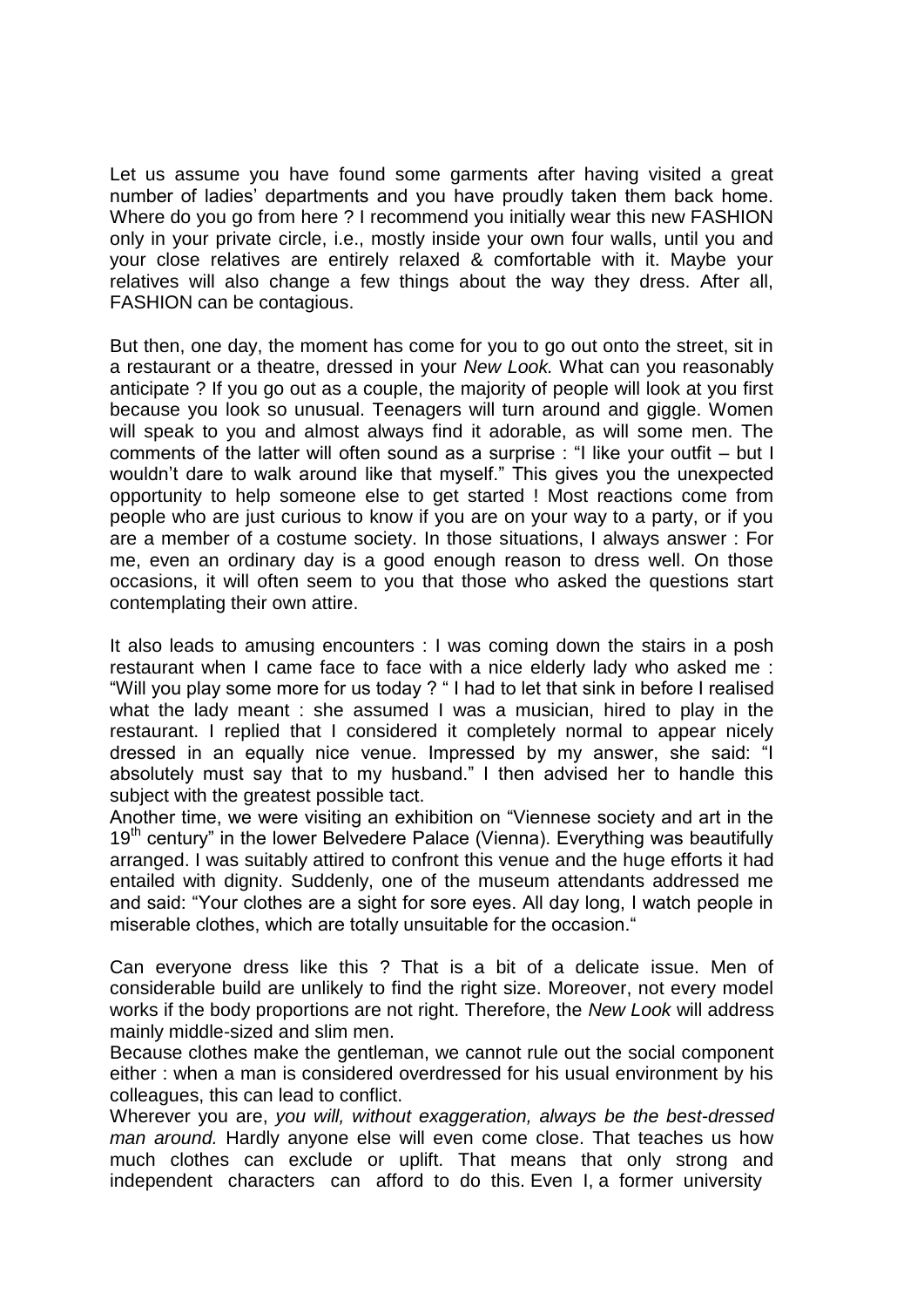professor, have heard behind my back that a person who walks around like me, can hardly be expected to accomplish any proper research ! Up to a point, we are not a free society. Not everyone is magnanimous enough to accept someone else's norm-breaking style.

I remember a country inn, mostly frequented by local farmers. We entered the inn : older gentlemen from the village were sitting around an oval table, having a typical conversation among regulars. When they spotted me in my red and very special jacket, the conversation stopped for a moment. What's he doing here, they must have thought. Throughout the evening, they witnessed our interaction with the staff and also some of our own private conversation. When we left, they all bade us a very natural "Auf Wiedersehen." It touched me deeply.

When the subconscious assessment from the people around you is positive, the fact that your clothes are out of the ordinary can be much better accepted. If, however, your outfit suggests that you want to differentiate yourself from others, or if you add a whiff of arrogance to it, you can generally be sure that all is lost. So we not only have to learn how to dress more aesthetically and elegantly but also how to present ourselves, so that we are not cut off from our social environment. It is best to try this out within your familiar environment first.

Just meeting people who are dressed differently, is often already a difficult thing for men to absorb. How much more difficult it is for them to wear these outfits themselves, is illustrated by this last anecdote : we were again in a restaurant, and a nice elderly cultivated couple occupied the table next to ours. When, upon leaving, I put on my leopard coat and ocelot hood and strap on one of my special handbags, the man asked me very kindly : "Are you perhaps an artist, from a circus, maybe ?" It should obviously have been clear to the man that a tightrope walker or a circus director would probably not be wearing a leopard coat with all those accessories. My interpretation is the following : this man cannot imagine to the best of his ability that anyone can walk around like this, and not have a special, or even an exceptional reason for doing so. His wife, though, had quite a different reaction : she was immediately won over and found the outfit super.

Which kind of clothing do we wear for which occasion ? I usually distinguish between practical situations and all other activities. For all everyday activities, which risk being associated with touching things and dirt, I wear normal clothes (although, even then, the combination wear remains a no go), and for work and garden I only wear well-worn clothes.

The professional environment is the greatest challenge here : when I was still working at university, I wore clothes that were clearly not following dress codes, but I tried in a moderate way to display my own personal style, which is possible, without unduly standing out. Here, everyone must figure out what works and what does not in terms of his own environment. *Aesthetic clothes that fit and are suitable for the venue can never be wrong, even if they do not comply with what others are accustomed to seeing.* With Generation Z, today's business world has a challenging time ahead anyway<sup>25</sup>, so that an impeccable, but an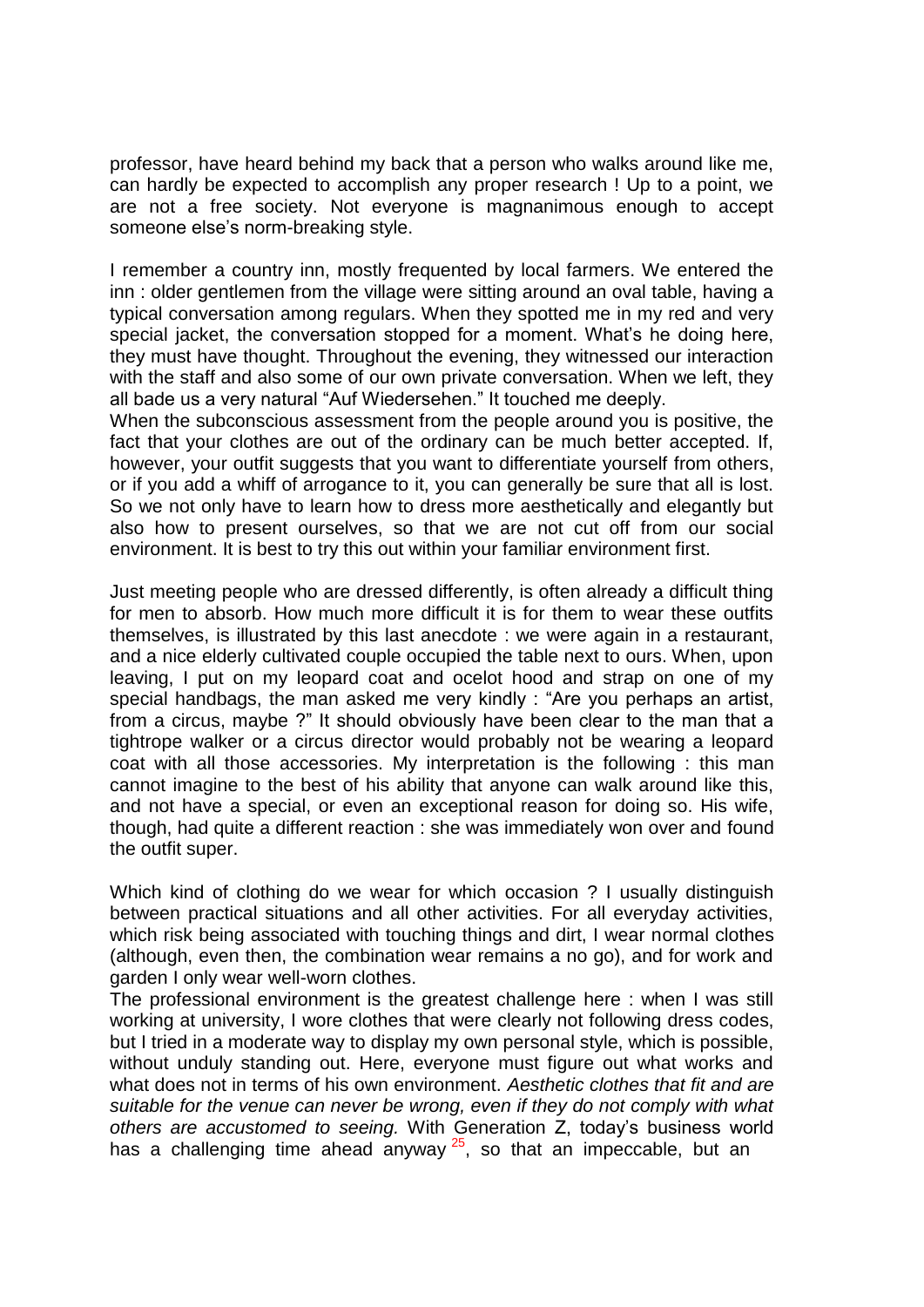individual way of dressing can no longer be a source of mockery towards a talented and dedicated employee.

The decision to approach our environment dressed in an appropriate and dignified way is of great concern to all people committed to their own, original *style*.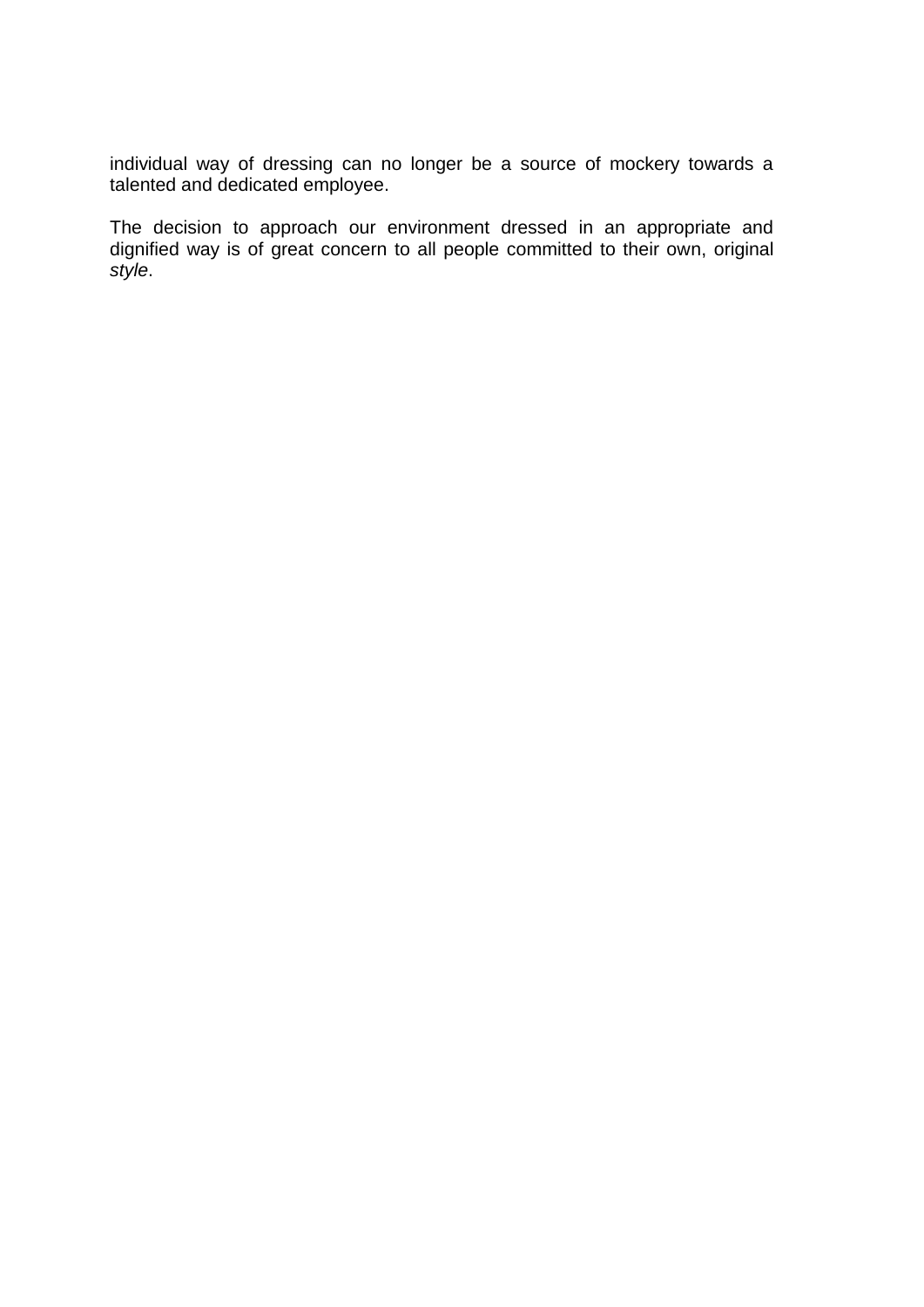### **Role-model Dandy ? A clear distinction**

The former dandy (18<sup>th</sup> & 19<sup>th</sup> centuries), was only ever interested in his outer appearance and fostered a refinement that was in danger of celebrating itself : "The dandy loves exaggeration, is obsessed with detail, for him, fashion is a fetish. He is a narcissist, an aesthete, and a flâneur with an obsession for outward appearance who loves to play with fabrics, colours, and shades." <sup>28</sup>

The approach proposed by me, to consciously dress differently and more originally as a man, does neither pursue perfection in the matter of fabrics nor intends to dress up the creations of the important fashion houses. The origin of the garments is of no importance for their everyday use, and will not be communicated. Shirts are generally not ironed, shoes not polished to a high gloss, and getting dressed does not take hours (about 10 minutes). Because, even if you do aim for elegance and harmony, clothing is, after all, a practical necessity, which may, however, excel in beauty & elegance. Such behaviour is neither protest nor provocation or nostalgia.

This does not require a search for an ever-changing FASHION, but rather for aesthetic & elegant clothes we can wear again and again over the course of many years under the right circumstances. Contrary to the opinion of Jean Cocteau, the right FASHION can grow old very well !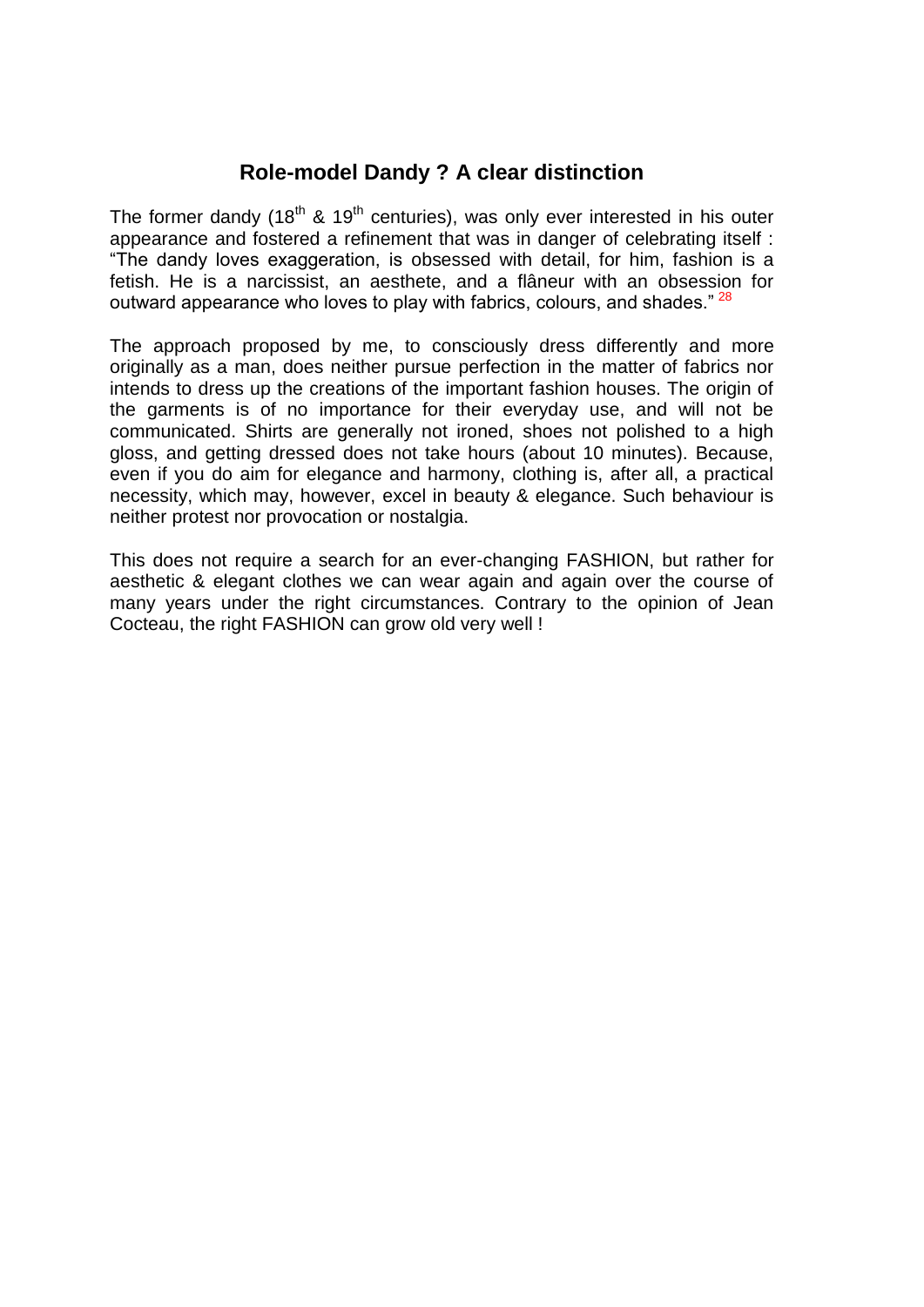### **For fashion designers only**

There is no shortage of new and eccentric ideas in today's men's fashion – but these creations will never really brighten up the street scene, a festive occasion, or even individual private life. What does not disappear, however, is the inevitable dominance of sportswear, jeans wear, or all those same old suits and shoes, which make it impossible for the vast majority of men to find something that would really please them and in which they would look good.

However, clothes produced for women and which, strictly speaking, appear to be more masculine upon closer inspection, are so far the only acceptable alternative to counter monotony with chic, charm & elegance. Since many women today prefer a more masculine look to a more naturally feminine one, men are offered real opportunities to make a find in the ladies' department, provided they have the courage to go there.

Should these creations for ladies then also be on display in the racks for men ? It could at least be worth a try. Some men would be surprised to find something completely different – but I doubt if it will be a roaring success. What has become clear from the history of fashion is that it needs role models (King Edward VII, Duke of Windsor, Diana Spencer, Audrey Hepburn, etc.  $1,8$ ) – and then the picture can abruptly change overnight.

Would it also be possible to design and produce these clothes, especially for men ? In that case, it will be tempting to copy characteristics from existing models to make them more "masculine" (meaning more sellable), in line with the more widely accepted sense of the word. And that would be the wrong way to go about it – a step backwards. *The New Look for men must be kept firmly away from any emblems, sports attributes, business worlds, and inconspicuousness*. Only then can an environment & an aesthetic emerge, which will put ladies' and men's wear on the same level of creativity, as it once was.

In order to make this at all possible after approximately 150 years of monotony, it is in the first place up to the men who make FASHION, to reconsider their own outfit – to renounce their combination wear and dress code in front of the camera <sup>30</sup>.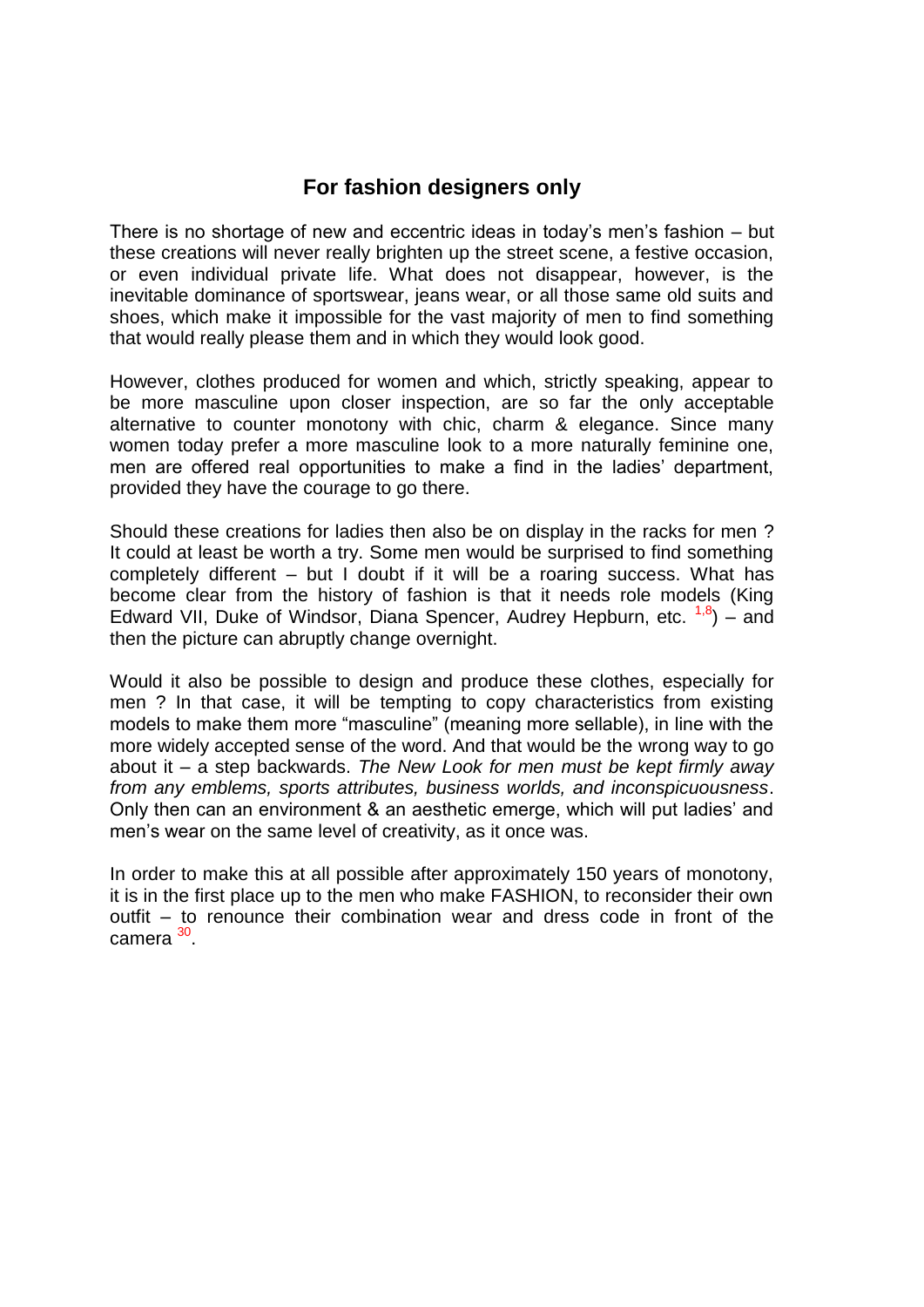# **The outfits**

The word *outfit* is used here to describe a combination of garments that result in a creative entity, which is tailored for a specific event, if possible. It is also important to take into account whether we are going there on our own, or with our partner.

The following descriptions of the outfits, all of which bear a name (as with Christian Dior), provide information about their acquisition and special characteristics. The clothes all date from the last 15 years. That means they are neither new nor were they specially ironed for the photo shoot. Jackets & trousers always hang ready to wear on my racks. A word about the cost : a (good-quality) suit according to dress code is generally much more expensive than most of the outfits presented hereafter.

In case anyone would like to wear one of these outfits, I am afraid I have to disappoint them : the current way of production & sales is entirely based on seasonal selling, which means that the presented clothes (barring a few exceptions) are no longer available today. If you are very lucky, you may find one or other of these items in a second-hand shop or an outlet store.

However, this is a welcome side-effect within the framework of the concept advocated here : after all, men are supposed to scour the fashion houses and try to find what they really like & what they look good in. And so, the outfits presented hereafter are only considered as suggestions, motivations. The aim is not at all to copy, which is traditionally the case with fashion or role-models : as soon as such a person wears a new garment, before long, thousands of people will wear the same clothes. The recommendation is : *find that particular item among the general offer, which allows you to create your own original, elegant, and personal style.* 

It goes without saying that we, men, are entirely responsible for our own clothes (maintenance, storage, repairs, etc.).

The photos of the outfits hereafter can be found under GALLERY.

**Biarritz (1) :** A summer outfit, suitable for a garden party, a seaside town, or a street café. Cotton ladies' jacket by the Rofa Fashion Group (White Label), together with light, dark-blue and white striped cotton trousers (ladies). Ideally, trousers should zip up at the side. This kind of fastening is much more elegant than a fly located in the centre in menswear. The white shirt with a stand-up collar is a neutral colour element. The dark-blue velvet sash highlights the masculine waist, provides support, and hides the imitation pockets on the back of the trousers. Trousers of this kind do not need pockets – a handkerchief can be hidden in the sash. Anything else indispensable can be put in a separate bag. The straw hat was acquired in a traditional shop in Venice and has been worn for over 40 years. The shoes : a HORSCH creation (pumps) in a ladies' plus size (44; 9.5 UK). Such shoes are hard to top in elegance and ease. And if you consider this too effeminate, you are mistaken : pump-like court shoes with heels or buckles were worn by men in the  $18^{th}$ ,  $19^{th}$ , and even the  $20^{th}$  centuries.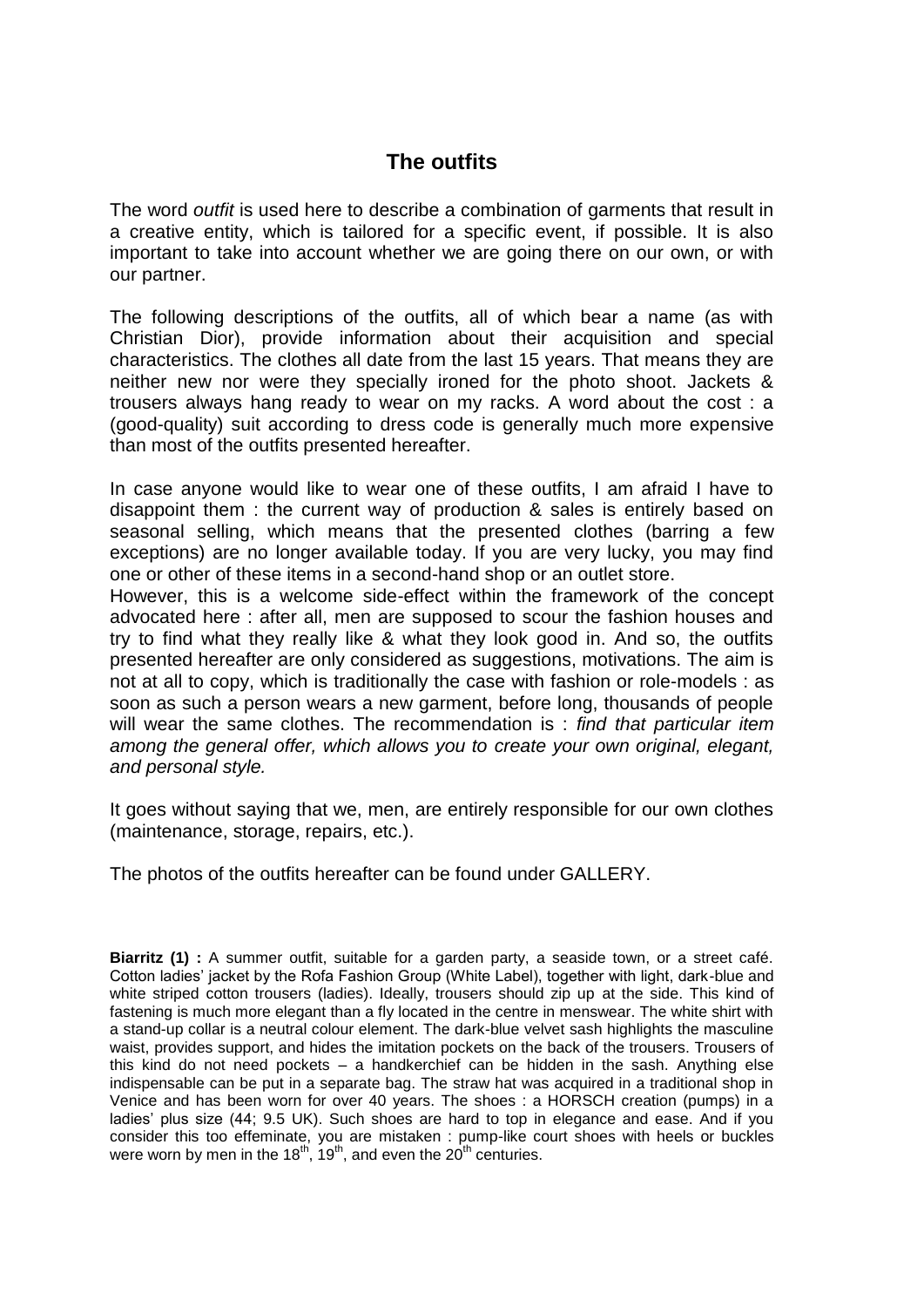**Bleu royal (2) :** The waistcoat was once an important component of menswear in the 18<sup>th</sup> century. It was worn under a long jacket (justaucorps), which was often left open. This fashionable decorative piece for men has mainly survived in traditional costumes in Bavaria and Austria, as well as in the gentleman's outfit in England. Typical for Bavaria is the long row of metal buttons (Hammerschmid model). It can be found in Munich in great varieties and in different colours. The frilled shirt is intended to emphasise the festive character of the attire, which in itself, is relatively simple. The cotton ladies' trousers with rococo pattern (Japanese), evoke the fabrics of the Marché Saint-Pierre in Paris. The dark-blue velvet sash unifies the trousers (ladies), the shirt, and the waistcoat. The blue velvet ribbon on the ponytail (not visible), adds the finishing touch.

**Monseigneur (3)** : A noble velvet jacket (ladies, Gaisberger) that should really belong on a menswear rack. The masculinization in ladies' fashion allows us to find this kind of wear in the wrong spot. The original buttons were replaced with antique, gilded buttons because the Gaisberger ones are totally unpractical. This top half requires an appropriate pair of trousers. I found these in the Galeries Lafayette (Paris). These dark-green ladies' trousers with Japanese blossoms and gold appliqués are a luxury model. Only a gold sash is suited to this. The simple white stand-up collar shirt suggests pure simplicity. The Dolce-Gabbana shoes, on the other hand, provide some more frivolity : a pattern with crowns and bees, embroidered with diamonds. In the  $18<sup>th</sup>$  century, real diamonds would have been used for this. The inevitable accessory : the black velvet ribbon tied around the ponytail. Dressed in this outfit (in full feather), I calmly set foot on any floor.

**Maysore (4) :** India once consisted of many local kingdoms. What is left of those today, is looking for new activities. The former Queen of Maysore is a fashion designer and owns a sewing atelier in the palace of Bangalor (Bangalor). The tightly fitted black velvet trousers (ladies) move away from any reference to a uniform, and so do the pumps and the gold sash. The ideal outfit for visiting exhibitions, castles, gardens, etc.

**Olé (5) :** When I am in Spain, most people associate me with a flamenco dancer. But I have not done that for a long time. The jacket (ladies' wear, Nicowa) has an interesting design because of the velvet fringe and the slit sleeves. The dress definitely evokes something Spanish. Bullfighters wear the same kind of jacket. The sash with embroidered flowers comes from a flamenco shop (Bern) and is the only coloured object in the outfit. Black as such is not wrong, it should just never always be black ! The hat, from Granada, evokes the same theme.

**Ecossais (6) :** A ladies' coat from Vero Moda in shades of green. A model made from a material that inclines to Scottish fabrics, but not quite. It requires cotton trousers with a matt surface, as well as a waistcoat in a matching colour. To my entire surprise, this coat is particularly well received, and considered elegant. That is certainly due to the cut, which distinguishes the ladies' wear from the men's wear. In men's fashion, there is a tendency to evoke "strength", but strength should only be displayed by the person and not by the clothes they are wearing.

**Desigual (7) :** The Spanish producer Desigual (since 1984) has enriched the world of fashion over the last 15 years with successful and sometimes very colourful creations This ladies' jacket is a mixture of bold and classical elements. At most, it can be completed with a gold sash, but the trousers should be neutral. These tightly fitted velvet trousers can be found in the ladies' stockings department, but they too were originally an item of men's fashion : during the Middle Ages, i.e. at the Burgundy Court, such tightfitting (and definitely colourful) leggings were worn by courtiers and princes.

**Mystery (8) :** There are many small ateliers in Paris, which often create and produce clothes as unique pieces for just a limited period. The present dark-coloured gown comes from a boutique in the Quartier du Marais (Paris) and the name of the couturière was unknown to me. The effect of the black is slightly reduced by the red velvet sash. This creation, which evokes characters from "Lord of the Rings", is not at all intended for an official event. Highly fitting for a décor of a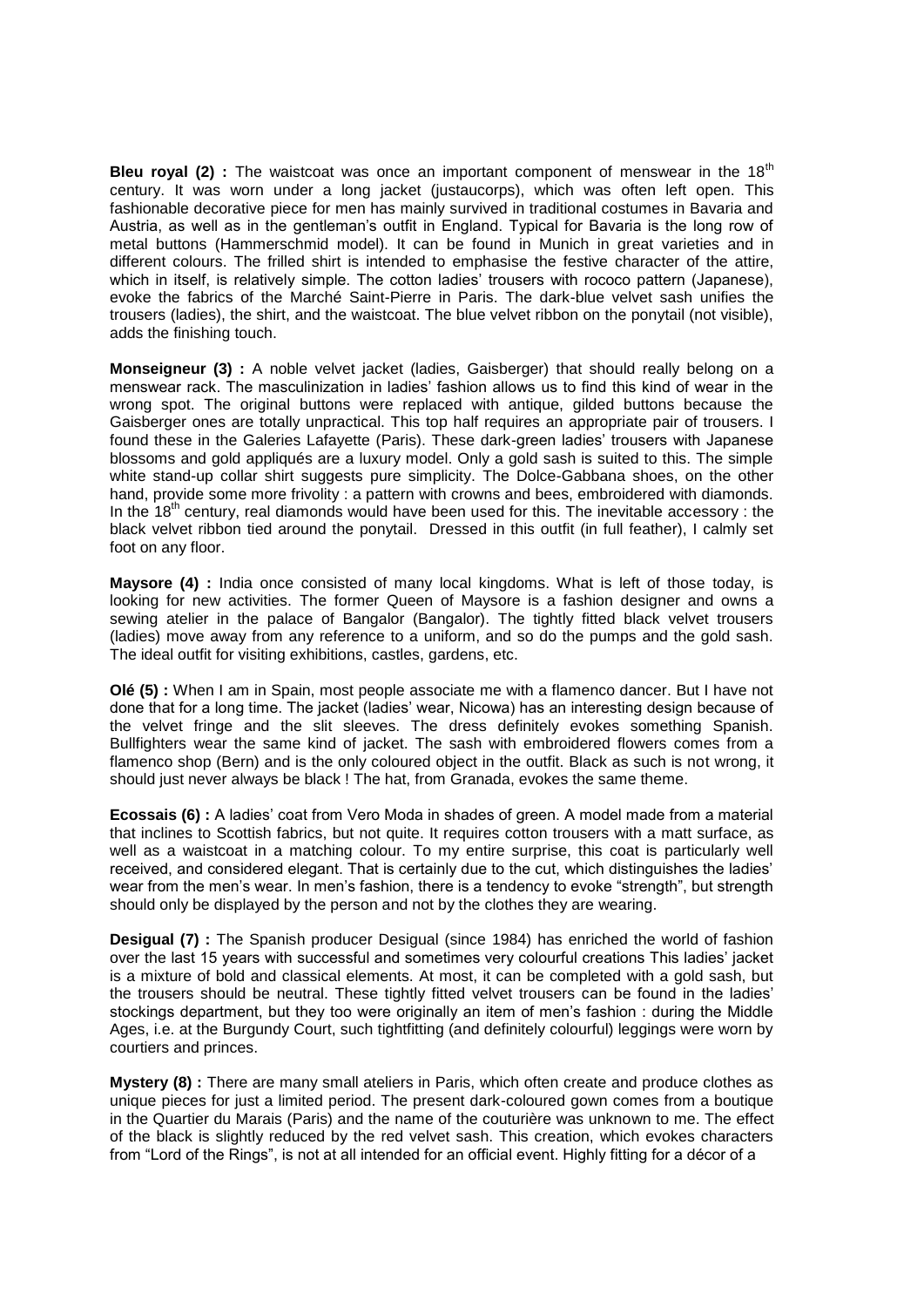medieval city, a historic market or a festivity in a similar setting. The shoes from HARR are modelled on an 18<sup>th</sup> century example. Photo shot at Schloss Schadau, Hotel Restaurant, Thun.

**Broderie (9) :** Parisian Haute Couture traditionally uses embroideries. These are very often intricate applications, involving small parts of glass or metal and other materials, which are sewn onto the garment piece by piece. This often requires several hundreds of hours of work. This traditional handcraft is still cultivated at the highest level in Paris <sup>14</sup>. The example here comes from the ladies' wear and is not of such great value. However, the effect is very similar to the one described above. To go with this, a classic pair of trousers in white and a blue velvet sash. To preserve the nonchalance of the whole, I chose to wear pump-like shoes.

**Sissi (10) :** The Meindl company produces exquisitely designed leather jackets. A trial fitting revealed that the ladies' variant showed a lot more flair than the rather more conventional gentleman's model. The elegant trousers by Mos Mosh (ladies) and the gold sash (precious material from Florence) highlight the perfect fit of the jacket and the elegance of the model.

**Monochrome1 (11)** : The woollen brocade jacket (Zara, ladies), the floral print trousers, and the velvet sash constitute a unity in blue (with a dark-blue ribbon in the ponytail, Karin Eugster, Tausendschön, Zofingen). Sometimes, one must compromise : for this model, I have exceptionally resorted to trousers in a jeans-like design. The sash is meant to hide this flaw. This artistically successful pair of trousers (fabric) is a good example to illustrate that one really does not need the 501 model : no pockets and a closure on the side would make this pair of trousers in this fabric much more attractive !

**Baron (12) :** Austrian fashion houses, such as Habsburg, Gaisberger and Motwurf, make FASHION that is rich in tradition but also slightly modernised. The present coat (ladies, Motwurf) is a particularly elegant model. It is combined with a greyish sash and brown suede boots. The ribbon is kept in yellow decorated with (fake) gold threads. Brown or brownish is not really my favourite colour, but here it appears to be the right choice.

**Monochrome2 (13) :** A jacket (ladies, Z. Silvano), decorated in a floral art nouveau pattern. Combined with dark-red velvet trousers and a sash in the same colour. Split sleeves always create lightness and elegance. The jacket is worn open, just like the justaucorps. The ribbon is made of red velvet (Tausendschön, Zofingen). This creation can only be completed with light shoes, such as pumps or something similar. The outfit is ideal for an artful environment (gallery, museum, concert, …). Photo shot at : Dobiaschofsky Auktionen AG, exhibition A129, Bern.

**Oiseaux (14) :** This is another example (see Broderie (9)) of a creation with embroidery. A ladies' coat with a bird pattern (Anja Roch), combined with plain white cotton trousers, a white neutral shirt, a sash, and velvet ribbon in blue. An elegant ensemble, fit for entering any salon. An example that demonstrates what is aesthetically possible without bells and whistles. The price of this ensemble is far beneath the price of a top quality men's suit with matching shoes.

**Grande parure (15) :** Vienna yearly hosts an innumerable amount of dances, where Viennese people show up in suitable attire. With us, we are more reserved, but an opportunity presents itself from time to time. This outfit, essentially a velvet coat, comes from a theatre-sale (Bern). To highlight the festive impression, we added a collar made from an old leopard skin and two antique gilded buttons at the back. It is worn with a sash, equally made out of leopard skin. In this case, the shirt can be embellished a little. The velvet Dolce & Gabbana shoes (house slippers) complete the outfit. The ribbon for the ponytail is made of black velvet. This outfit, which I wear to New Year's Eve dances, frequently incites admiration from women, and especially from men.

**Azure (16) :** A turquoise velvet coat from Les Boutiques Donna (Zurich). A true item of Haute Couture, worn with white cotton trousers (Zara, women), a white frilled shirt, and completed with a wide belt with gold buckle and black pumps. Depending on the weather, a grey felt hat is added. The coat is light as a feather and very soft. It has a strong colour, without hurting the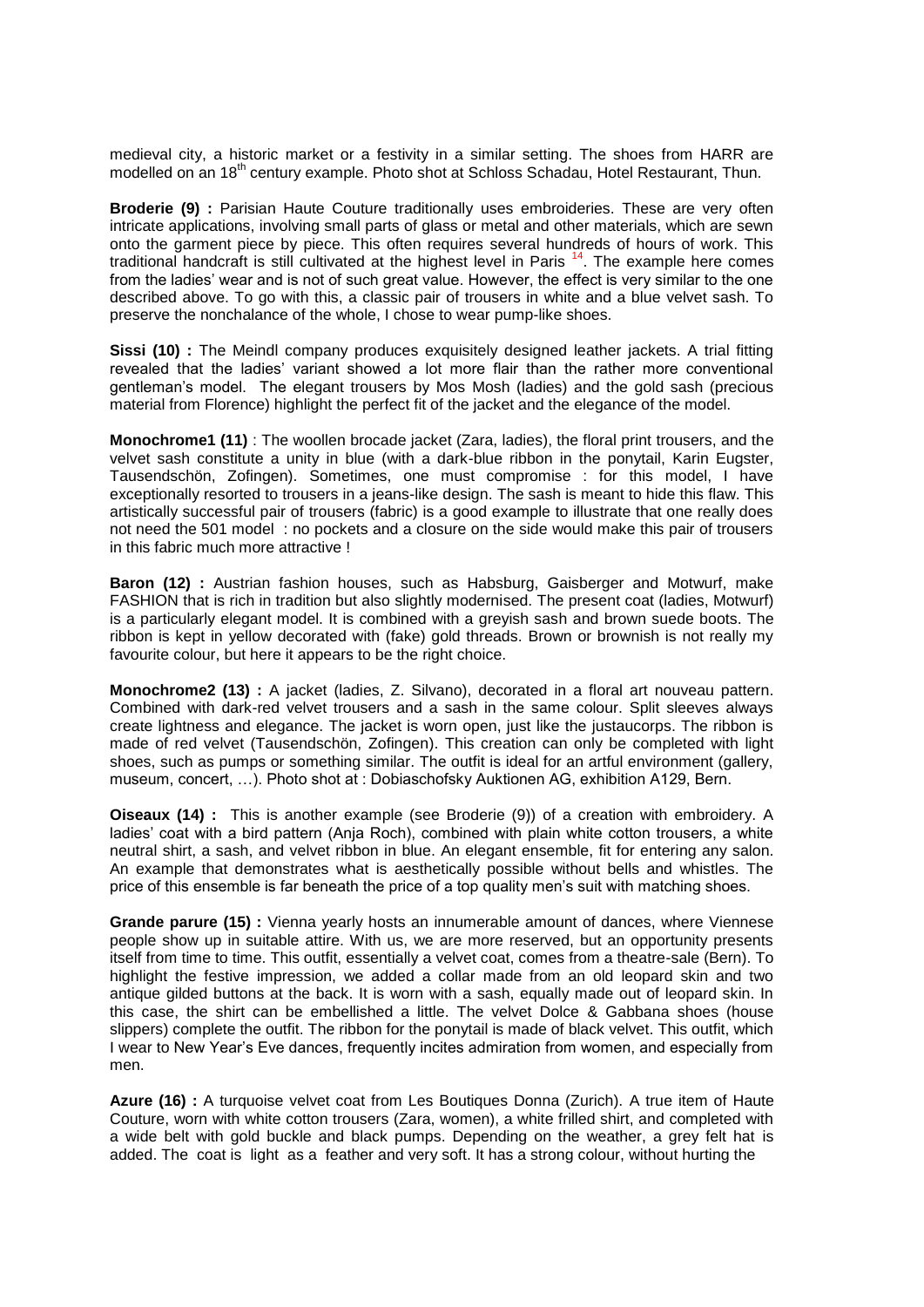eyes. It is almost as if one was going out in a luxury bathrobe. I can perfectly understand that some men would say, "I couldn't do that." It is all a matter of trying out under the right circumstances. You can be assured that you will reap many positive comments, especially when you are in a mixed company. Of course, this is not suitable for a board meeting or such like !

**Maharadscha (17) :** India is an entirely different world of fashion. There, men traditionally wear richly decorated clothes for festive occasions and especially for their own wedding ceremony. If a man gets married in India, it is as if everyone becomes a maharaja for a few days. This coat with rich (fake) gold decoration is really a key piece. The Indians wear lofty pantaloons with it, but I prefer not to. Is there really ever an occasion to wear those in our part of the world ? Good question. We do not have the right setting for this, and so I have only worn this coat so far in my own private circle, or in luxury hotels, which is a pity, really. Because it is truly beautiful !

**Léopard (18) :** This is a bit of a minefield : the relation to fur has changed dramatically over the last 70 years. At one time, fur was synonymous with winter coats, as the materials of our modern times (padded and light) were not yet available. Depending on money or status, people wore sheepskin, Persian lamb coat or mink, and later, particularly furs from feline predators (leopard, ocelot, a rare cheetah or jaguar) because of the coats worn by film stars. At first, these furs were not considered valuable and therefore supplemented with really expensive furs, such as beaver. With the anti-fur campaigns and the CITES agreement in Washington, (Convention on International Trade in Endangered Species of Wild Fauna and Flora – in force since 1975), feline predator fur was *rightly* eliminated from legitimate production. Since these fur coats were tremendously expensive in the days of the divas (10.000 euros or more), they have at least been well preserved, even if they have not been worn for a long time. And it is, therefore, possible to find perfectly preserved specimens today.

But what do you do with them ? The official instructions, issued by the Swiss Veterinary Office (section Protection of species) are : wearing old fur clothes is legitimate. Anyone who wants to is perfectly allowed to wear these old coats. It would be of no use to anyone if we let these once so valuable pieces go to waste. It would mean "killing" the animal a second time. If anyone takes offence, one can explain the situation, and more specifically, point out that the coat is vintage. For that reason, I always carry notes with relevant information, to reassure people if necessary.

Isn't it beautiful ? I love (living !) feline predators : wearing leopard skin gives me a very special feeling.

**Haute Couture (19) :** Although the fashion trade has lost a lot of its former charm, some small studios are still working according to the traditions set by Chanel, Dior, and others. This red and black jacket (ladies) was shown during a fashion show from Stettler & Co (Bern, Grandhotel Bellevue), and it immediately caught my eye. In combination with several elements described manifold times earlier, it becomes a composition du genre grande parure.

**Garde (20) :** Les Galeries Lafayette (Paris) are always a treasure trove. This jacket is hardly fit for a lady : the cut and decorative features are definitely masculine. In order to soften the  $19<sup>th</sup>$ century military character, it is combined with leopard print trousers. The epaulettes on the shoulders have been removed. I always remove epaulettes from jackets or coats. Since the fabric contains a lot of wool, the jacket can be worn without a coat in the winter season, if only because the collar is tight and closed high up. I have strolled for hours through Paris in this outfit …

**Ornat (21, fashion doll) :** A red velvet coat (cloak) combined with a brocade-like fabric. The dress comes from a boutique for ladies' plus sizes (Paris). Exceptionally, this model needs a dresser to adjust everything. An outfit for a very special occasion : a fashion show, a cultural event. During a visit to the exhibition (Munich 2016) of Jean Paul Gaultier, someone said to me that I should take place on one of the pedestals. It was astonishing to note that Gaultier had created only a few and also rather modest gentlemen's outfits for this fantastic presentation.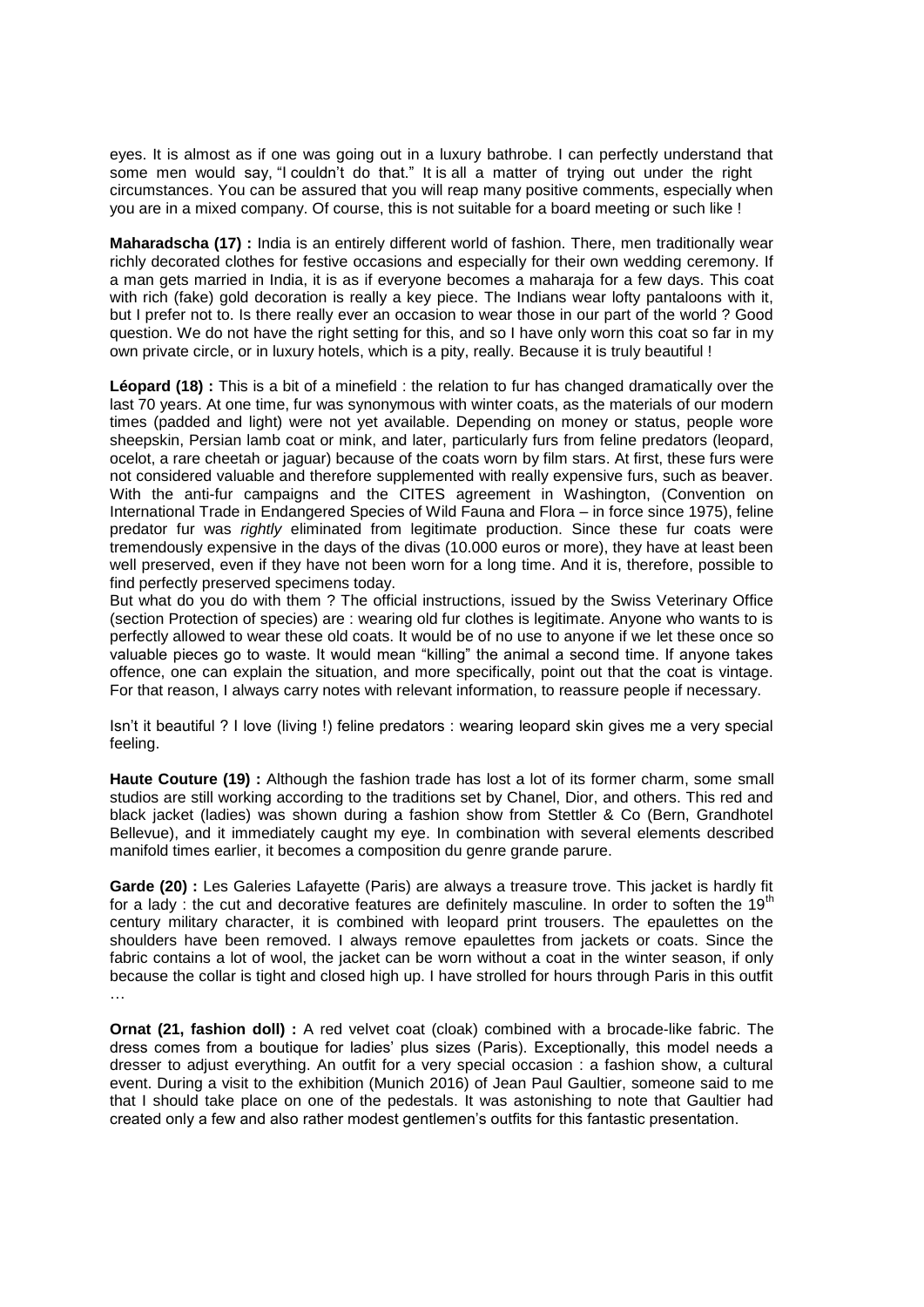**Boutique (22) :** This jacket (Denny Rose) was once displayed in the shop window of a ladies' boutique. At first, I thought : why not - but in the end, I didn't buy it. Months later, I saw it again, this time on a rack. That was the moment for me to deem it suitable. It is important to consider carefully if a certain model is not too effeminate. This sometimes needs a bit of time. What bothered me from the first moment was the zipper (at the front). Zippers are fatal for elegance ! When we realised that we could take it out without much effort, we bought the jacket. The red velvet sash provides the necessary touch of colour. The tassels are not unusual in the history of fashion : uniform jackets and sashes frequently had them.

**Homme (23) :** The red ladies' coat made of sheepskin (inside), was slightly modified after we bought it, to get rid of the most feminine items. The jacket is one of my favourite garments and comes from H & M's ladies department. The shoes are embellished with decorative metal buckles. In winter, I combine this with an ocelot hat (old !) and long leather ladies' gloves. Why ladies' wear again ? Quite simply because today's men's gloves are cut so short that the most sensitive part (the transition from hand to arm) remains in the cold ! Long gloves for gentlemen are not new either, by the way. Take fencing gloves : the Three Musketeers. The shoes reveal another speciality : the heels are red. What that means will be explained in the chapter on shoes. This outfit invariably elicits enthusiastic reactions. The coat alone was the reason that a man said to me on the street : "I do so like your coat ! But I would never dare walking around in red like that." Picture taken at Schloss Schadau, Hotel Restaurant, Thun.

**Willy (24) :** This suede coat is a variation on Homme (23) and comes from the studio of Trudi Jost (Lederboutique Solothurn). It is combined with the same jacket as for Homme (23), red velvet trousers, and shoes from HARR. The coat once belonged to the rock musician Willy Deville, who wore it on stage. An exquisitely chic ensemble. Rock musicians claim that Mrs. Jost is the Jimmy Hendrix of the sewing machine !

**Eté (25) :** A white frilled shirt (men) and versatile cotton trousers (ladies), together with a matching sash result in a light summer outfit. It was typical for men in the Middle Ages to wear a shirt or a cowl, which reached over the trousers and was held together with a belt or a sash.

**Fleures (26) :** An exquisite ladies' jacket (Monte Cervino), which looks even better in combination with black trousers from a light fabric and a silver-grey velvet sash. If you think, this must surely come from an expensive boutique, you are wrong : an example that you can buy an exquisite outfit for a mere 70 euros.

**Justaucorps (27, fashion doll)** : A new kind of justaucorps, the typical French courtly coat from the 18<sup>th</sup> century. It needs a frilled shirt and velvet trousers. The outfit is deliberately not historically correct or complete. It is not my intention to look like a member of a costume club. The mere aim is to use design elements from aesthetically time-tested models.

**Beauté1 (28) :** A ladies' coat produced by Love Beauty, decorated with flowers on the front and the back. This model could well have been worn by a man in the first third of the  $19<sup>th</sup>$  century, just before all-black clothing became popular. You will inspire nothing but admiration in this outfit. I found this jacket at a flea market (Aarberg).

**Beauté2 (29) :** Compared to Beauté1 (28) , this is an even more elaborate item (NOANOA) as far as the all-round flower decoration is concerned. Although decorated with embellishments of the past, this long coat looks modernistic because of its straight fit. This model will defy the omnipresent monotony, although most onlookers will insist on qualifying this outfit as "historical," or reserved for a special occasion. It is therefore quite difficult to argue in public, that the only goal is to appear well dressed and to fit into an environment that once needed this sort of clothes. This outfit is ideal for a stroll around the Petit Trianon. The model is a fresh interpretation of the outfit of the statesman Antoine François, Comte de Nantes (see above).

**Gucci (30, fashion doll) :** My only really expensive men's jacket (Gucci). This can only be combined with completely neutral clothes. The attention should be focused on the flowery jacket.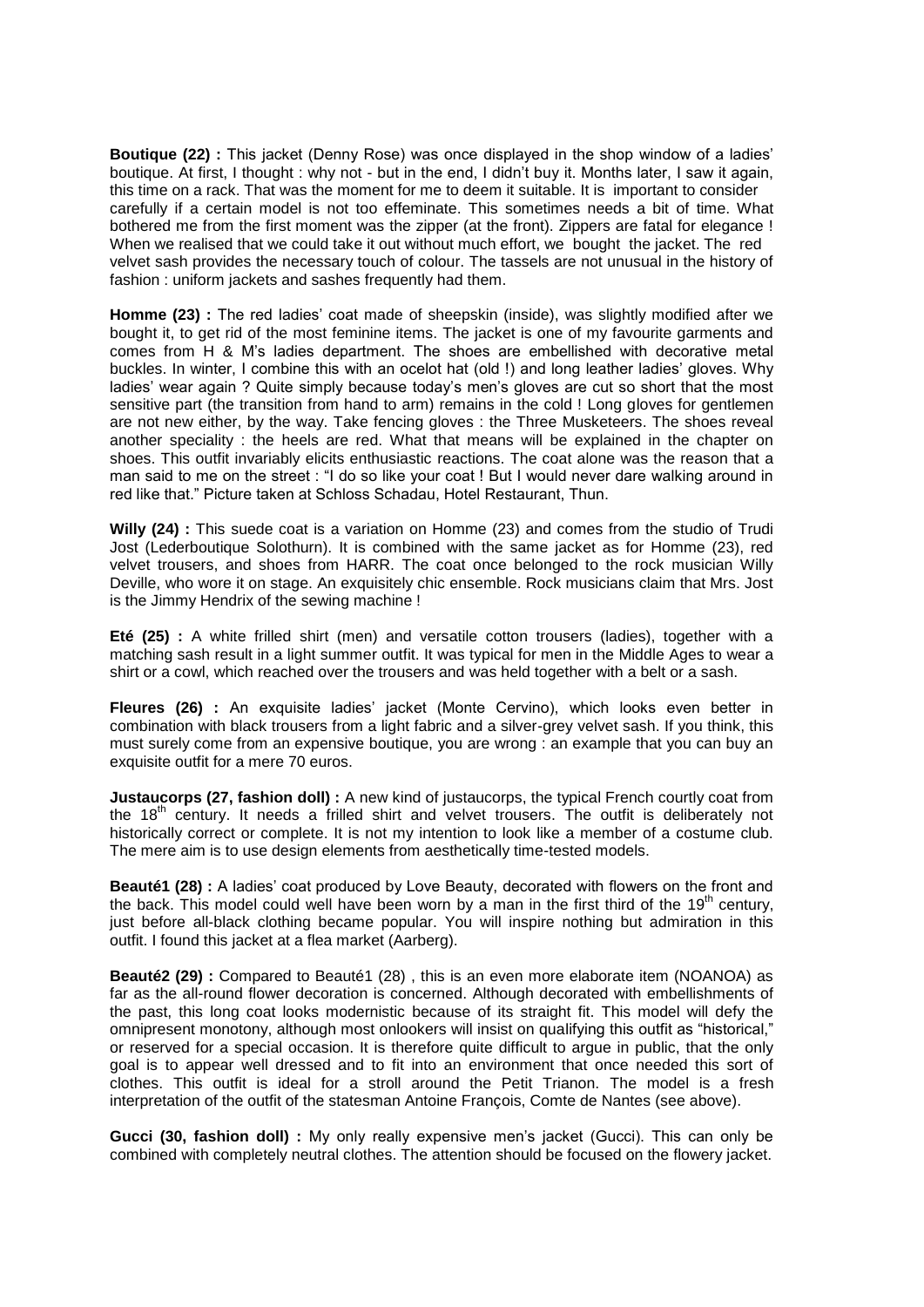Gucci presented this model in combination with similar trousers. In my opinion a total no go : I would rather not look like Papageno, the bird-seller.

**Modeste (31) :** A ladies' jacket with gold buttons (Zara Women). One of the many jackets I wear at home or for everyday errands, together with a waistcoat and velvet trousers. If even I sometimes do not know what to wear, I choose one of these outfits. Although it is a perfect fit, it is for once a rather modest outfit and yet is still perceived as special by passers-by.

**Oré (32) :** An open velvet ladies' jacket (The Kooples) I often wear. It is richly decorated with "gold embellishments." If worn with red or black velvet trousers and matching sash, it easily becomes a real gem, though it is very basic. Ideal for wearing at home.

**Milano (33) :** A silk ladies' jacket that is light as a feather. Here combined with black velvet trousers and a wide belt with gold buckle, and fine shoes. The shirt with an open collar is an Italian touch. An outfit to wear when strolling along the Via Napoleone, keeping an eye on the numerous ladies' boutiques to see if they offer anything you might like. Or : something completely different for the business world ! Picture taken at Schloss Schadau, Hotel Restaurant, Thun.

**Hiver (34) :** A simple and yet very elegant ladies' sheepskin coat (Sandro). For once, an outfit that most female observers will qualify as made for men only, even if it buttons up on the wrong side. An everyday outfit suitable for winter. It is combined here with a grey felt hat (men, Nizza). We owe this sort of clothing solely to the fact that ladies' fashion is becoming more masculine. This model would look different if it were tailored for men and be much less charming and elegant.

**Ocelot (35) :** We have already thoroughly discussed and defused the matter of vintage fur (see model Léopard (18)). An example of an ocelot coat, embellished with plucked beaver fur and combined with a hat in similar material and long leather gloves. The ideal outfit to enjoy winter days nobly, at least, if you are willing to carry the heavy weight of the coat.

**Bourgogne (36) :** A velvet pullover, produced by an amateur tailor (Bern), worn here with similar trousers, light shoes, and a velveteen hat. An outfit for a prince, as it was once worn at the Royal Court of Burgundy. Gold jewellery is an essential extra. Picture taken at Schloss Schadau, Hotel Restaurant, Thun.

**Verdure (37) :** Ladies' coat (Pennyblack) with wool, suitable for the autumn. The plant pattern, called verdure, evokes the Aubusson tapestries. A very special garment, which proves that a simple woollen coat need not be dull. Best combined with a velvet vest and black or red velvet trousers. The black hat is in flamenco style and the orange-red bag gives it a touch of colour. The thing that new men's fashion needs most is a complete departure from all the attributes of the business and sports looks. Picture taken at Schloss Schadau, Hotel Restaurant, Thun.

**Cerf (38) :** A Bavarian buckskin jacket for men (original Steindel). The regions of Bavaria, the Vorarlberg and Salzkammergut have preserved a traditional style of men's wear, from which we can choose models, without necessarily having to go for the "Lederhosen with suspenders" look, etc. The hat is a special Bavarian model (Breiter) and has the white feather, worn by the traditional musicians. If you are travelling as a couple, a Dirndl outfit, lately also fashionable outside Bavaria and Austria, would be nice. You can find incredibly chic Dirndl outfits in Munich or Salzburg.

**Marais (39) :** A ladies' velvet jacket, very comfortable and elegant, a unique item made by a couturière previously unknown to me (Marais, Paris). Appliqués are also sewn on the back of the garment. So you can be dressed suitably for a number of occasions. To give it a really special touch, you can combine this with a frilled shirt and the HARR shoes with red heels, as well as with a gold sash in a special fabric (Florence).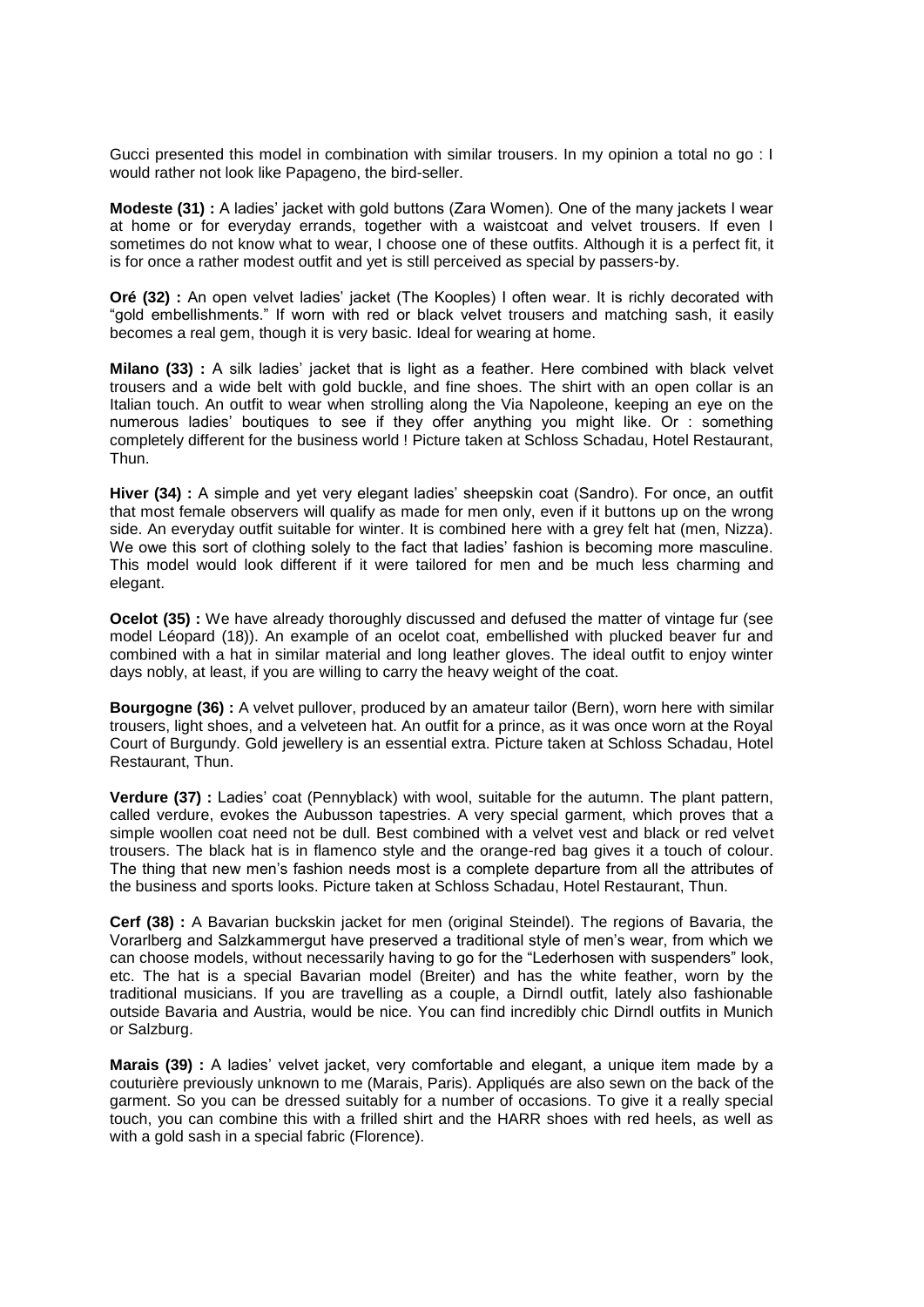**Chic (40) :** A modernistic ladies' jacket (Zara Basic) without buttons. This model might well have its place on the men's rack. In order to maintain the *New Look*, the other elements of the outfit will have to provide a special touch. The bold belt separates it from mainstream men's wear. The shoes are very important: they have to support the lightness of the whole (Repetto). I can well imagine that some men can easily accept this jacket as an introduction to the *New Look*. This model is especially suited for the business world. How would your counterparts react if you suddenly showed up in this outfit ? It's worth a try. In any case, the surprise-effect will make sure that the attention will initially be entirely focused on you. This will be a tactical advantage for the further course of the meeting.

**Perroquet (41)** : A men's velvet jacket (Italo style) with parrots and climbing plants. Italian products always surprise by their frivolity & colourfulness. In combination with the black velvet trousers, the stand-up collar shirt and the pumps (without sash or ribbon) it becomes the anticipated masculine outfit, without turning into a typical suit, because of the trousers & the shoes. Why not try this in a business environment ! Picture : we are in the Casaluci shop in Bern, where I once bought the jacket. Casaluci is always a good place to find the exceptional, as you can see, also in ladies' wear.

**Chameau (42) :** Camel coloured ladies' jacket (Leonardo) in fine sheepskin, worn with white cotton trousers and a frilled shirt. Combined with some accentuating accessories, like a red sash, a red Moroccan-style felt hat (Mayser model), and a red bag with gold appliqué. For colder days a feral cat shawl (vintage) can be wrapped around the neck. If one thing is sure, this is it : this will certainly make you stand out – it will ensure a positive public appearance and fully break with the monotony of the street scene.

**Fleures jaunes (43) :** A woollen ladies' jacket with floral appliqué (also on the back). Combined with white trousers and blue sash in springtime and with black trousers and a red sash in the autumn. An outfit that always goes down well. That is probably because the beholders do not quite know where to categorise it : is it a traditional costume, is it Haute Couture ? They are puzzled and just find it attractive.

**Rouge1 (44) :** An elegant, red ladies' jacket (with wool), in this case combined with a grey felt hat (men, Nizza) and a splendid gold sash (Florence). The ideal outfit for a midseason city trip. As one's hair grows progressively thinner, hats and caps become increasingly interesting.

**Indien (45, fashion doll) :** A men's jacket (Hyderabad), worn in India, typically by men at wedding ceremonies. Instead of the customary Turkish pants, I have chosen to wear plain white cotton trousers. An exceptionally beautiful velvet jacket with floral print, with which you will unintentionally discard any possible kind of dress code.

**Habit (46, fashion doll) :** A men's jacket, for once (Pat Maseda collection), which was later embellished with brocade. Its shape is that of a shortened (English) tailcoat. Here combined with black velvet trousers, a plain white shirt with a stand-up collar, a colourful sash, and patentleather shoes from Repetto. With only very little grande parure is achieved. Because of the elaborate embellishment, you have to consider carefully where to wear it. I first wore the jacket for a supper in the neo-rococo style room in a grand hotel in Paris and some guests spontaneously gave some positive comments. When I collected my room key, the porter said : "You look just like an Académicien." As it is, the members of the Académie française really did wear this sort of jacket.

**Rouge2 (47) :** Red ladies' jacket (Desigual) with floral print at the bottom fringe. Combined with white cotton trousers or black velvet trousers, without a sash, and with black shoes, it becomes a simple mid-season outfit. The strong colour effect on the jacket is typical for Desigual.

**Surprise (48) :** A black ladies' jacket (imitation Persian lamb, G.N. Couture), here with men's trousers from Dolce-Gabbana and a gold sash. Three wide loops have been removed from the belt because they made it too feminine. The purchase of this jacket illustrates exactly what I wrote earlier : one cannot afford to overlook even the smallest and most inconspicuous of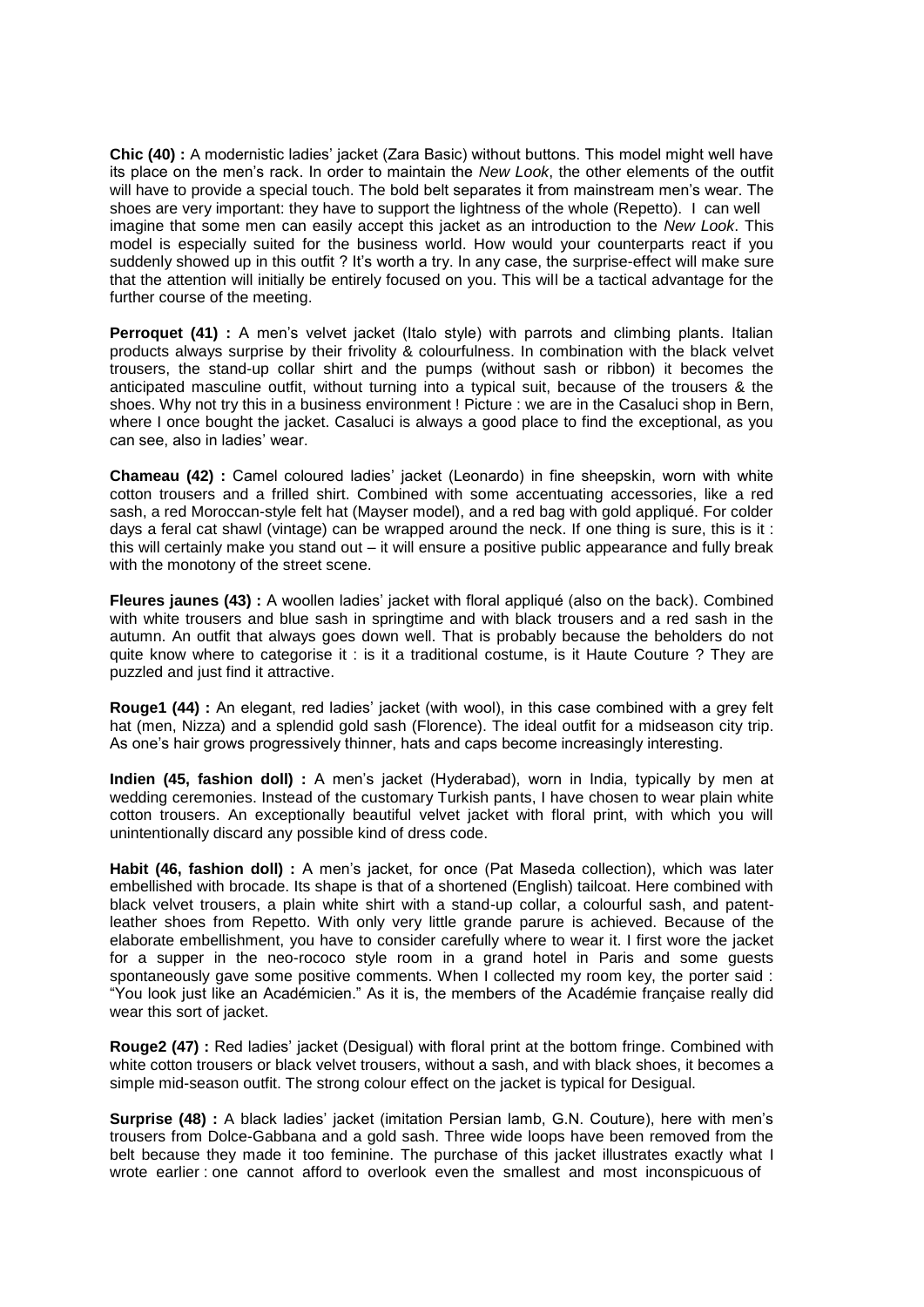boutiques : there is a more than a century old ladies boutique in Galatina (Salento), which even we passed by for years without noticing it. How wrong of us, the older lady in the shop told us that diva's from around the world shop in her boutique.

**Velours (49) :** A kind of ladies' doublet (The Kooples) in black velvet with appliqués. A doublet is a typical men's jacket worn from the 14<sup>th</sup> till the 16<sup>th</sup> century. Matching this is a frilled shirt and velvet trousers (red of black), together with a wide belt with gold buckle. As you can see, I am wearing a (ladies') pullover (Liu Jo) with flower print for once, which adds the necessary colour to the whole. An outfit fit for many occasions. Alas, here too, people often see this only within a historical context. The modernistic pullover and the belt should divert attention from this.

**Sylvestre (50) :** Festive men's jacket (ready-to-wear) in a ruby-coloured, velvety fabric. The original black buttons are gold-painted, and the imitation pocket is decorated with golden bands. The fur collar made from a vintage ocelot shawl transcends the jacket to another world. This outfit can be worn with black trousers (skinny) and light patent-leather shoes. Whether you want to or not, this will easily make you the best-dressed man on the New Year's Eve's dance floor.

**Chasse (51) :** Men's hunting jacket (fox hunting) from Pikeur, worn with black velvet trousers and shoes from Repetto. Depending on the time of year, a hat can be added. Because of its cut, this jacket can exceptionally only be worn buttoned up. Here, the jacket's buttoning causes no creases or folds. This is in contrast with normal suits, which often look tight, totally distorted due to a single button. Picture taken with dog Nino shot at Schloss Schadau, Hotel Restaurant, Thun.

**Qualité (52) :** An Haute Couture jacket from Les Boutiques Donna (Zürich), for one occasion combined with cotton trousers with floral pattern (Zara Woman), and a lilac sash as well as a black ribbon. In this outfit, you will amaze any fashion designer, including those who do not just work in the mainstream menswear. It is the ideal outfit for visiting a fashion show, a fashion trade fair, or any such event, where people want to stand out. Of course, you can only do that if you have gathered enough experience with your *New Look* and are one hundred percent sure you feel totally relaxed.

#### **Bags, ribbons, shoes**

**Bags :** Shoulder bags were redesigned by the author and decorated with metal profiles finished with gold paint from the LXV, LXVI furniture decoration. A ready-to-wear object can be turned into a unique piece with very few changes.

**a)** Black leather bag (Italy), **b)** Ladies' bag (Paris) with new strap, **c)** Buckskin bag covered with (vintage leopard skin), **d) - f)** Inexpensive ladies' bags.

**Ribbons :** A selection of ribbons, mostly made of velvet, worn by me in connection with many of the 52 outfits presented in this book.

**Shoes : a)** Pumps with ribbons in plus size 44 (9.5 UK) for ladies from HORSCH Schuhe (FRG). **b)** Historic example of wearing pumps in the 19<sup>th</sup> century : the court-master of the Palazzo Borromeo (Isola Madre, Lago Maggiore) wears pumps. The newly appointed consul, Napoleon I, also wore pumps, albeit without ribbons, but with a gilded metal buckle (Portrait, Robert Lefèvre, 1806  $27$ ). Shoe manufacturer Bally produced black lacquered pumps with ribbons for men from 1980 to 1985. Even Bernard Roetzel, the classic men's outfitter, <sup>16</sup> recommended : "He who wears pumps with a dinner jacket … proves to have style and above all, courage." **c)** Historic reproduction of a typical men's shoe from the 18<sup>th</sup> century (HARR, shoes, FRG) with red heels. **d)** Example of decorated indoor footwear from Dolce-Gabbana. **e)** Moccasins for men from Repetto (France) with red painted heel. **f)** ready-to-wear men's shoe, individually decorated with a metal buckle as well as a red painted heel.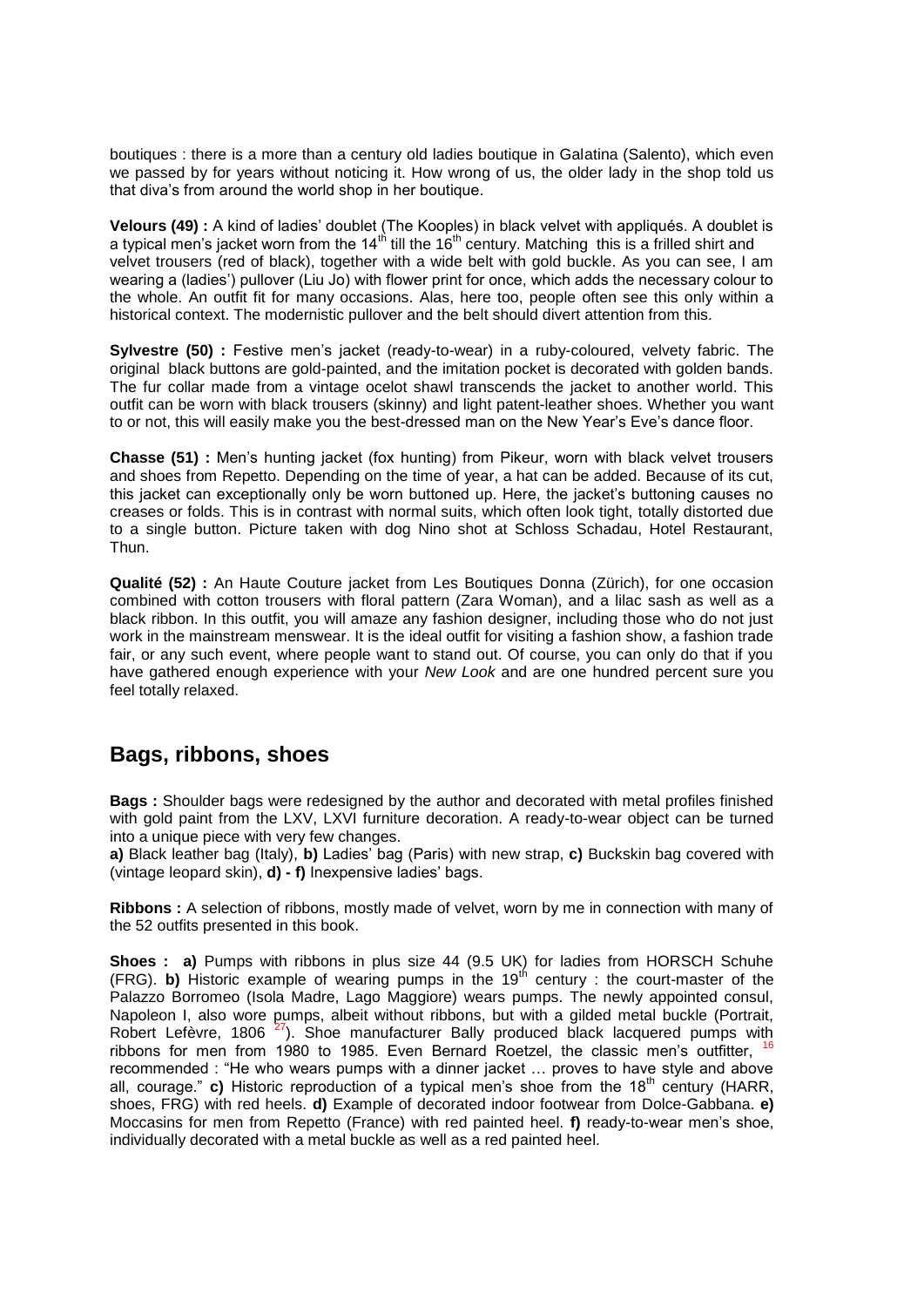### **FASHION, a messenger**

"The soul of man is in his clothes."  $28$ 

William Shakespeare

The message of the 501 jeans in the '60s of the past century was clear : freedom & social criticism. About 60 years later, men & women in jeans are considered casual, sporty, or just cool, but without commitment. Jeans are happily worn at nearly every occasion. If uniforms were once a clear symbol of status and hierarchy, they have now almost vanished from public life, or they have merged with the conventional clothes. Today, professional or status wear is limited to folkloric events. "The rich" and "the poor" can often no longer be distinguished by their clothes.

Of course, they still exist, the perfectly dressed gentleman or lady, who also wears Haute Couture in the streets. But if you counted how many really welldressed ladies you encounter on a busy street of a metropolis, there would not be many per hour  $31$ . As for the men, you can largely divide them into those wearing a suit & tie, and those dressed mostly in jeans. Men try to give their outfit a personal touch by wearing a tie. To Oscar Wild, the tie was the " fundamental symbol of taste and culture …" <sup>15</sup> , to Umberto Eco it is an instrument to convey a message, which he hopes the others will understand.<sup>15</sup> The *New Look* for men pleads *to extend the personal message to the entire outfit*, which will automatically make an end to the special significance of the tie.

Each day is good enough to dress appropriately. The language of clothes allows us to express our relation and connection to those we confront or desire to meet. *Every one of us, therefore, carries a certain responsibility for the clothing culture we display on the street and towards other people.*

Does that mean : do we need a general kind of dress code after all, if only for the business environment ? In that case, the appearance would probably be different, less monotonous, but it would not be a real, individually motivated solution. *The awareness of dealing with one's own aesthetic appearance in public seems to be just as important as a sustainable attitude towards resources in terms of clothing.* Aiming for sustainability means not to be constantly on the lookout for something new, for the seasonal FASHION, but rather for something good, that can be worn over a great number of years. A personal *style* can help here, is always a source of joy and can incite others to dress well and elegantly too – to like yourself, just like those young men in the sixties<sup>18</sup> and to find pleasure in others. I will always cherish those special moments, when someone spontaneously talks to me, wherever I may be. And that is so much more than just vanity. I am not a handsome man. The only thing I can do is to bring out the exceptional by means of my clothes.

Four boys are standing in front of a shop window, talking. When I pass, one of them talks to me spontaneously and says: "Monsieur, vous êtes la personne la mieux habillée que j´ai rencontrée aujourd'hui."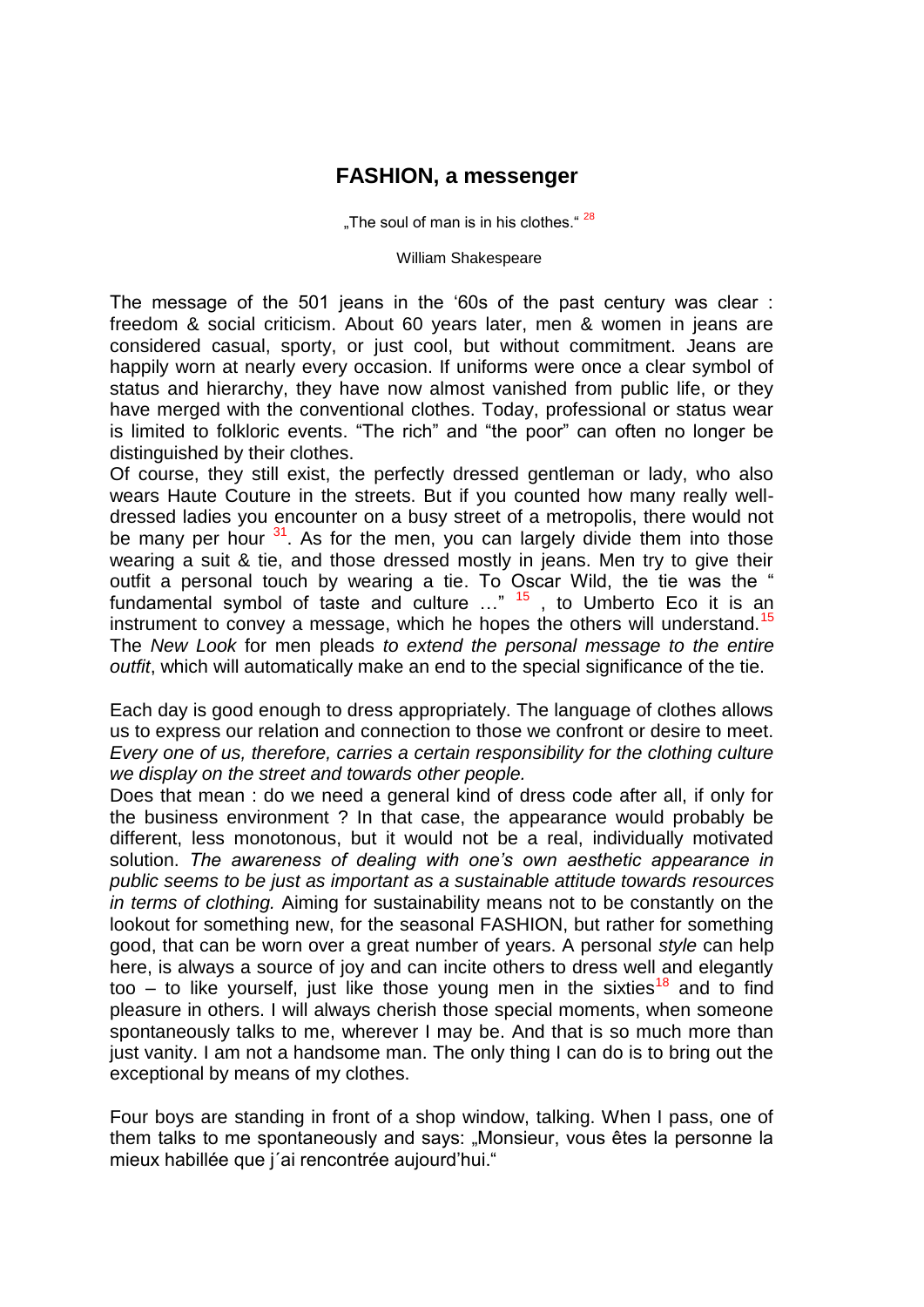The 52 outfits (and quite a few more) allow me to wear the right clothes for every occasion. If your personal clothes are in harmony with the environment, you may be overcome with an exhilarating feeling of belonging. Belonging to the culture, and to the people we are meeting at this very moment.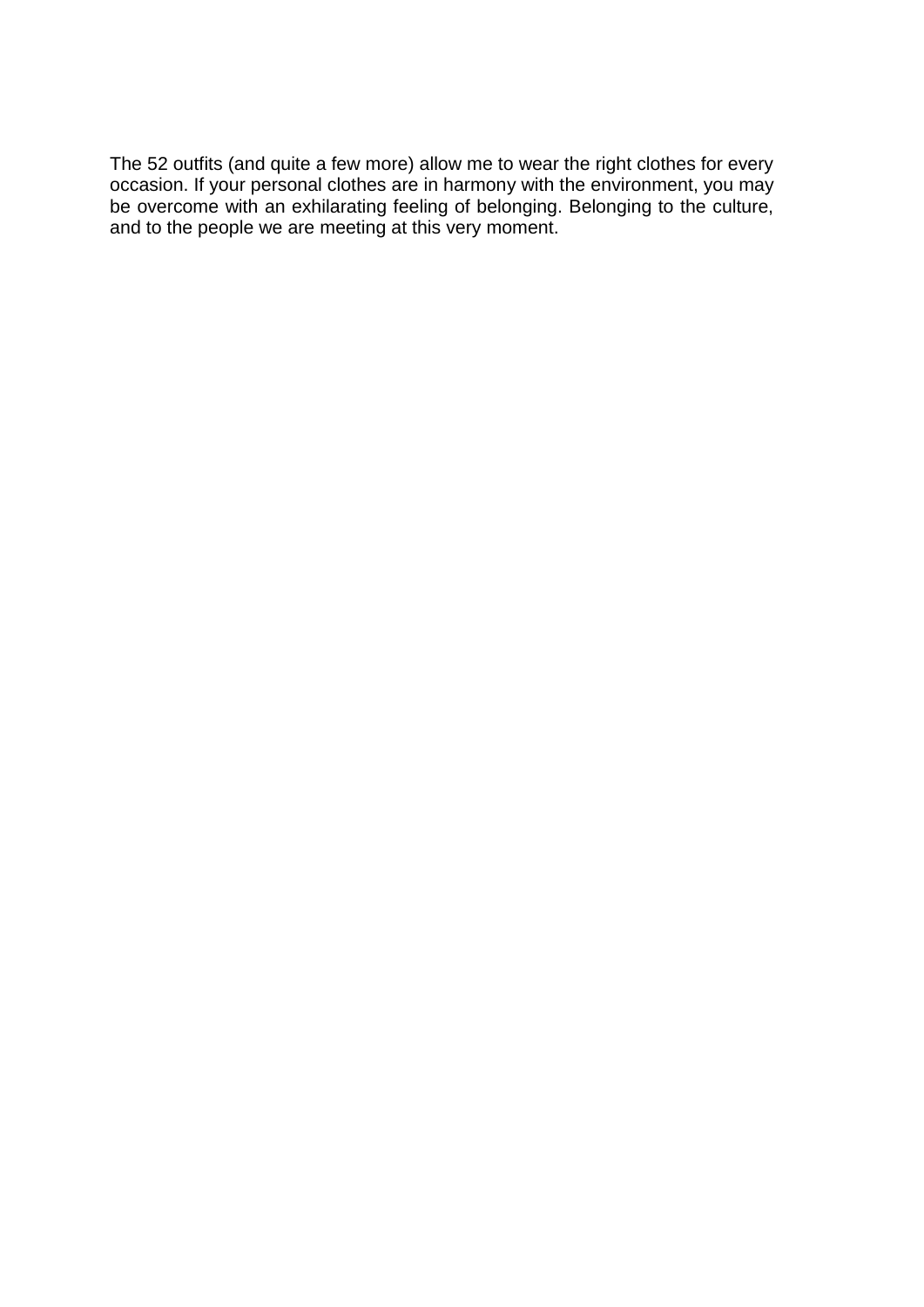"Elegance is the only beauty that never fades."  $8$ 

Audrey Hepburn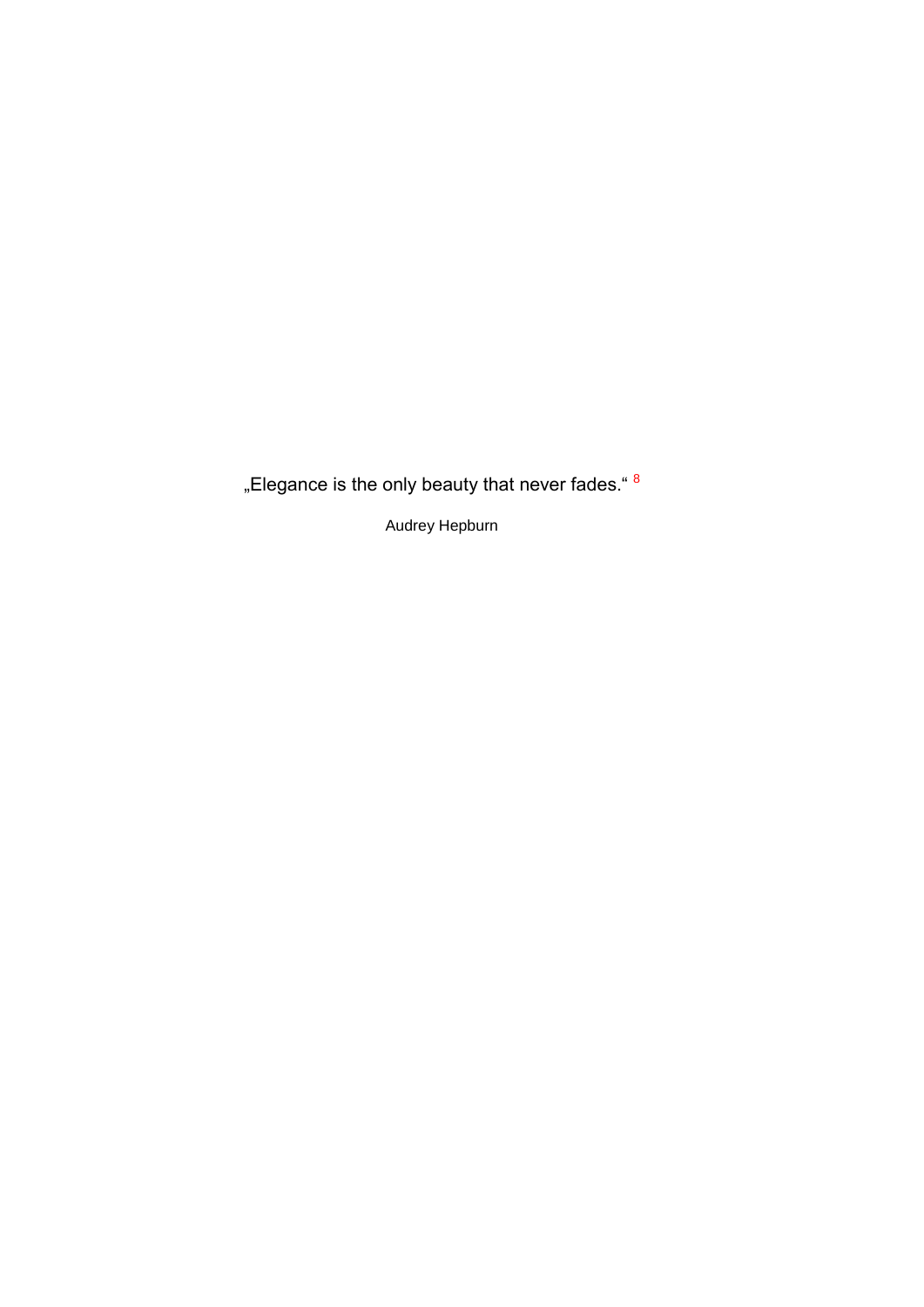#### **Bibliographical references & annotations**

1 Luise Wackerl, Royale Style, Von Marie Antoinette bis Herzogin Kate, Die Fashiontrends des Adels, Prestel, 2012.

2 Claudia Lanfranconi, Legendäre Gastgeberinnen und ihre Feste, Verlag Elisabeth Sandmann, München, 2012.

3 Laurence Benaïm, Versailles et la Mode, Flamarion, Paris, 2017.

4 Dorling Kindersley, Mode, 3000 Jahre, Kostüme, Trends, Stile, Designer, London, 2013. (English: Fashion the ultimate book of costume and style.)

5 John Peacock, Männermode – das Bilderhandbuch, Haupt, 1996. (English: Men's Fashion : The complete sourcebook.)

6 See the annual web presentation under "The Golden Globe".

7 Catherine de Montalembert. Für immer COCO, Facetten einer Ikone, Kniesbeck, 2011.

8 Anna Molinari, Paola Saltari, Eine Frage des Stils, White Star, 2010.

9 The internet provider *Pinterest* presents manufacturers of special gentlemen's wear, who specialise in justaucorps jackets. Sadly, many creations look far too ostentatious to be worn in a normal social environment. This is more aimed at private groups which create special scenes to wear them in (i.e. gothic, baroque or Belle Epoque). We want to emphasise again, that it is not the intention of the *New Look* to appear in historical costumes.

10 Christian Dior, Christian Dior & moi, La Librairie Vuibert, 2011.

11 Bernard Arnault, Moét Hennessy-Louis Vuitton et al., Christian Dior, Designer of Dreams, Thames & Hudson, London, 2018.

12 This quote can be found on the internet on more than one occasion.

13 Ingrid Loschek, Reclams Mode- und Kostümlexikon, Reclam, 2005.

14 Les trésors de la Haute Couture (Les Docus 2019, France, 90 Minuten), freely available on youtube.

15 Andreas Ley, Isabella Belting, Mode für Männer, Von Pfau zu Pfau, Publication at the occasion of the Exhibition of the same name in the Fashion Museum in Munich, 2004.

16 Bernhard Roetzel, Der Gentleman, Das Standardwerk der klassischen Herrenmode, H.F. Ullmann, 2016.

17 Die Legende und Geschichte der Krawatte, text in the Internet.

18 Kleider machen Männer, Männermode in den 60er-Jahren, SRV (Swiss broadcasting corporation) Archiv, youtube.

19 Zack MacLeod Pinset manages an atelier in Brighton, East Sussex, see also his youtube video.

20 Lecturer, Staatliche Modeschule Stuttgart, excerpt from the Schweringer Volkszeitung, So kleidet sich ein Dandy von heute, 26.7.2016, internet contribution.